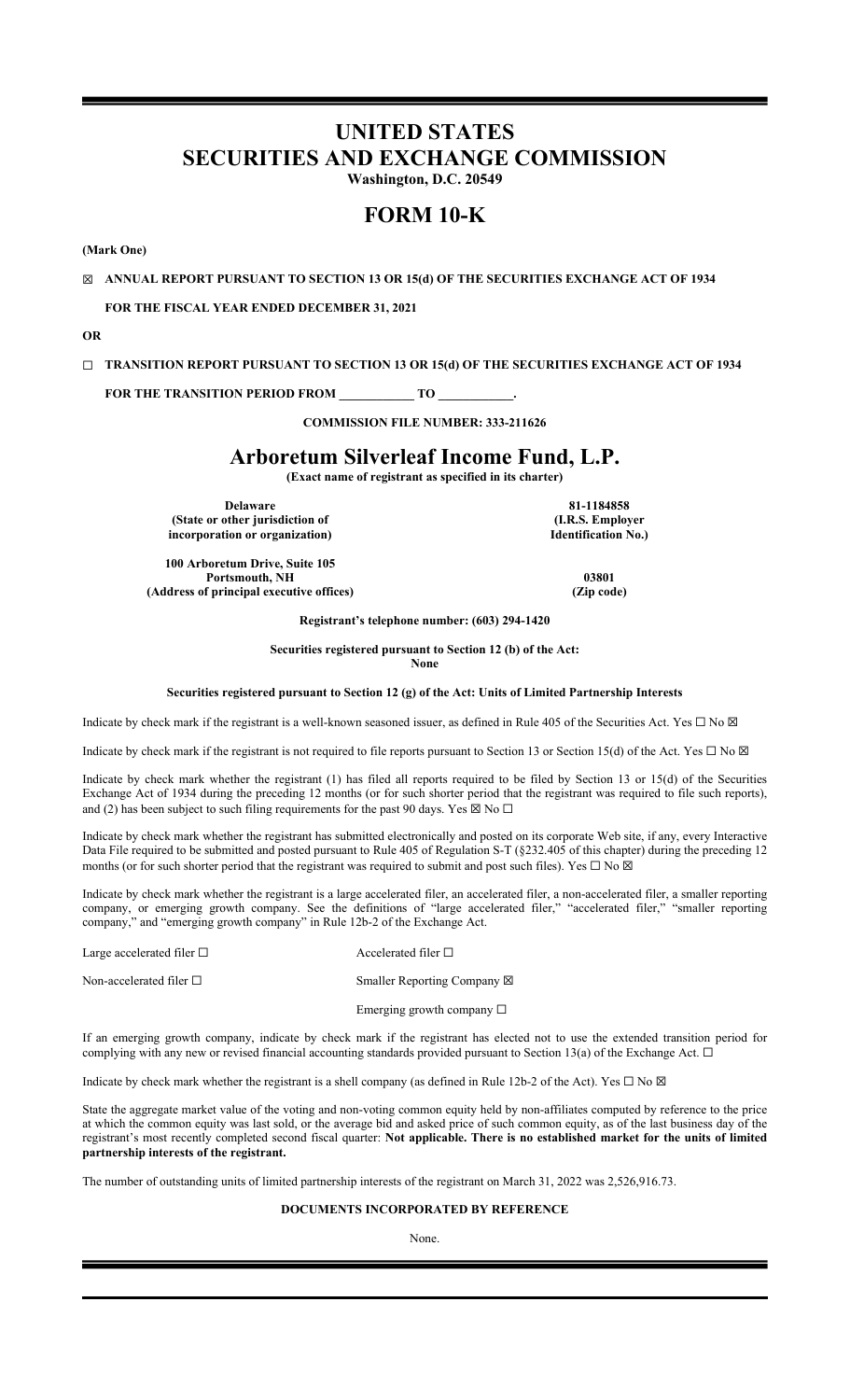# **Arboretum Silverleaf Income Fund, L.P. Annual Report on Form 10-K for Year Ended December 31, 2021**

| <b>PARTI</b>                                                                                                         |    |
|----------------------------------------------------------------------------------------------------------------------|----|
| Item 1. Business                                                                                                     | 3  |
| Item 1A. Risk Factors                                                                                                | 12 |
| Item 1B. Unresolved Staff Comments                                                                                   | 12 |
| Item 2. Properties                                                                                                   | 12 |
| Item 3. Legal Proceedings                                                                                            | 12 |
| Item 4. Mine Safety Disclosures                                                                                      | 12 |
|                                                                                                                      |    |
| <b>PART II</b>                                                                                                       |    |
| Item 5. Market for Registrant's Common Equity, Related Stockholder Matters and Issuer Purchases of Equity Securities | 13 |
| Item 6. Selected Financial Data                                                                                      | 14 |
| <u>Item 7. Management's Discussion and Analysis of Financial Condition and Results of Operations</u>                 | 14 |
| Item 7A. Quantitative and Qualitative Disclosure about Market Risk                                                   | 27 |
| Item 8. Financial Statements and Supplementary Data                                                                  | 28 |
| Item 9. Changes in and Disagreements with Accountants on Accounting and Financial Disclosures                        | 44 |
| Item 9A. Controls and Procedures                                                                                     | 44 |
| Item 9B. Other Information                                                                                           | 44 |
|                                                                                                                      |    |
| <b>PART III</b>                                                                                                      |    |
| Item 10. Directors, Executive Officers and Corporate Governance                                                      | 45 |
| Item 11. Executive Compensation                                                                                      | 46 |
| Item 12. Security Ownership of Certain Beneficial Owners and the General Partner and Related Security Holder Matters | 47 |
| Item 13. Certain Relationships and Related Transactions, and Director Independence                                   | 47 |
| Item 14. Principal Accounting Fees and Services                                                                      | 47 |
|                                                                                                                      |    |
| <b>PART IV</b>                                                                                                       |    |
| Item 15. Exhibits Financial Statement Schedules                                                                      | 48 |
| <b>Signatures</b>                                                                                                    | 49 |
|                                                                                                                      |    |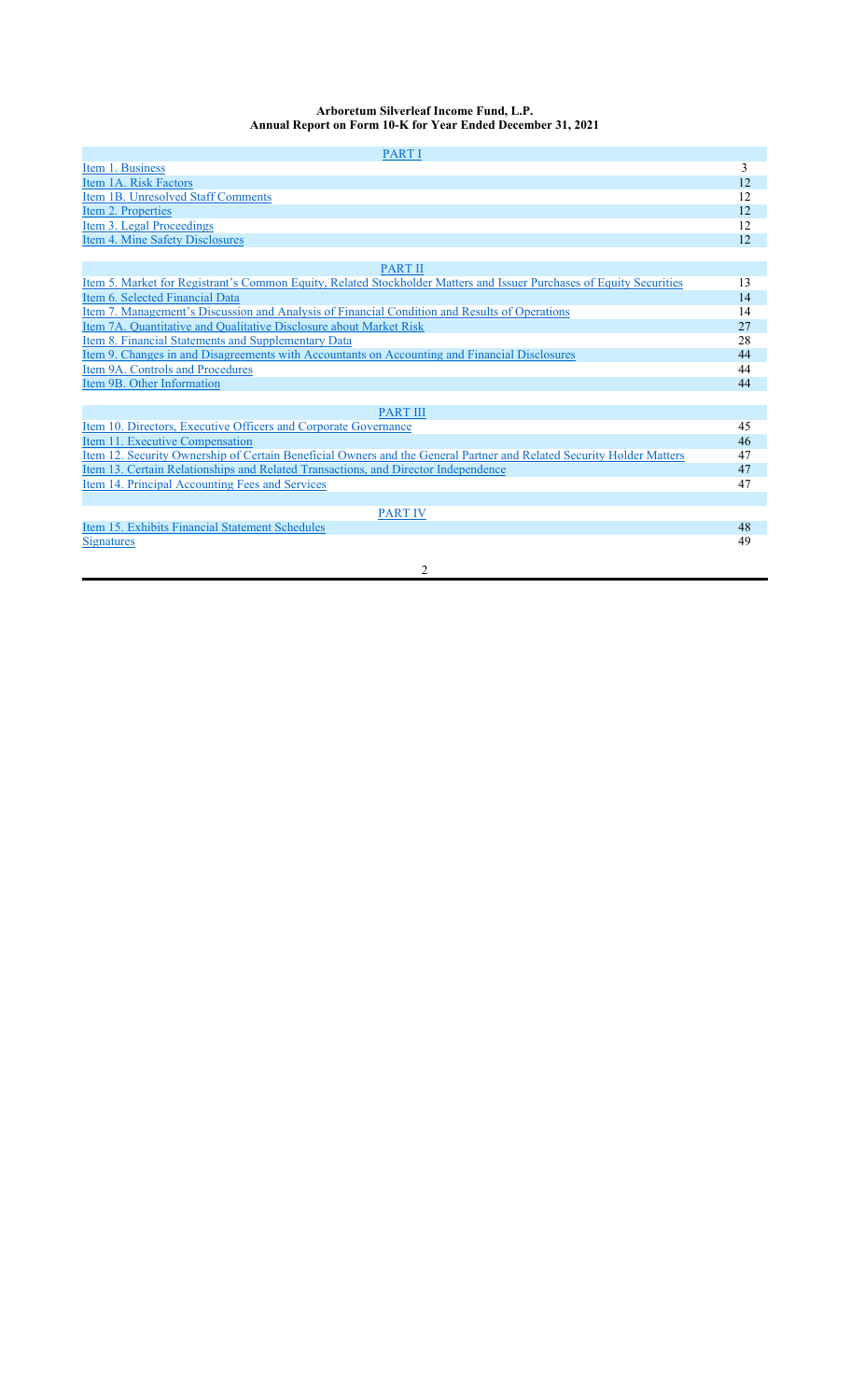# **PART I**

As used in this Annual Report on Form 10-K, references to "we," "us," "our" or similar terms or references to, "the Partnership" refer to Arboretum Silverleaf Income Fund, L.P.

# **FORWARD LOOKING STATEMENTS**

*This Annual Report on Form 10-K contains forward-looking statements within the meaning of Section 27A of the Securities Act of 1933 (the "Securities Act"), Section 21E of the Securities Exchange Act of 1934 (the "Exchange Act"), the Private Securities Litigation Reform Act of 1995 (the "PSLRA") or in releases made by the Securities and Exchange Commission (the "SEC"), all as may be amended from time to time, which are subject to the safe harbor created by those sections. Forward-looking statements are those that do not relate solely to historical fact and include, but are not limited to, statements that express our intentions, beliefs, expectations, strategies, predictions or any other statements relating to our future activities or other future events or conditions. These statements are based on current expectations, estimates and projections about our business based, in part, on assumptions made by our General Partner and our Investment Manager. Forward-looking statements can be identified by, among other things, the use of forward-looking language, such as the words "plan," "believe," "expect," "anticipate," "intend," "estimate," "project," "may," "will," "would," "could," "should," "seeks," or "scheduled to," or other similar words, or the negative of these terms or other variations of these terms or comparable language, or by discussion of strategy or intentions. These statements are not guarantees of future performance and involve risks, uncertainties and assumptions that are difficult to predict. Therefore, actual outcomes and results may, and are likely to, differ materially from what is expressed or forecasted in the forward-looking statements due to numerous factors discussed from time to time in this Annual Report on Form 10-K, including the risks described in greater detail in "Management's Discussion and Analysis of Financial Condition and Results of Operations" in Item 7. In addition, such statements could be affected by risks and uncertainties related to our ability to raise additional equity contributions, investment objectives, competition, government regulations and requirements, the ability to find suitable equipment transactions, as well as general industry and market conditions and general economic conditions. Any forward-looking statements speak only as of the date on which they are made, and we do not undertake any obligation to update any forward-looking statement to reflect events or circumstances after the date of this report.*

# **AVAILABILITY OF INFORMATION**

You may read and copy any of our materials filed with the SEC at the SEC's Public Reference Room at 100 F Street, N.E., Room 1580, Washington, D.C. 20549. Copies of such materials also can be obtained free of charge at the SEC's website, www.sec.gov, or by mail from the Public Reference Room of the SEC, at prescribed rates. Please call the SEC at 1-800-SEC-0330 for further information on the operation of the Public Reference Room. The SEC maintains an Internet site that contains reports and information statements, and other information regarding issuers that file electronically with the SEC. This information can be accessed at the web site http://www.sec.gov.

### **Item 1. Business.**

### *Our History*

We were organized as a Delaware limited partnership on January 14, 2016 and are engaged in a single business segment, the ownership and investment in leased equipment and related financings which includes: (i) purchasing equipment and leasing it to thirdparty end-users; (ii) providing equipment and other asset financing; (iii) acquiring equipment subject to lease and (iv) acquiring ownership rights (residual value interests) in leased equipment at lease expiration. We will terminate no later than December 31, 2040.

The General Partner of the Partnership is ASIF GP, LLC (the "General Partner"), a wholly-owned subsidiary of the Partnership's Investment Manager, Arboretum Investment Advisors, LLC (the "Investment Manager"). Both the Partnership's General Partner and its Investment Manager are Delaware limited liability companies. The General Partner manages and controls the day to day activities and operations of the Partnership, pursuant to the terms of the Partnership Agreement. The General Partner paid an aggregate capital contribution of \$100 for a 1% interest in the Partnership's income, losses and distributions. The Investment Manager makes all investment decisions and manages the investment portfolio of the Partnership.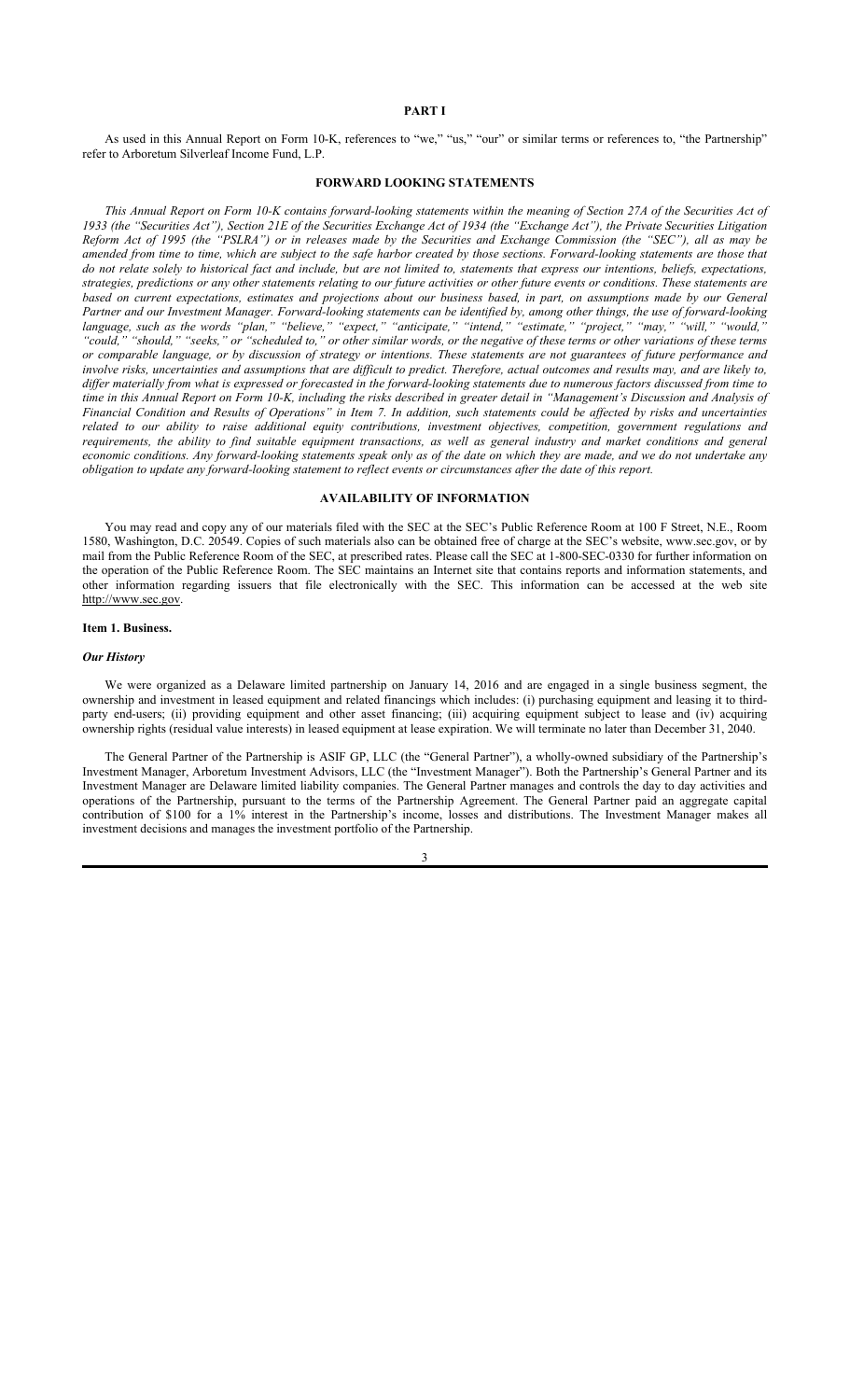Our income, losses and distributions are allocated 99% to the limited partners (the "Limited Partners") and 1% to the General Partner until the Limited Partners have received total distributions equal to their capital contributions plus an 8% per year, compounded annually, cumulative return on their capital contributions. After such time, all income, losses and distributable cash will be allocated 80% to the Limited Partners and 20% to the General Partner. We expect to conduct our activities for at least six years and divide our life into three distinct stages: (i) the Offering Period, (ii) the Operating Period and (iii) the Liquidation Period. The Offering Period began on August 11, 2016, and concluded on March 31, 2019. The Operating Period commenced on October 3, 2016 and concluded on October 3, 2021. During the Operating Period, we invested most of the net proceeds from our offering in business-essential, revenue-producing (or cost-saving) equipment, other physical assets with substantial economic lives and, in many cases, associated revenue streams and project financings. The Liquidation Period which commenced on October 4, 2021, is the period in which the portfolio will be liquidated in the ordinary course of business and will last two years, unless it is extended, at the sole discretion of the General Partner.

### *Our Business*

Our principal investment strategy is to invest in business-essential, revenue-producing (or cost-saving) equipment and other physical assets with high in-place value and long, relative to the investment term, economic life and project financings. We expect to achieve our investment strategy by making investments in equipment already subject to lease or originating equipment leases in such equipment, which will include: (i) purchasing equipment and leasing it to third-party end-users; (ii) providing equipment and other asset financing; (iii) acquiring equipment subject to lease and (iv) acquiring ownership rights (residual value interests) in leased equipment at lease expiration. From time to time, we may also purchase equipment and sell it directly to our leasing customers.

Our fund operates under a structure in which we pool the capital invested by our Limited Partners. This pool of capital is then used to invest in business-essential, revenue-producing (or cost-saving) equipment and other physical assets with substantial economic lives and, in many cases, associated revenue streams. The pooled capital contributions are also used to pay fees and expenses associated with our organization and to fund a capital reserve.

Many of our investments are anticipated to be structured as full payout or operating equipment leases and loans. In addition, we invest by way of participation agreements and residual sharing agreements where we acquire an interest in a pool of equipment or other assets or rights to the equipment or other assets, at a future date. We also structure investments as project financings that are secured by, among other things, essential use equipment and/or assets. Finally, we use other investment structures, such as vendor and rental programs that our Investment Manager believes will provide us the appropriate level of security, collateralization, and flexibility to optimize our return on investment while protecting against downside risk. In most cases, the structure includes us holding title to or a priority position in the equipment or other assets.

Although the final composition of our portfolio cannot be determined at this stage, we expect to invest in equipment and other assets that are considered essential use or core to a business or operation in the agricultural, energy, environmental, medical, manufacturing, technology, and transportation industries. Our Investment Manager may identify other assets or industries that meet our investment objectives. We expect to invest in equipment, other assets, and project financings located primarily within the United States of America and the European Union but may also make investments in other parts of the world.

The life cycle of our fund is divided into three distinct stages: (i) the Offering Period, (ii) the Operating Period and (iii) the Liquidation Period. Our Offering period commenced on August 11, 2016 and concluded on March 31, 2019. We have been approved for sale under Blue Sky regulations in 49 states and the District of Columbia. During the Offering Period, the majority of our cash inflows were derived from financing activities and were the direct result of capital contributions from Limited Partners.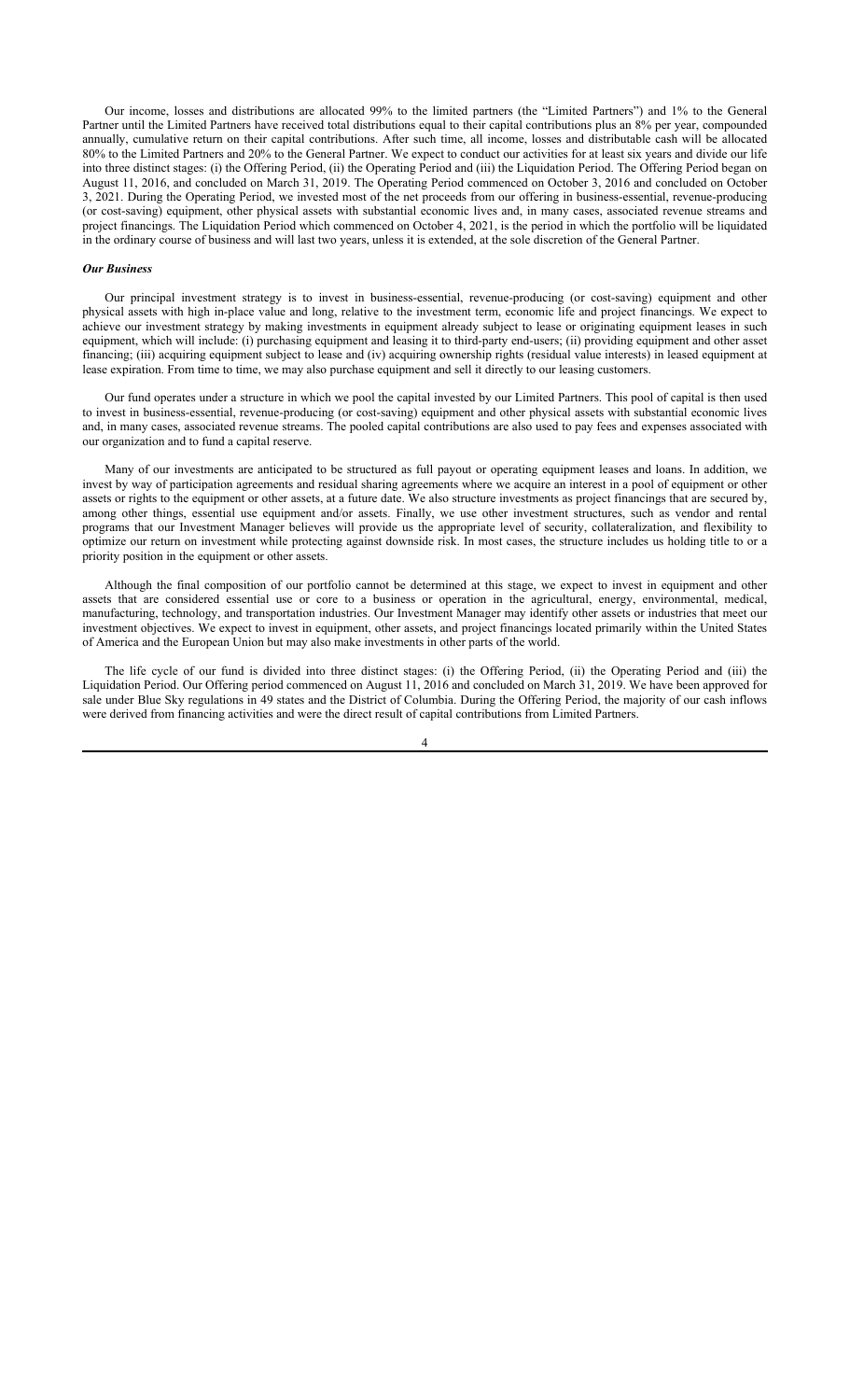During the Operating Period, we plan to make quarterly distributions of cash to our Limited Partners, if, in the opinion of our Investment Manager, such distributions are in our best interests. Therefore, the amount and rate of cash distributions could vary and are not guaranteed. The targeted distribution rate is 6.0% annually, paid quarterly as 1.5%, of each Limited Partner's capital contribution (pro-rated to the date of admission for each Limited Partner). Since June 30, 2017, our distribution rate has been 6.5% annually, paid quarterly at 1.625% of capital contributions. Beginning as of March 31, 2018, we increased our distribution to 7.0% annually, paid quarterly at 1.75% of capital contributions. Beginning as of June 30, 2018, we increased our distribution to 7.5%, paid quarterly at 1.875% of capital contributions. Beginning as of September 30, 2018 we increased our distribution to 8.0%, paid quarterly at 2.00% of capital contributions. Beginning as of June 30, 2020, we decreased our distribution to 4.0%, paid quarterly at 1.00% of capital contributions.

From August 11, 2016 through March 31, 2019, we admitted 617 Limited Partners with total capital contributions of \$25,371,709 resulting in the sale of 2,537,170.91 Units. We received cash contributions of \$24,718,035 and applied \$653,674 which would have otherwise been paid as sales commission to the purchase of 65,367.46 additional Units.

A Limited Partner may not redeem its Units without the prior written consent of our General Partner. Our General Partner has the sole discretion to approve or deny any redemption requested by a Limited Partner.

At December 31, 2021, we had total assets of \$24,712,208. Of this amount, \$18,719,969 was for various investments: (i) 17,749,004 related to investments in finance leases and (ii) \$970,965 related to collateralized loans receivables. We also had other assets of \$5,797,559. For the year ended December 31, 2021, we had net income of \$240,851.

At December 31, 2020, we had total assets of \$28,887,427. Of this amount, \$19,754,131 was for various investments: (i) 15,767,235 related to investments in finance leases and (ii) \$3,986,896 related to collateralized loans receivables. We also had other assets of \$7,294,637. For the year ended December 31, 2020, we had a net loss of \$1,690,548.

At December 31, 2021 and 2020, our investment portfolio consisted of the following transactions:

# *Infrastructure Equipment*

On December 4, 2017, the Partnership entered into a lease facility for \$940,000 of railcar movers with a company based in Missouri. The finance lease requires 60 monthly payments of \$16,468 with the first and last payments due in advance, and an additional final payment of \$350,709. In July 2019, the company filed for Chapter 11 bankruptcy. The company exited bankruptcy protection in October 2019. During the year ended December 31, 2020, the Partnership amended the lease facility and temporarily reduced the monthly payments and increased the final payment to \$383,465. The lessee is current with the original monthly payments. The lease is secured by a first priority lien against the railcar movers.

### *Operating Lease*

On January 18, 2018, the Partnership entered into a lease facility for \$2,188,377 of fabrication equipment with a company based in Texas. The lease requires 42 monthly payments of \$57,199 with the first and last payments due in advance. During 2018, the Partnership received payments totaling \$403,363 from this lessee. On February 28, 2019, the lease was amended and restated to a 60 month lease commencing on March 1, 2019. The lease requires 24 monthly payments of \$31,000 and 36 monthly payments of \$40,000. In 2019, the Partnership reclassified this lease from a finance lease to an operating lease. The lease is secured by a first priority lien against the fabrication equipment. On December 9, 2020, the Partnership terminated the operating lease and assumed all rights, title and interest in the fabrication equipment. On December 15, 2020, the Partnership sold a majority of the equipment for total cash proceeds of \$475,830. The equipment had a net book value of \$1,261,830 resulting in a loss on sale of \$786,000. As of December 31, 2020, the remaining piece of equipment has a liquidation value of \$219,915. In February 2021, the Partnership sold the remaining piece of equipment for cash proceeds of \$219,915.

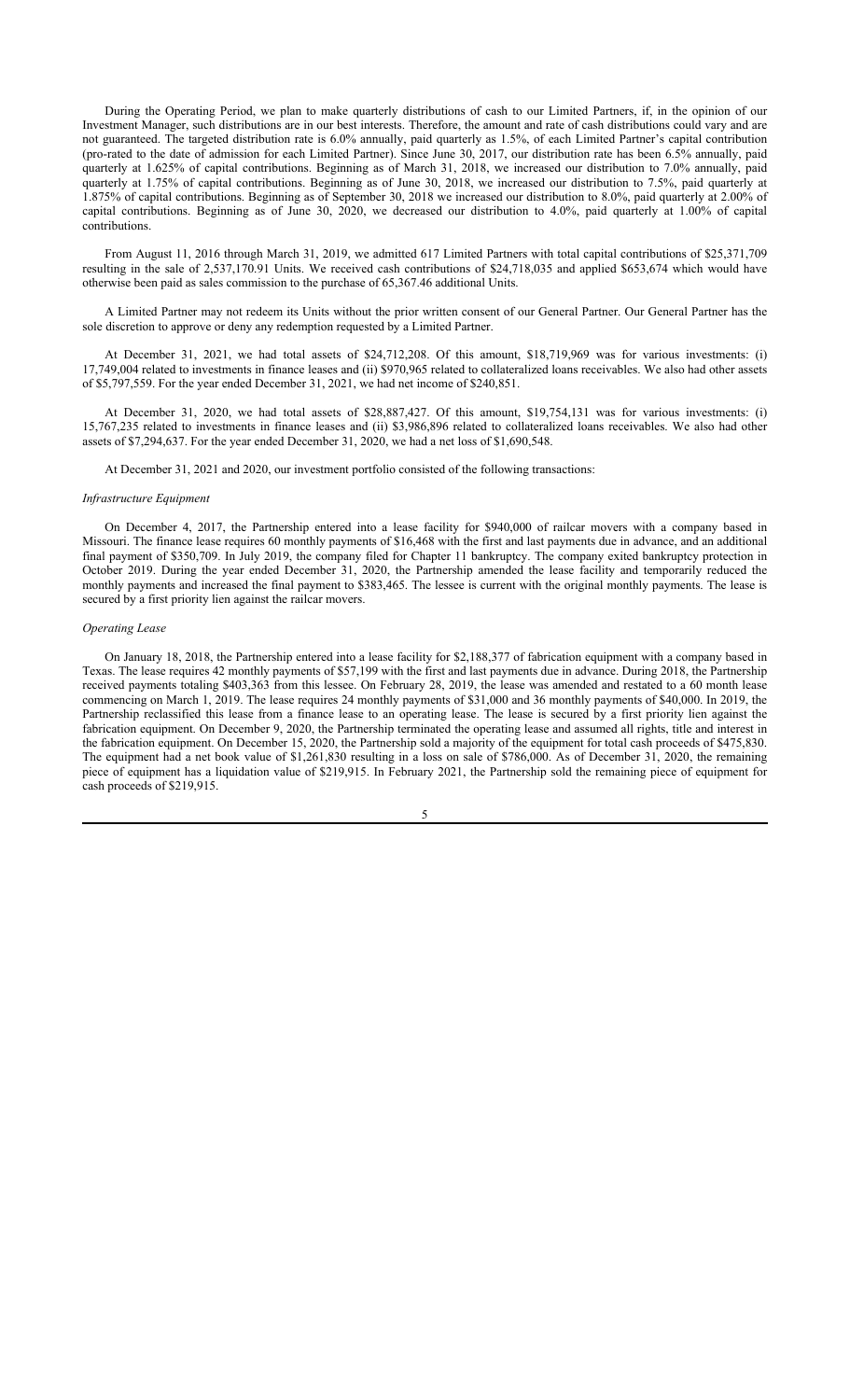# *Information Technology Equipment*

On April 3, 2018, the Partnership funded a lease facility for \$390,573 of IT server equipment with a company based in California. The finance lease requires 36 monthly payments of \$13,444 with the first payment due in advance. The lease is secured by a first priority lien against the IT server equipment.

### *Medical Equipment*

On June 26, 2018, the Partnership entered into a lease facility for \$673,706 of electrosurgical fiber, manufacturing, and testing equipment with a company based in Massachusetts. On June 26, 2018, the Partnership advanced a total of \$455,749 as equipment lease schedule 1 ("Schedule 1") and schedule 2 ("Schedule 2") under this lease facility. On August 2, 2018 and September 26, 2018, the Partnership advanced a total of \$71,361 and \$35,680 as additional funding under equipment lease Schedule 1. On December 31, 2018, the Partnership advanced a total of \$110,915 as additional funding under equipment lease Schedule 2. Schedule 1 requires 42 monthly payments of \$10,711 with the first and last payment due upon commencement on October 1, 2018. Schedule 2 requires 42 monthly payments of \$9,513 with the first and last payment due upon commencement on January 1, 2019. The lease is secured by a first priority lien against the equipment and a corporate guarantee of the parent company of the lessee.

# *Infrastructure Equipment*

On June 29, 2018, the Partnership entered into a lease facility for \$1,199,520 for water pumps based in North Dakota. The finance lease requires 48 monthly payments of \$31,902 with the first and last payments due in advance. On October 31, 2018, the Partnership entered into a second lease facility for \$529,239 for water pumps. The finance lease requires 36 monthly payments of \$17,888 with the first and last payments due in advance. On January 29, 2019, the Partnership entered into a third lease facility for \$67,500 for water pumps. On January 29, 2019, the Partnership funded \$33,750 and on April 9, 2019, the Partnership funded the remaining \$33,750. The finance lease requires 36 monthly payments of \$2,282 with the first and last payments due in advance and commences on May 1, 2019. On June 19, 2019, the Partnership entered into and funded a fourth lease facility for \$1,270,125 for water pumps and other equipment. The finance lease requires 36 monthly payments of \$43,565 with the first and last payments due in advance and commences on July 1, 2019. On August 7, 2019, the Partnership entered into and funded a fifth lease facility for \$27,351 for water pumps. The finance lease requires 36 monthly payments of \$938 with the first and last payments due in advance and commences on August 7, 2019. On August 29, 2019, the Partnership entered into a sixth lease facility for \$196,803 for water pumps, and on September 12, 2019 the lease facility was funded. The finance lease requires 36 monthly payments of \$6,750 with the first and last payments due in advance and commences on August 29, 2019. During the year ended December 31, 2020, the Partnership received total cash of \$1,899,149 as total payoff of five lease schedules. The five finance lease schedules had a net book value of \$1,713,589 resulting in an increase in finance income of \$185,560 and the customer maintained all rights to the water pumps. In October 2020, the Partnership terminated the remaining lease schedule and assumed all rights, title and interest in the equipment. As of December 31, 2020, the remaining lease schedule has a liquidation value of \$128,500 and the Partnership reclassified this lease to Other Assets. During the year ended December 31, 2021, the Partnership received cash proceeds of \$34,643 as partial payoff of this other asset. As of December 31, 2021, the Partnership recorded an impairment on this other asset of \$43,605, a result of which the value of this other asset is \$50,252 as of December 31, 2021. In January 2022, the Partnership received cash proceeds of \$50,252 as total payoff of this other asset.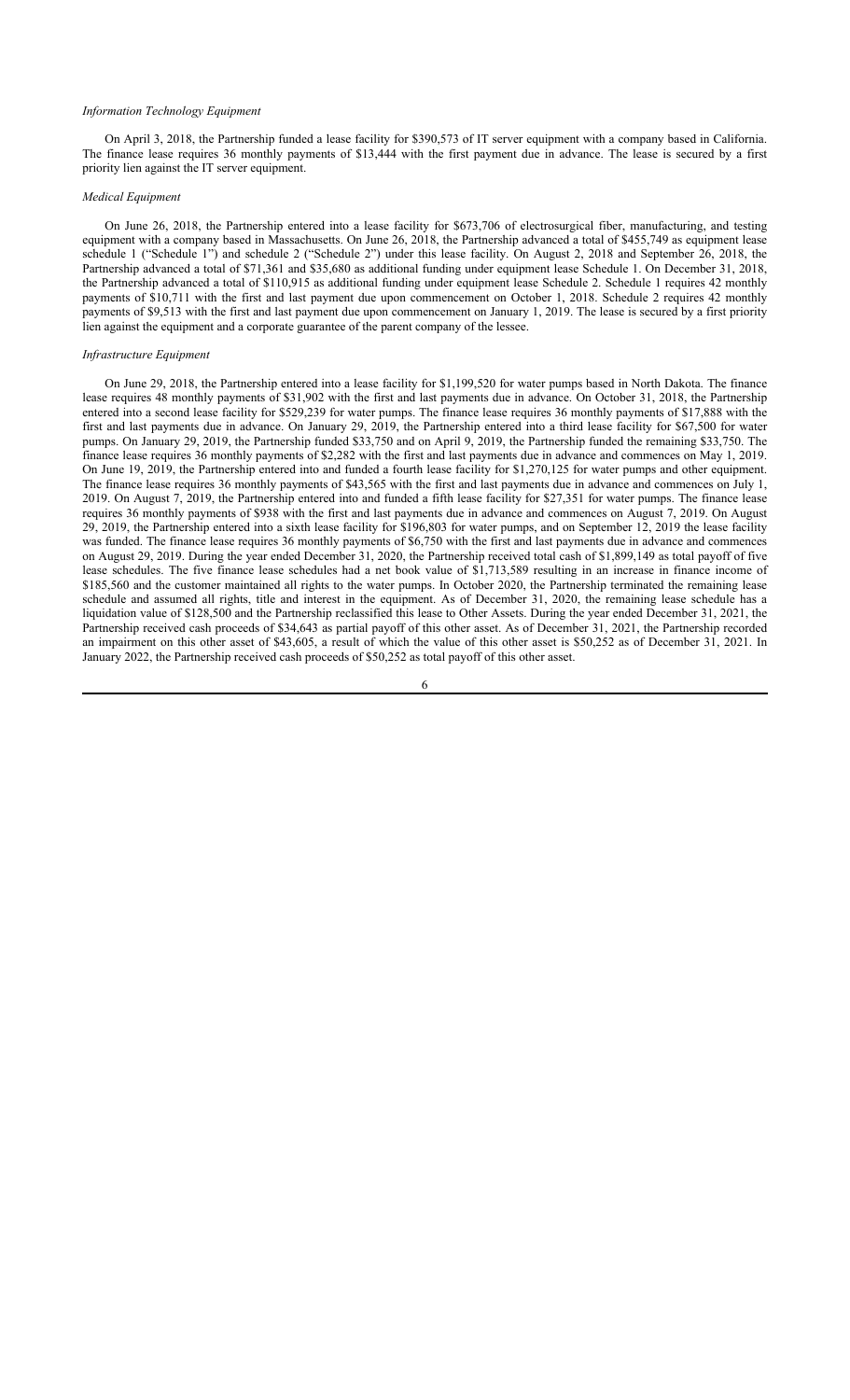### *Collateralized Loan Receivable*

On June 29, 2018, the Partnership entered into a loan agreement with a borrower to provide financing in an amount up to \$7,500,000 to finance a food production facility in Georgia. The loan facility is structured as two tranches: Tranche I: \$5,500,000 was funded on July 5, 2018. Tranche II: Up to \$2,000,000 is available at lender's discretion subject to the borrower achieving certain milestones. The loan facility is secured by a first priority security interest in all of the borrower's assets. In connection with the Tranche I loan, the Partnership received three promissory notes from the borrower in the amount of \$1,500,000, \$2,000,000 and \$2,000,000 respectively. On July 5, 2018, the Partnership funded \$5,500,000 for the Tranche I loan. The Tranche I loan accrues interest at a rate of 12.75% plus 3 month LIBOR with a floor of 1.5% and matures on June 30, 2021. The Tranche I loan requires 18 monthly interest only payments upon commencement (first 12 monthly interest payments to be paid in cash at 11% and the remainder to be paid in kind ("PIK") by adding such PIK interest to the principal balance and 6 monthly interest payments to be paid in cash) and 18 monthly payment of principal and interest payment with monthly principal paydowns of \$150,000. Upon maturity of the Tranche I loan, the borrower will make a final balloon payment of approximately \$3,029,000 (\$2,900,000 principal plus accrued PIK interest). On June 29, 2018, the Partnership entered into an assignment agreement with a third party and sold \$3,000,000 of the Tranche I loan, effective July 5, 2018, and sold \$1,000,000 of the Tranche I loan, effective on or about September 1, 2018. On July 5, 2018, the Partnership returned two promissory notes to the borrower in the amount of \$2,000,000 and \$2,000,000 respectively and the borrower reissued one promissory note to the Partnership in the amount of \$1,000,000 and one promissory note to the third party in the amount of \$3,000,000. On July 5, 2018 and August 31, 2018, the Partnership received cash of \$3,000,000 and \$1,000,000, respectively, from the third party for the sale of those promissory notes. On November 1, 2019, the Partnership entered into an assignment agreement with a third party and purchased additional \$417,675 of the Tranche I loan. On September 18, 2020, the Partnership entered into a second amendment to the loan agreement dated June 29, 2018 and as first amended on October 19, 2018, whereby the Partnership amended the interest rate across all outstanding loans to a fixed rate of 14.5% per annum, extended the maturity date to June 30, 2022 and agreed to provide additional financing of \$588,904. On that same date, the Partnership received and funded a promissory note from the borrower in the amount of \$588,904 for the Tranche III loan. The loan facility is secured by a first priority security interest in all of the borrower's assets. The Tranche III loan accrues interest at a rate of 14.5% and matures on June 30, 2022. The Tranche III loan requires 4 monthly interest only payments upon commencement and 16 monthly payments of principal and interest. Upon maturity of the Tranche III loan, the borrower will make a final balloon payment of approximately \$464,000 (\$404,000 principal plus accrued interest). On August 20, 2021, the Partnership received cash of \$2,107,518 as total payoff of this loan receivable. The loan had an outstanding balance of \$1,971,783 resulting in additional interest income of \$135,735.

### *Infrastructure Equipment*

On November 20, 2018, the Partnership entered into a lease facility for \$33,450 for water pumps based in Texas. The finance lease required 36 monthly payments of \$1,159 with the first and last payments due in advance. On November 20, 2018, the Partnership entered into a second lease facility for \$162,943 for water pumps. The finance lease required 36 monthly payments of \$5,648 with the first two months and last payments due in advance. During the year ended December 31, 2020, the Partnership temporarily reduced the monthly payments of both lease facilities. Starting in January 2021, the first finance lease requires 3 monthly payments of \$215, 11 monthly payments of \$1,635 and a final payment of \$1,159. The second finance lease requires 3 monthly payments of \$1,047, 13 monthly payments of \$7,810 and a final payment of \$5,648. On July 9, 2021, the Partnership received cash of \$113,273 as total payoff of this lease facility. The equipment had a net book value of \$104,258 resulting in additional finance income of \$9,015.

#### *Collateralized Loan Receivable*

On December 11, 2018, the Partnership entered into a loan agreement with two affiliated North Dakota based firms as co-borrowers to provide financing in an amount up to \$4,100,000 for oilfield tools and services, and consulting, of which the Partnership agreed to provide up to \$1,700,000. The loan facility is structured as two tranches: Tranche I: \$3,200,000 and Tranche II: 900,000 which are available at lender's discretion subject to the borrower achieving certain milestones. The loan facility is secured by a first priority lien on all of the borrower's assets. In connection with the Tranche I loan, the Partnership received two promissory notes from the borrower in the amount of \$1,326,830 and \$1,873,170. On December 11, 2018, \$1,326,830 and \$1,873,170 were funded for Tranche I, in which \$100,000 was held back for a security deposit and \$200,000 will be funded upon completion. The Tranche I loan accrues interest at a rate of 10.6% plus 3 month LIBOR with a floor of 2.4% and matures on December 11, 2021. The Tranche I loan requires 36 monthly payments of \$41,463 with one interest only payment due upon loan commencement. On December 11, 2018, the Partnership entered into an assignment agreement with a third party and sold \$1,873,170 of the Tranche I loan, effective December 11, 2018. On December 14, 2018, the Partnership received cash of \$1,682,842 from the third party for the sale of the promissory note. On January 25, 2019, the Partnership funded \$250,000 of Tranche II. The Partnership received two promissory notes from the borrower in the amount of \$103,659 and \$146,341. On January 25, 2019, the Partnership entered into an assignment agreement with a third party and sold \$146,341 of the Tranche II loan, effective January 25, 2019. On January 25, 2019, the Partnership received cash of \$148,902 from the third party for the sale of the promissory note. On August 1, 2019 the Partnership decided not fund the \$200,000 related to Tranche I upon the completion of title work related purchased vehicles. On January 28, 2021, the Partnership received cash of \$625,854 as total payoff of this loan receivable. The loan had an outstanding balance of \$602,129 resulting in additional interest income of \$23,725.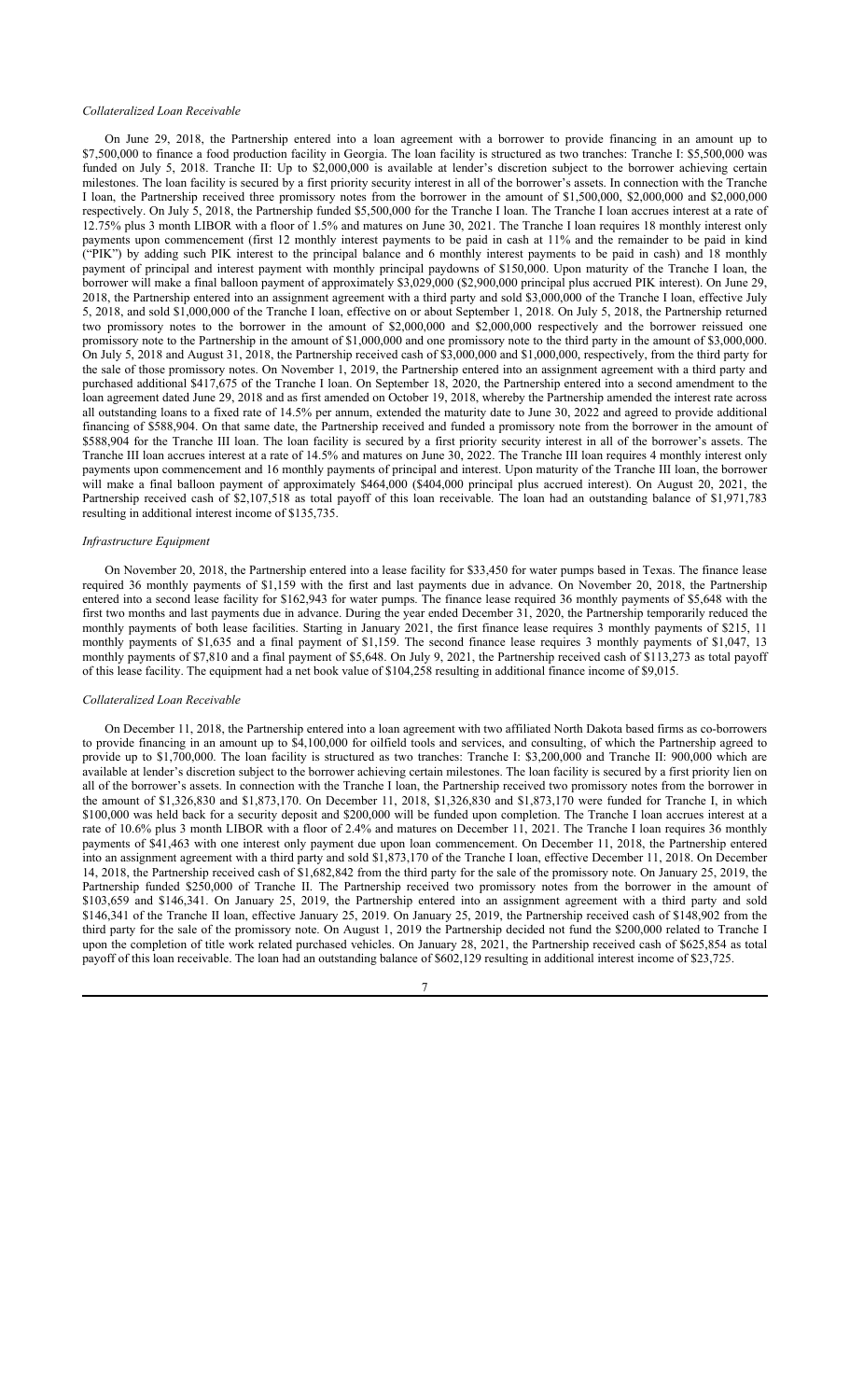# *Medical Equipment*

On March 22, 2019, the Partnership entered into a lease facility for \$493,906 of medical equipment with a hospital based in Texas. The lease is secured by a first priority lien against the medical equipment. On March 22, 2019, the Partnership advanced a total of \$493,906 under this lease facility. The lease schedule requires 36 monthly payments of \$16,820 with the first payment due upon commencement, April 1, 2019. On maturity, the lessee can return the equipment or purchase it at its then fair market value, not to exceed 14.5% of equipment cost.

#### *Infrastructure Equipment*

On May 30, 2019, the Partnership entered into a lease facility for \$3,600,000 for industrial dryers based in Kentucky. On May 31, 2019, the Partnership advanced \$3,600,000 under this lease facility. The finance lease requires 48 monthly payments of \$94,802 with the first and last payments due in advance and commences on November 1, 2019. On November 18, 2019, the Partnership issued a Notice of Default letter to the company, and on November 25, 2019, the Partnership issued a Notice of Lease Commencement and Demand Notice for payment from the company. On December 31, 2019, the company paid \$75,000 to the Partnership, and entered into a forbearance agreement with the Partnership. In January 2020, a group of three small creditors filed an involuntary bankruptcy petition against the company. As a result, in February 2020, the company filed for Chapter 11 bankruptcy. The lease is secured by a first priority lien against the industrial dryers. On July 20, 2020, the Partnership obtained a stay relief order from the bankruptcy court and on August 6, 2020, the Partnership entered into a settlement agreement and mutual release with the vendor and moved the equipment to its own location. The Partnership is actively remarketing the equipment, and is currently in contact with prospective buyers. The Partnership expected to receive full book value for this equipment, but during the fourth quarter of 2020, due to the continued impact of COVID-19 and based on discussions with third parties, the Partnership reassessed this lease and decided to record an impairment on this lease. As of December 31, 2020, the Partnership recorded an impairment on this finance lease of \$751,685 and reclassified this lease to Other Assets.

On August 23, 2019, the Partnership entered into and funded a lease facility for \$3,000,000 for a welding system based in Louisiana. The finance lease requires 60 monthly payments of \$62,900 and a final payment of \$300,000 with the first and last payments due in advance and commenced on September 1, 2019. The lease is secured by a first priority lien against the welding system.

On September 5, 2019, the Partnership entered into a lease facility for \$101,828 for screen printer and dryers based in Georgia. On September 20, 2019, the Partnership advanced \$101,828 under this lease facility. The finance lease required 48 monthly payments of \$2,875 and a final payment of \$10,183, with the first payment due in advance. During the year ended December 31, 2020, the Partnership temporarily reduced the monthly payments of this lease facility. Starting in January 2021, the finance lease requires 2 monthly payments of \$1,197, 33 monthly payments of \$2,875 and a final payment of \$10,183. As of December 31, 2020, the lessee is current with the original monthly payments. The lease is secured by a first priority lien against the screen printer and dryers. In December 2021, the Partnership received cash of \$79,185 as total payoff of the lease facility. The finance lease had a net book value of \$66,062 resulting in an increase in finance income of \$13,123.

On September 20, 2019, the Partnership entered into a lease facility for \$865,084 for LED lighting based in Texas. On September 26, 2019, the Partnership advanced \$865,084 under this lease facility. The finance lease requires 60 monthly payments of \$19,472, with the first payment due in advance and commenced on September 25, 2019. The lease is secured by a first priority lien against the LED lighting.

On October 21, 2019, the Partnership entered into a lease facility for \$1,137,340 for capital improvements, specifically key structural, mechanical, and electrical related equipment, based in Ohio. On October 22, 2019, the Partnership advanced \$1,137,340 under this lease facility. The finance lease requires 48 monthly payments of \$29,483. The lease is secured by a first priority lien against the equipment.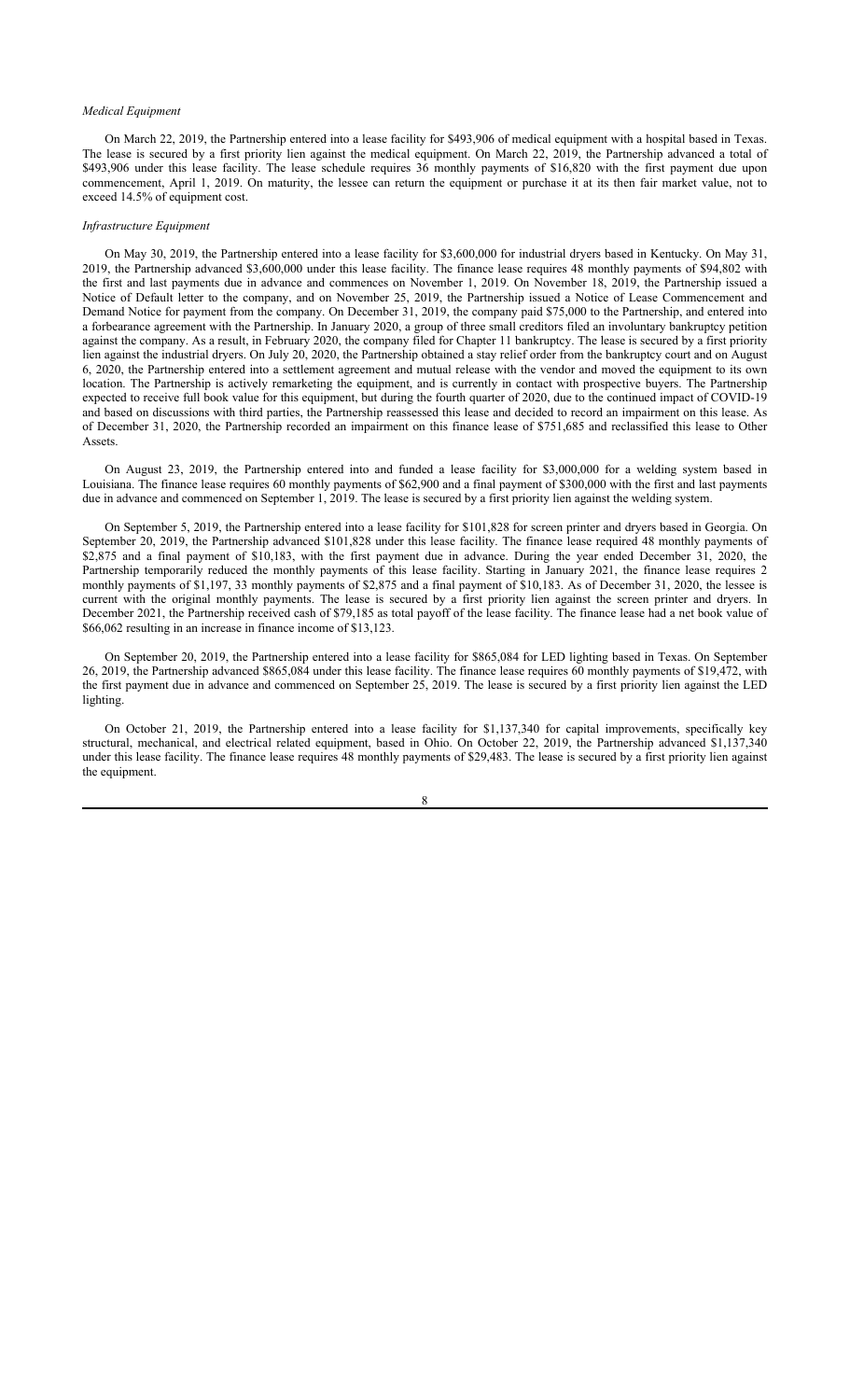# *Computer Equipment*

On November 5, 2019, the Partnership entered into and funded a lease facility for \$862,087 for Apple products based in California. The finance lease requires 30 monthly payments of \$32,704, with the last three months due in advance. On March 19, 2020, the Partnership entered into and funded a second lease facility for \$2,486,624 for Apple products based in California. The finance lease requires 27 monthly payments of \$104,948. The lease is secured by a first priority lien against the Apple products.

#### *Fish Processing Equipment*

On November 26, 2019, the Partnership entered into a lease facility for \$1,230,754 for fish processing equipment based in Alaska. On November 26, 2019, the Partnership advanced \$1,107,679 under this lease facility. On March 25, 2020, the Partnership advanced the remaining \$123,075 under this lease facility. The finance lease requires 55 monthly payments of \$29,218 and a final payment of \$184,613, with first month due in advance and commenced on April 1, 2020. The lease is secured by a first priority lien against the fish processing equipment. On October 7, 2020, the Partnership terminated the lease facility for fish processing equipment. The Partnership is pursuing multiple options for liquidating the equipment including working with the landlord of the current processing facility to market the facility to new operators as a turnkey operation and working with the equipment manufacturer to identify interested purchasers in the surrounding region that would then transport the equipment to an alternate facility. As of December 31, 2020, the Partnership recorded an impairment on this finance lease of \$430,836 and reclassified this lease to Other Assets. During the year ended December 31, 2021, the Partnership recorded an impairment on this finance lease of \$400,000, a result of which the value of this other asset is \$400,000 as of December 31, 2021.

# *Furniture and Kitchen Equipment*

On December 5, 2019, the Partnership entered into a lease facility for \$1,144,933 for furniture, fixtures, equipment, and vehicles based in Michigan. On December 6, 2019, the Partnership advanced \$1,144,933 under this lease facility. The finance lease required 3 monthly payments of \$16,987 and 39 monthly payments of \$35,465, with the last payment due in advance. In April 2020, the lease facility was amended to reduce the payments starting in April 2020 to 5 monthly payments of \$2,371, 1 monthly payment of \$4,000, 8 monthly payments of \$3,794, followed by 33 monthly payments of \$45,325. The lease is secured by a first priority lien against the furniture, fixtures, equipment, and vehicles.

# *Infrastructure Equipment*

On December 27, 2019, the Partnership entered into and funded a lease facility for \$1,532,873 for hydraulic press and chiller systems based in Michigan. The finance lease requires 35 monthly payments of \$51,692. The lease is secured by a first priority lien against the hydraulic press and chiller systems.

### *Telecommunication Equipment*

On January 23, 2020, the Partnership entered into a finance lease for \$3,720,970 of telecommunication equipment based in Illinois. On January 23, 2020, the Partnership advanced \$3,192,259 as equipment lease schedule 1 ("Schedule 1"), and \$528,711 as equipment lease schedule 2 ("Schedule 2") under this finance lease. The Schedule 1 lease requires 42 monthly payments of \$93,302, and Schedule 2 lease requires 42 monthly payments of \$15,453. During the year ended December 31, 2020, the Partnership temporarily reduced the monthly payments of both lease schedules. The lease is secured by a first priority lien against the telecommunication equipment. As of December 31, 2020, the Partnership recorded an impairment on this finance lease of \$366,991 and reclassified this lease to Other Assets. In March 2021, the Partnership entered into a settlement agreement with the lessee for \$2,645,000, as per the settlement agreement, on March 31, 2021, the Partnership received total cash proceeds of \$2,000,000, and the remaining \$645,000 is to be paid in 48 equal monthly payments of \$13,437 commencing on April 1, 2022.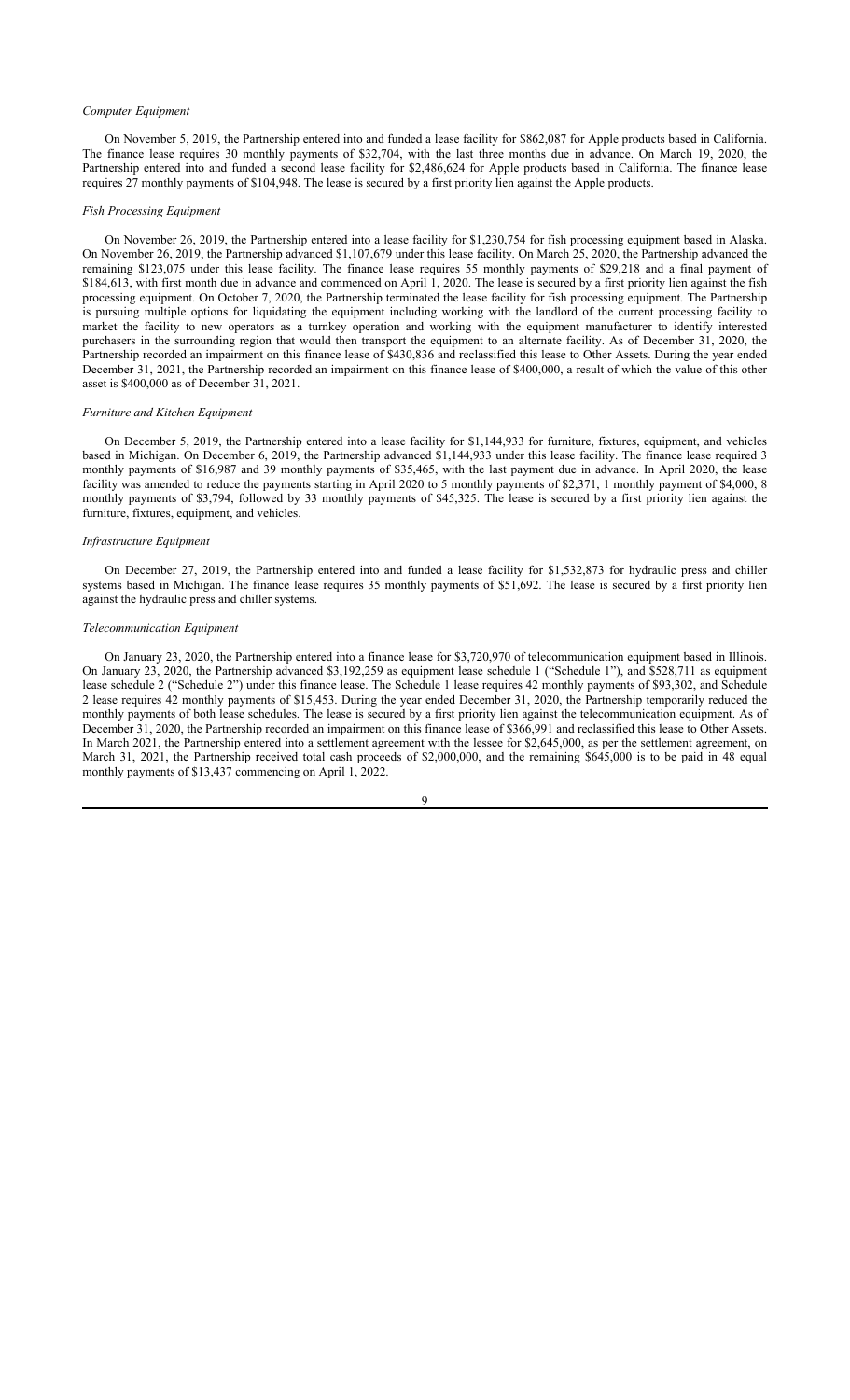### *Collateralized Loans Receivable*

On January 31, 2020, the Partnership funded a promissory note for \$470,790 for micro-needling machines to a borrower based in New York. The note accrues interest at a rate of 9.5% per annum and matures 35 months after date of funding. The borrower will make 35 monthly payments of \$15,336, commencing in February 2020. The note is secured by a first priority lien against the micro-needling machines.

### *Construction Equipment*

On February 10, 2020, the Partnership funded a finance lease for \$1,535,424 for construction equipment based in Ohio. Commencing April 1, 2020, the finance lease required 35 monthly payments of \$48,110 with a final payment of \$298,915. In June 2020, the payment stream was amended to 33 monthly payments of \$46,980 with a final payment of \$291,891. The lease is secured by a first priority lien against the construction equipment. On April 27, 2021, the Partnership received cash of \$1,357,343 as total payoff of this lease facility. The equipment had a net book value of \$1,128,345 resulting in additional finance income of \$228,998.

# *Collateralized Loans Receivable*

On March 2, 2020, the Partnership entered into a loan and facility agreement for various store front and kitchen equipment to a borrower based in Utah. Under this facility, each promissory note accrues interest at a rate of 16.2% per annum and matures 52 months after date of funding. The borrower will make  $\hat{3}$  monthly interest only payments of \$3,033, followed by 48 monthly principal and interest payments of \$5,733, and a final payment of \$45,000 upon maturity. On March 2, 2020, the Partnership entered into and funded a promissory note for \$225,000, and interest only payments commenced in April 2020. On June 1, 2020, the Partnership funded a second promissory note for \$225,000, and interest only payments commenced in July 2020. The note is secured by a first priority lien against the various store front and kitchen equipment. An affiliate of the borrower by way of common ownership has provided a guaranty with respect to the loan and security agreement.

### *Infrastructure Equipment*

From March 26, 2020 through September 22, 2020, the Partnership funded an aggregate total of \$2,450,480 across seven lease schedules for infrastructure equipment based in Pennsylvania. The first finance lease schedule requires 60 monthly payments of \$18,548 and commenced on August 1, 2020. The second schedule requires 48 monthly payments of \$15,823 and commenced on August 1, 2020. The third schedule requires 48 monthly payments of \$4,054 and commenced on May 1, 2020. The fourth schedule requires 60 monthly payments of \$484 and commenced on August 1, 2020. The fifth schedule requires 60 monthly payments of \$5,277 and commenced on September 1, 2020. The sixth schedule requires 60 monthly payments of \$9,522 and commenced on October 1, 2020. The seventh schedule requires 60 monthly payments of \$4,081 and commenced on October 1, 2020. The lease is secured by a first priority lien against the infrastructure equipment. In December 2021, the lessee defaulted on the lease facility for infrastructure equipment. The Partnership is pursuing multiple options for liquidating the equipment including working with a third party to help in remarketing the equipment. As of December 31, 2021, the Partnership reclassified this lease to Other Assets. In January and February 2022, the Partnership sold a portion of the equipment for total net cash proceeds of \$392,225. The equipment had a net book value of \$378,627 resulting in a resulting in a gain of \$13,598. In February 2022, the Partnership sold an additional portion of the equipment, via a finance lease, for total monthly rental payments of \$168,803. The equipment had a net book value of \$166,950 resulting in additional finance income of \$1,853 over the life of the lease. The finance lease requires 24 monthly payments of \$7,033 and will commence on March 1, 2022.

# *Collateralized Loans Receivable*

On May 7, 2020, the Partnership funded a promissory note for \$160,156 for shot peening machines to a borrower based in New York. The note accrues interest at a rate of 14% per annum and matures 58 months after date of funding. The borrower will make 58 monthly payments of \$3,808, commencing in June 2020. The note is secured by a first priority lien against the shot peening machines.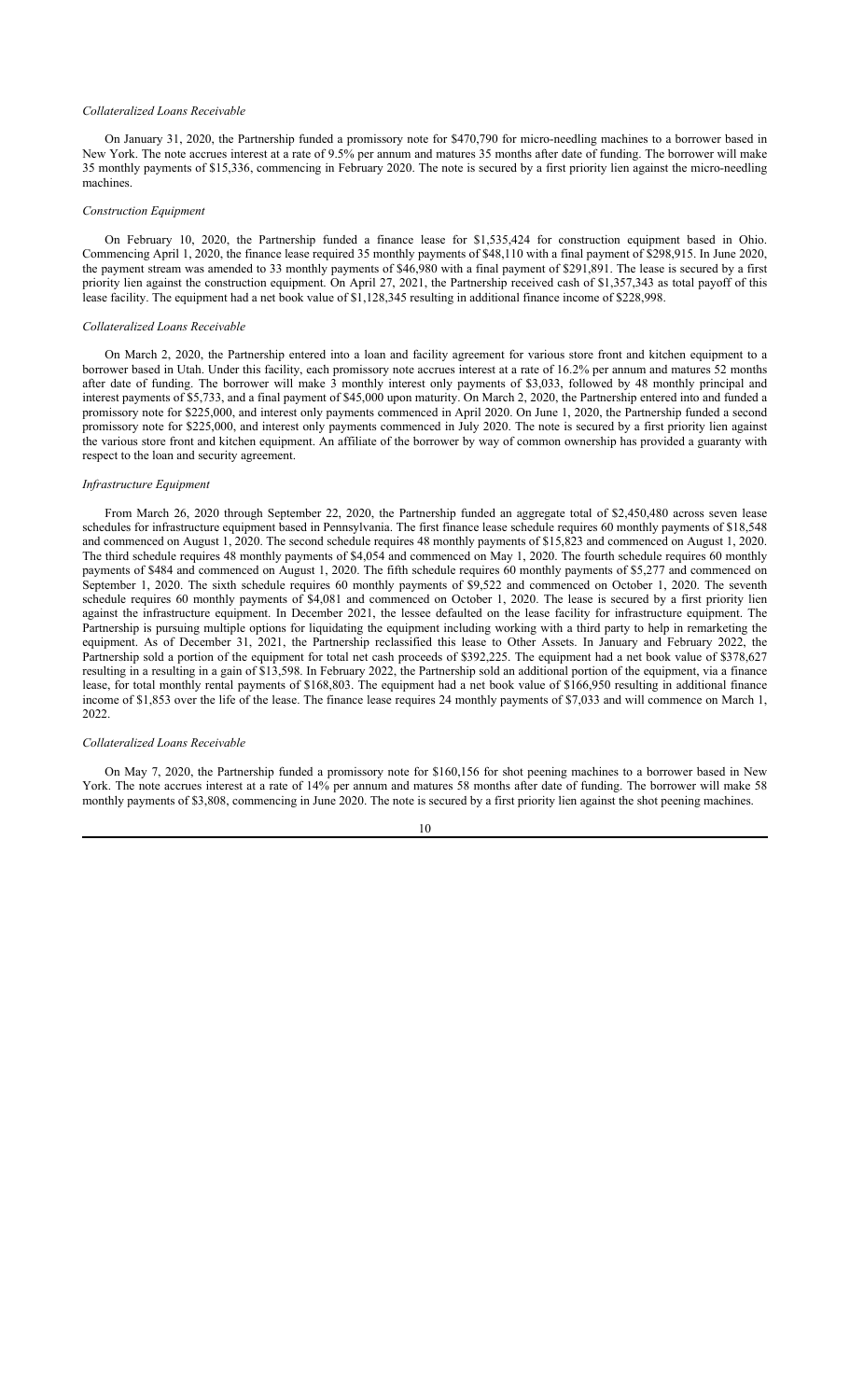# *Infrastructure Equipment*

On August 28, 2020, the Partnership funded a finance lease for \$954,498 for infrastructure equipment based in North Carolina. The finance lease requires 60 monthly payments of \$21,498 and commenced on October 1, 2020. The lease is secured by a first priority lien against the infrastructure equipment.

On December 23, 2020, the Partnership funded a finance lease for \$990,466 for infrastructure equipment based in Missouri. The finance lease requires 36 monthly payments of \$32,217 and will commences on January 1, 2021. The lease is secured by a first priority lien against the infrastructure equipment. On August 17, 2021, the Partnership received cash of \$864,798 as total payoff of this lease facility. The equipment had a net book value of \$766,980 resulting in additional finance income of \$97,818

### *Infrastructure Equipment*

On March 12, 2021, the Partnership entered into a lease facility of \$975,000 for welding system with a company based in Louisiana. On March 12, 2021 and on April 27, 2021, the Partnership funded \$750,000 and \$225,000, respectively for this facility. The finance lease requires 42 monthly payments of \$29,120. The lease is secured by a first priority lien against the welding system.

On March 22, 2021, the Partnership funded \$2,218,258 for a lease facility for glass manufacturing equipment with a company based in Kentucky. The finance lease requires 36 monthly payments of \$70,912. The lease is secured by a first priority lien against the glass manufacturing equipment.

# *Collateralized loans receivable*

On June 1, 2021, the Partnership funded a promissory note for \$357,166 for micro-needling machines to a borrower based in New York. The note accrues interest at a rate of 11.5% per annum and matures 35 months after date of funding. The borrower will make 35 monthly payments of \$11,945.55, commencing in June 2021. The note is secured by a first priority lien against the micro-needling machines.

### *Infrastructure Equipment*

On June 8, 2021, the Partnership funded a finance lease for \$2,916,447 for infrastructure equipment based in Missouri. The finance lease requires 36 monthly payments of \$94,863.26 and commenced on June 8, 2021. The lease is secured by a first priority lien against the infrastructure equipment.

### *Financial Services*

On September 22, 2021, the Partnership purchased a portfolio of transactions for \$4,015,979 consisting of 73 finance leases. The partnership will collect 58 monthly payments of various amounts and commences on October 1, 2021.

#### *Furniture and Fixtures*

On September 30, 2021 and on November 16, 2021, the Partnership funded a finance lease for \$550,950 and \$259,225, respectively, for furniture and fixtures based in California. On February 9, 2022, the Partnership funded the remaining \$291,725 for furniture and fixtures based in California. The finance lease requires 48 monthly payments of \$28,221 and commenced on March 1, 2022. The lease is secured by a first priority lien against the furniture and fixtures.

# *Segment Information*

We are engaged in a single business segment, the ownership and investment in leased equipment, which includes: (i) purchasing equipment and leasing it to third-party end users; (ii) providing equipment and other asset financing; (iii) acquiring equipment subject to lease; and (iv) acquiring ownership rights (residual value interests) in leased equipment at lease expiration. From time to time, we may also purchase equipment and sell it directly to our leasing customers.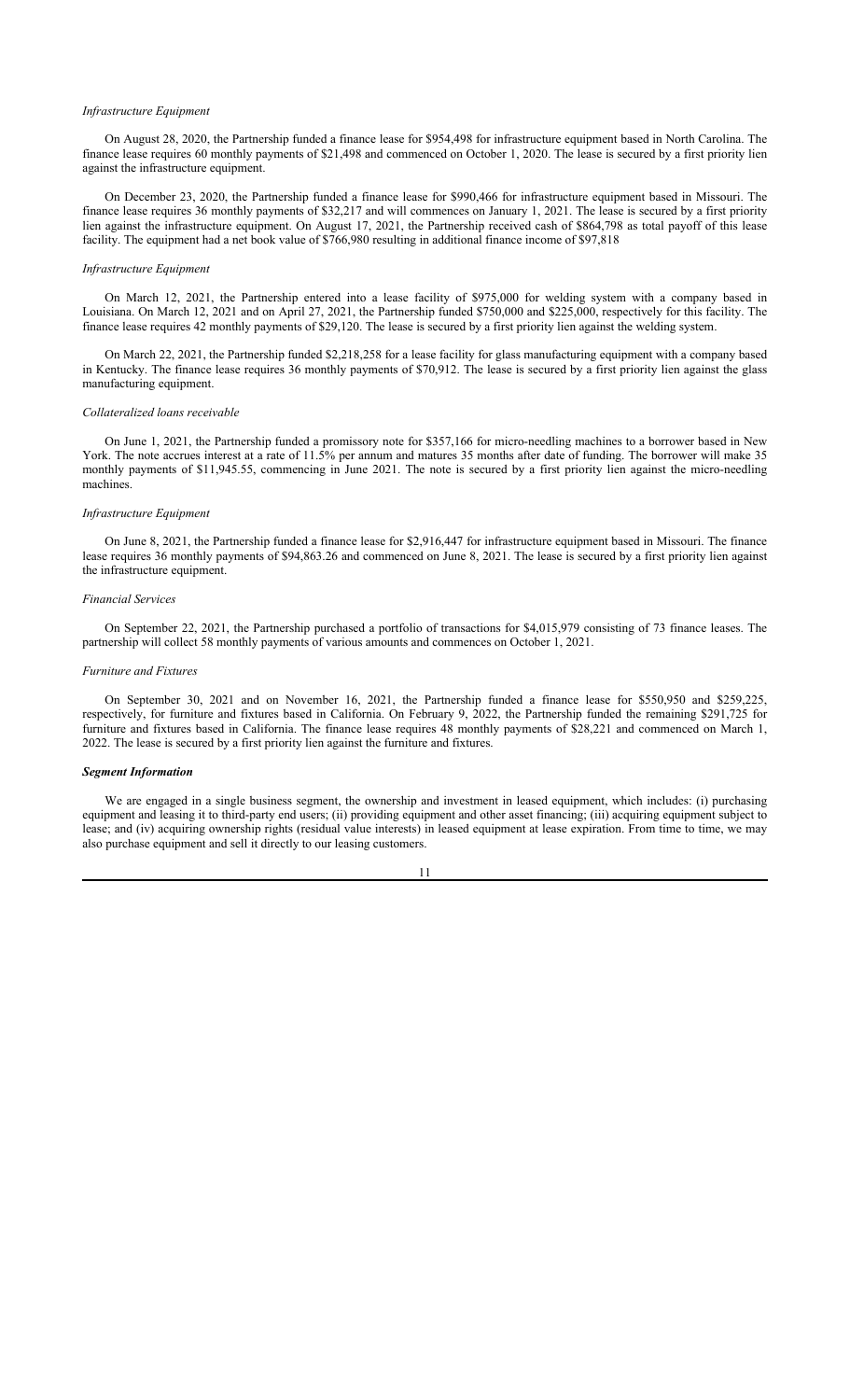# *Competition*

The commercial leasing and financing industry is highly competitive and is characterized by competitive factors that vary based upon product and geographic region. Our competitors are varied and include other equipment leasing and finance funds, hedge funds, private equity funds, captive and independent finance companies, commercial and industrial banks, manufacturers and vendors.

Other equipment finance companies and equipment manufacturers or their affiliated financing companies may be in a position to offer equipment to prospective customers on financial terms that are more favorable than those that we can offer. There are numerous other potential entities, including entities organized and managed similarly to us, seeking to make investments in leased equipment. Many of these potential competitors are larger and have greater financial resources than us.

We compete primarily on the basis of terms and structure, particularly on structuring flexible, responsive, and customized financing solutions for our customers. Our investments are often made directly rather than through competition in the open market. This approach limits the competition for our typical investment, which may enhance returns. We believe our investment model may represent the best way for individual investors to participate in investing in leased or financed equipment. Nevertheless, to the extent that our competitors compete aggressively on any combination of the foregoing factors, we could fail to achieve our investment objectives.

# *Employees*

We have no direct employees. Our General Partner and/or our Investment Manager supervise and control our business affairs and service our investments.

### *Available Information*

Our Annual Report on Form 10-K, our most recent Quarterly Reports on Form 10-Q and any amendments to those reports and our Current Reports on Form 8-K, if any, and any amendments to those reports are available free of charge on the SEC's website at http://www.sec.gov or from our website at http://thearboretumgroup.com.

# *Financial Information Regarding Geographic Areas*

We have long-lived assets, which include finance leases and operating leases, and we generate all our revenues in geographic areas in the United States of America. For additional information, refer to Part II. Item 8. Financial Statement and Supplementary Data, Note 13 Geographic Information in the notes to our financial statements included in this Annual Report on Form 10-K.

# **Item 1A. Risk Factors.**

Not applicable.

# **Item 1B. Unresolved Staff Comments.**

None.

# **Item 2. Properties.**

We neither own nor lease office space or any other real property in our business at the present time.

# **Item 3. Legal Proceedings.**

We are not aware of any material legal proceedings that are currently pending against us or against any of our assets.

# **Item 4. Mine Safety Disclosures.**

Not applicable.

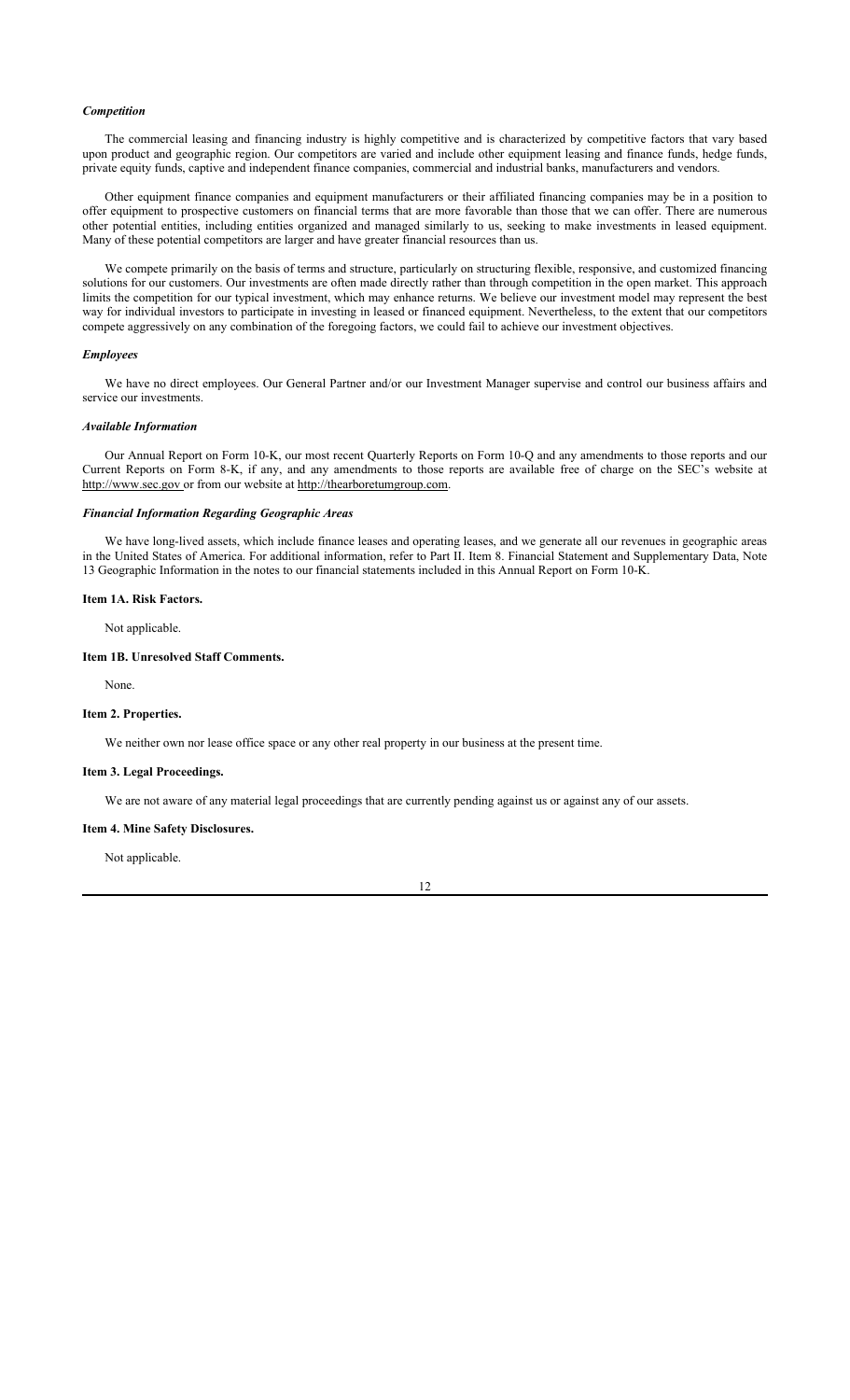### **PART II**

# **Item 5. Market for Registrant's Common Equity, Related Stockholder Matters and Issuer Purchases of Equity Securities.**

Our Units are not publicly traded, and there is no established public trading market for our Units. It is unlikely that any such market will develop.

| <b>Title of Class</b>   | Number of<br>Partners at<br><b>March 31, 2022</b> |
|-------------------------|---------------------------------------------------|
| General Partner         |                                                   |
| <b>Limited Partners</b> | 613                                               |

We pay, at the sole discretion of our Investment Manager and contingent upon the availability of funds, quarterly cash distributions to each Limited Partner computed at 1.5% (pro-rated to the date of admission for each Limited Partner) of each Limited Partner's capital contribution. During the year ended December 31, 2021, we made quarterly cash distributions to our Limited Partners totaling approximately \$323,000. At December 31, 2021, the Partnership did not declare or accrue distributions due to the economic uncertainties from COVID-19. During the year ended December 31, 2020, we made quarterly cash distributions to our Limited Partners totaling approximately \$1,527,000, and we accrued \$255,362 for distributions due to Limited Partners which resulted in a distributions payable to Limited Partners of \$255,362 at December 31, 2020. At December 31, 2021 and 2020 we declared and accrued a distribution of \$637 and \$12,685, respectively, for distributions due to our General Partner which resulted in distributions payable to our General Partner of \$49,335 and \$48,698 at December 31, 2021 and 2020, respectively.

We are required pursuant to Financial Industry Regulatory Authority, Inc. ("FINRA") Rule 2310(b)(5) to disclose in each annual report distributed to our Limited Partners a per Unit estimated value of our Units, the method by which we developed the estimated value, and the date used to develop the estimated value. In addition, our Investment Manager prepares statements of our estimated Unit values to assist fiduciaries of retirement plans subject to the annual reporting requirements of ERISA in the preparation of their reports relating to an investment in our Units. For these purposes, the estimated value of our Units is \$7.13 per Unit at December 31, 2021. This estimated value is provided to assist plan fiduciaries in fulfilling their annual valuation and reporting responsibilities and should not be used for any other purpose. Because this is only an estimate, we may subsequently revise this estimated value. There is no significant public trading market for our Units at this time and none is expected to develop. There can be no assurance that Limited Partners could receive \$7.13 per Unit if such a market did exist and they sold their Units, or that they will be able to receive such amount for their Units in the future. At December 31, 2021, we were in our Liquidation Period which began on October 4, 2021. Our Operating Period began on October 3, 2016 and concluded on October 3, 2021. Our Offering Period began on August 11, 2016 and concluded on March 31, 2019.

Following the completion of our Offering Period, the estimated value of our Units will be based on a valuation performed at least annually. When conducting such valuation, there are currently no SEC, federal and state rules that establish requirements specifying the methodology to employ in determining an estimated per Unit value; provided, however, that the determination of the estimated per Unit value must be conducted by, or with the material assistance or confirmation of, a third-party valuation expert or service and must be derived from a methodology that conforms to standard industry practice. The valuation will be an estimate only, will be subject to various limitations and will be based on a number of assumptions and estimates that may or may not be accurate or complete. If we provide an estimated per Unit value of our Units based on a valuation prior to the conclusion of our offering, our General Partner may determine to modify the offering price to reflect the estimated value per Unit.

The redemption price we offer to repurchase our Units utilizes a different valuation methodology than that which we use to determine the current value of our Units for ERISA and FINRA purposes described above. Therefore, the \$7.13 per Unit does not reflect the amount that a Limited Partner should expect to receive under our redemption plan. In addition, there can be no assurance that a Limited Partner will be able to redeem their Units under our redemption plan. A Limited Partner may not redeem their Units without the prior written consent of our General Partner. Our General Partner has the sole discretion to approve or deny any redemption requested by any of our Limited Partners.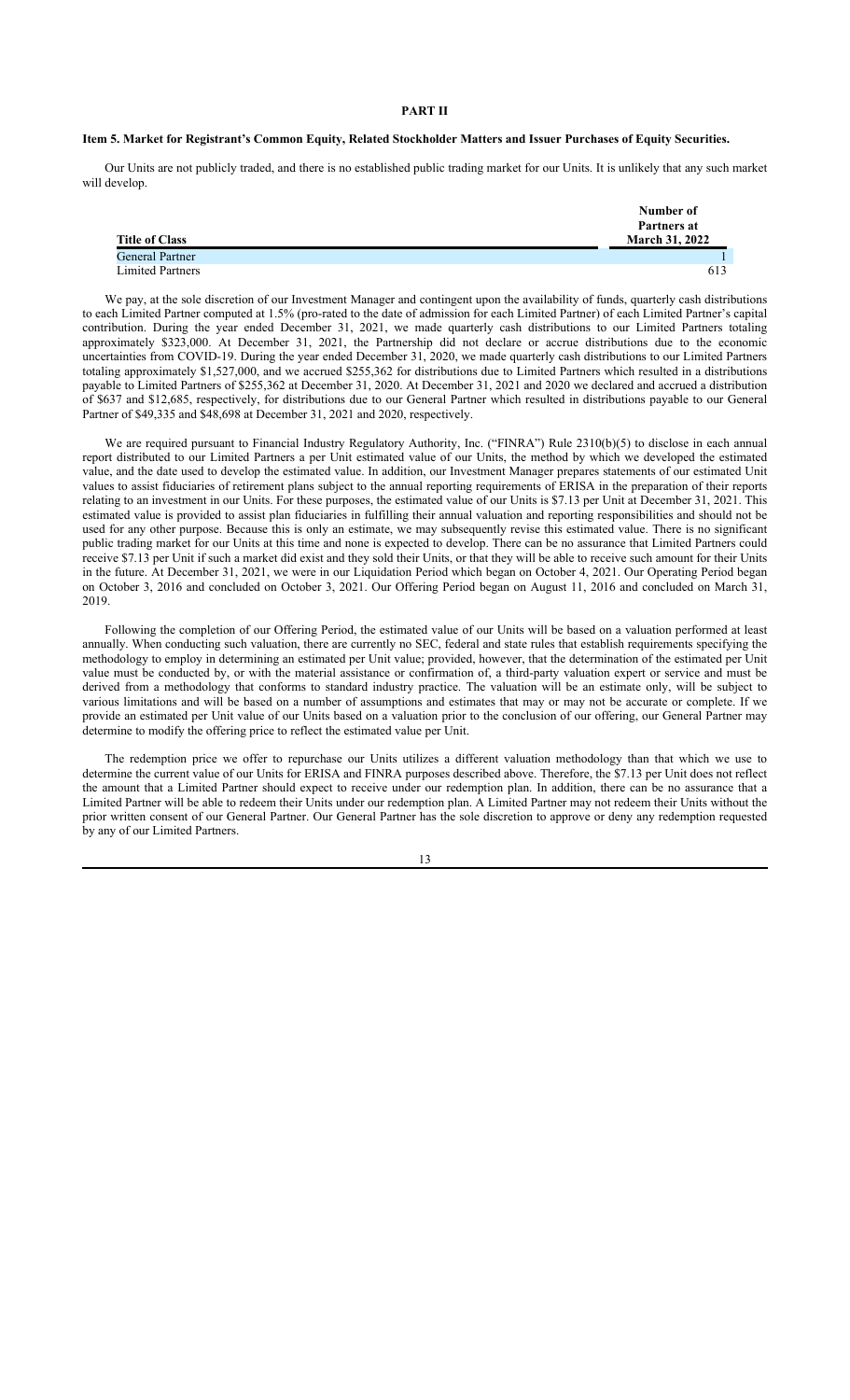# **Item 6. Selected Financial Data.**

The selected financial data should be read in conjunction with the financial statements and related notes included in "Item 8. Financial Statements and Supplementary Data" contained elsewhere in this Annual Report on Form 10-K.

|                                                                  | <b>Year Ended</b> |                   |   | <b>Year Ended</b>        |
|------------------------------------------------------------------|-------------------|-------------------|---|--------------------------|
|                                                                  |                   | December 31, 2021 |   | December 31, 2020        |
| Revenue, net                                                     |                   | 2,272,244         |   | 929,058                  |
| Net income (loss)                                                |                   | 240,851           |   | (1,690,548)              |
| Net income (loss) allocable to Limited Partners                  |                   | 238,442           |   | (1,673,643)              |
| Weighted average number of limited partnership interests         |                   |                   |   |                          |
| outstanding                                                      |                   | 2,530,019.84      |   | 2,532,772.53             |
| Net income (loss) per weighted average number of limited         |                   |                   |   |                          |
| partnership interests outstanding                                |                   | 0.09              | S | (0.66)                   |
| Distributions declared to Limited Partners                       |                   | 67,374            |   | 1,270,902                |
| Distributions per weighted average number of limited partnership |                   |                   |   |                          |
| interests outstanding                                            | \$                | .03               |   | .50                      |
|                                                                  |                   |                   |   |                          |
|                                                                  |                   | December 31, 2021 |   | <b>December 31, 2020</b> |
| Total assets                                                     |                   | 24,712,208        |   | 28,887,427               |
| Partners' Equity                                                 |                   | 15,322,084        |   | 15,192,999               |

**Item 7. Management's Discussion and Analysis of Financial Condition and Results of Operations.**

# *Forward-Looking Statements*

Certain statements within this Annual Report on Form 10-K may constitute forward-looking statements within the meaning of the Private Securities Litigation Reform Act of 1995 ("PSLRA"). These statements are being made pursuant to the PSLRA, with the intention of obtaining the benefits of the "safe harbor" provisions of the PSLRA, and, other than as required by law, we assume no obligation to update or supplement such statements. Forward-looking statements are those that do not relate solely to historical fact. They include, but are not limited to, any statement that may predict, forecast, indicate or imply future results, performance, achievements or events. You can identify these statements by the use of words such as "may," "will," "could," "should," "anticipate," "believe," "estimate," "expect," "intend," "predict," "continue," "further," "seek," "plan," or "project" and variations of these words or comparable words or phrases of similar meaning. These forward-looking statements reflect our current beliefs and expectations with respect to future events and are based on assumptions and are subject to risks and uncertainties and other factors outside our control that may cause actual results to differ materially from those projected. We undertake no obligation to update publicly or review any forwardlooking statement, whether as a result of new information, future developments or otherwise.

#### *Overview*

We are a Delaware limited partnership formed on January 14, 2016. Our fund operates under a structure which pools the capital invested by our partners. This pool of capital is then used to invest in business-essential, revenue-producing (or cost-saving) equipment and other physical assets with substantial economic lives and, in many cases, associated revenue streams and project financings. The pooled capital contributions are also used to pay fees and expenses associated with our organization and to fund a capital reserve.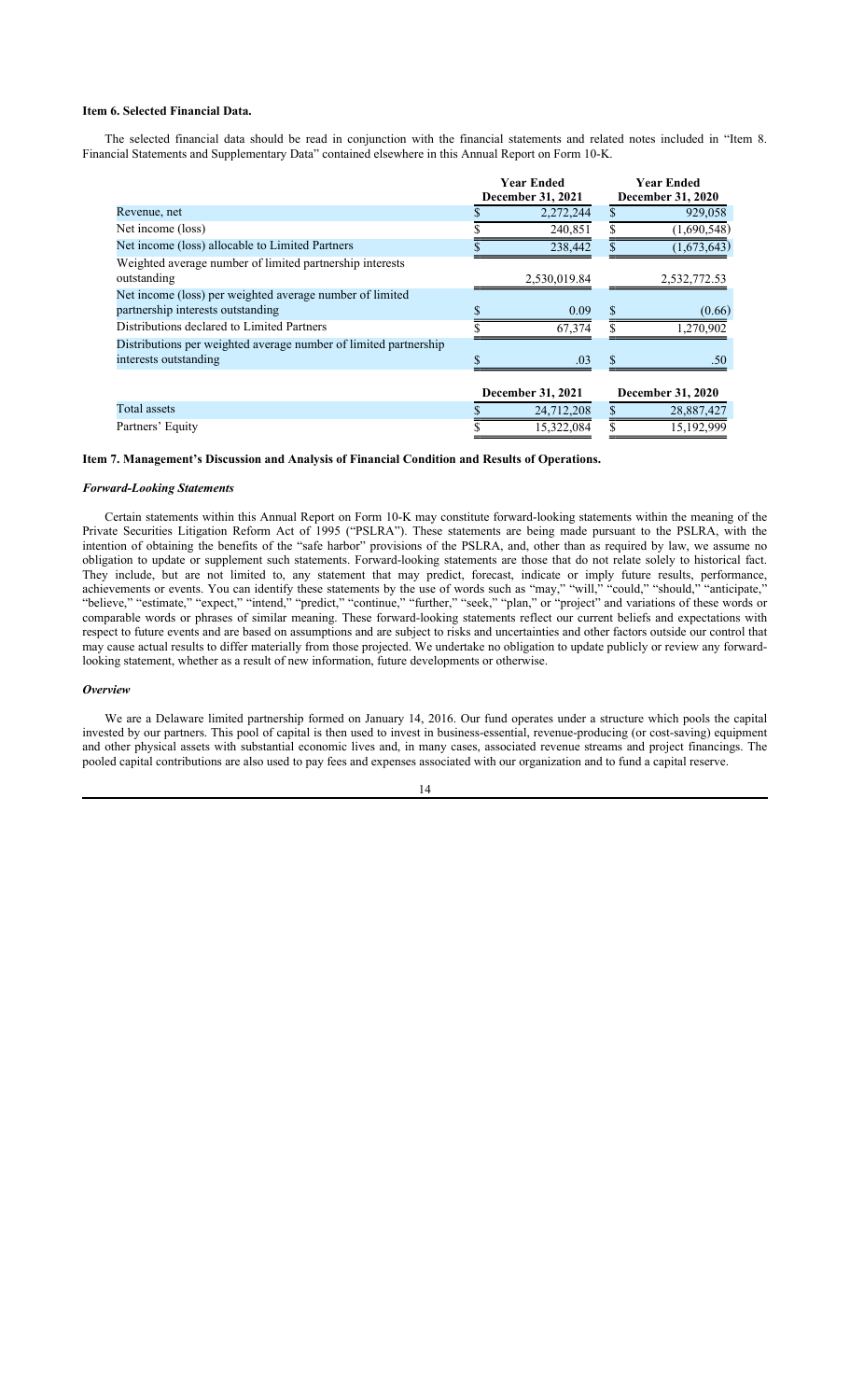Our principal investment strategy is to invest in business-essential, revenue-producing (or cost-savings) equipment with high inplace value and long, relative to the investment term, economic life and project financings. We expect to achieve our investment strategy by making investments in equipment already subject to lease or originating equipment leases in such equipment, which will include: (i) purchasing equipment and leasing it to third-party end users; (ii) providing equipment and other asset financing; (iii) acquiring equipment subject to lease; and (iv) acquiring ownership rights (residual value interests) in leased equipment at lease expiration. From time to time, we may also purchase equipment and sell it directly to our leasing customers.

Many of our investments will be structured as full payout or operating leases. Full payout leases generally are leases under which the rent over the initial term of the lease will return our invested capital plus an appropriate return without consideration of the residual value, and where the lessee may acquire the equipment or other assets at the expiration of the lease term. Operating leases generally are leases under which the aggregate non-cancelable rental payments during the original term of the lease, on a net present value basis, are not sufficient to recover the purchase price of the equipment or other assets leased under the lease.

We also intend to invest by way of loans, participation agreements and residual sharing agreements where we would acquire an interest in a pool of equipment or other assets, or rights to the equipment or other assets, at a future date. We also may structure investments as project financings that are secured by, among other things, essential use equipment and/or assets. Finally, we may use other investment structures that our Investment Manager believes will provide us with the appropriate level of security, collateralization, and flexibility to optimize our return on our investment while protecting against downside risk, such as vendor and rental programs. In many cases, the structure will include us holding title to or a priority or controlling position in the equipment or other asset.

We invested in equipment and other assets that are considered essential use or core to a business or operation in the agricultural, energy, environmental, medical, manufacturing, technology, and transportation industries. Our Investment Manager may identify other assets or industries that meet our investment objectives. We expect to invest in equipment, other assets and project financings located primarily within the United States of America and the European Union but may also make investments in other parts of the world.

We are currently in the Liquidation Period. The Operating Period concluded on October 3, 2021. The Offering Period concluded on March 31, 2019. During the Operating Period, we invested most of the net proceeds from our offering in business-essential, revenueproducing (or cost-saving) equipment, other physical assets with substantial economic lives and, in many cases, associated revenue streams and project financings. The Operating Period began on the date we admitted our first Limited Partners, at the initial closing, which occurred on October 3, 2016 and concluded on October 3, 2021. At our initial closing, we reimbursed our Investment Manager for a portion of the fees and expenses associated with our organization and offering which they previously paid on our behalf and we funded a small capital reserve. The Liquidation Period, which began on October 4, 2021, is the period in which we will sell assets in the ordinary course of business and will last two years, unless it is extended, at the sole discretion of the General Partner.

Our General Partner, our Investment Manager and their affiliates, and certain non-affiliates (namely, Selling Dealers) receive fees and compensation from the offering of our Units, including the following, with any and all compensation paid to our General Partner solely in cash. We pay an underwriting fee of 2% of the gross proceeds of the offering (excluding proceeds, if any, we receive from the sale of our Units to our General Partner or its affiliates) to our selling agent or selling agents. From these underwriting fees, a selling agent may pay Selling Dealers, a non-accountable marketing fee based upon such factors as the volume of sales of such Selling Dealers, the level of marketing support provided by such participating dealers and the assistance of such Selling Dealers in marketing the offering, or to reimburse representatives of such Selling Dealers for the costs and expenses of attending our educational conferences and seminars. This fee will vary, depending upon separately negotiated agreements with each Selling Dealer. In addition, we pay a sales commission to Selling Dealers up to 5% of the gross proceeds of the offering (excluding proceeds, if any, we receive from the sale of our Units to our General Partner or its affiliates).

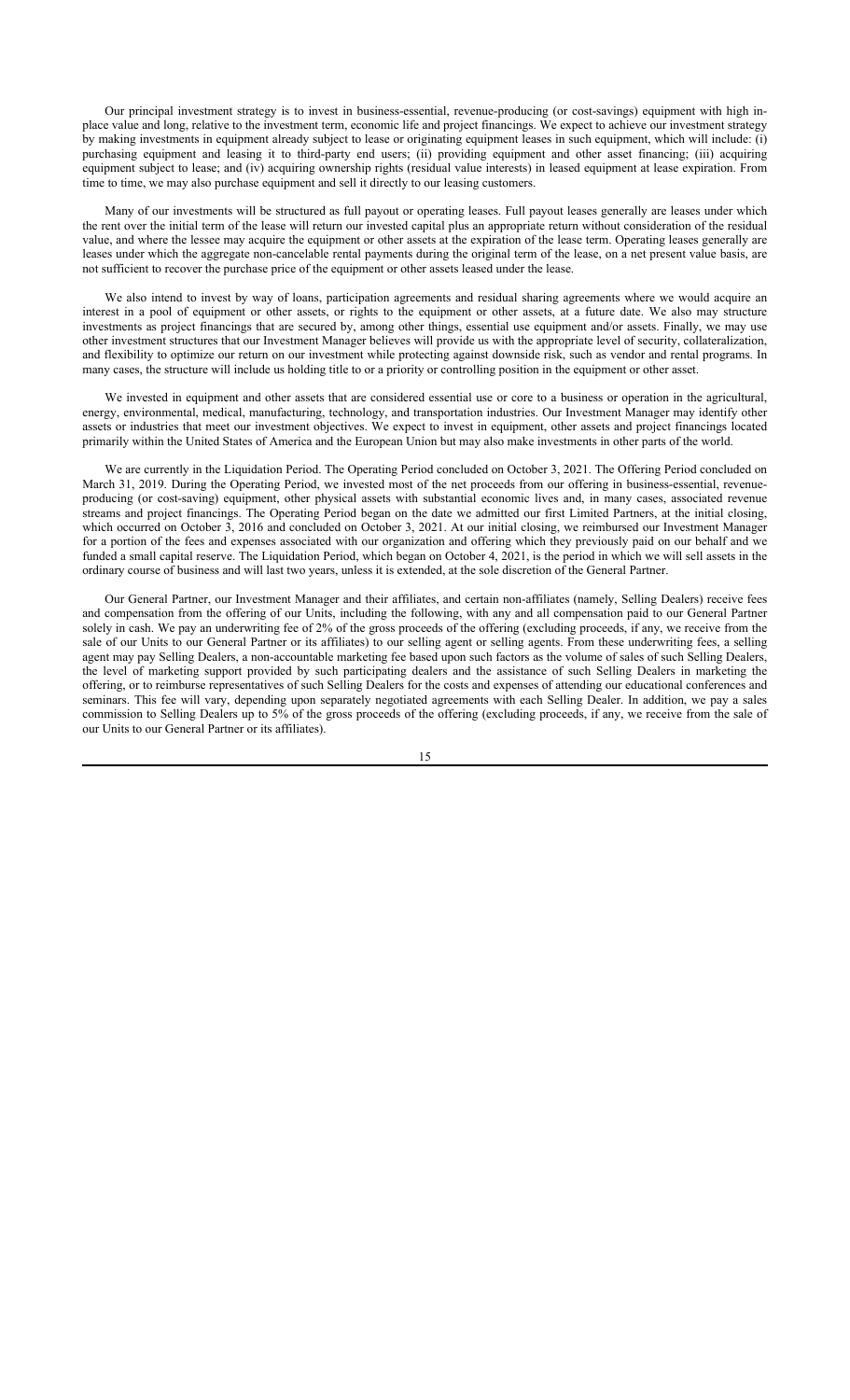Our General Partner receives an organizational and offering expense allowance of up to 1.5% of our offering proceeds to reimburse it for expenses incurred in preparing us for registration or qualification under federal and state securities laws and subsequently offering and selling our Units. The organizational and offering expense allowance will be paid out of the proceeds of the offering. The organizational and offering expense allowance will not exceed the actual fees and expenses incurred by our General Partner and its affiliates. Because organizational and offering expenses will be paid as and to the extent they are incurred, organizational and offering expenses may be drawn disproportionately to the gross proceeds of each closing.

During our Operating Period, our Investment Manager received a structuring fee in an amount equal to 1.5% of each cash investment made, including reinvestments, payable on the date each such investment is made.

During our Operating Period and our Liquidation Period, our Investment Manager receives a management fee in an amount equal to the greater of (i) 2.5% per annum of the aggregate offering proceeds, payable monthly in advance or (ii) \$62,500 per month.

Our General Partner will initially receive 1% of all distributed distributable cash. Our General Partner has a Promotional Interest in us equal to 20% of all distributed distributable cash after we have provided a return to our Limited Partners of their respective capital contributions plus an 8% per annum, compounded annually, cumulative return on their capital contributions.

# *Current Business Environment and Outlook*

In December 2019, a novel strain of coronavirus (also known as COVID-19) was reported to have surfaced in Wuhan, China. In January 2020, this coronavirus spread to other countries, including the United States and Europe. The outbreak has continued to spread and is currently classified as a pandemic. Efforts to contain the spread of this coronavirus and its variants has intensified. To date, COVID-19 has had a negative impact on our business and an impairment loss of \$2,035,660 was recorded as a result of that impact. Although the Partnership currently expects that the disruptive impact of coronavirus on its business will be temporary, this situation continues to evolve and improve and therefore the Partnership doesn't think that the coronavirus will directly or indirectly have a continued negative effect on its business and operating results.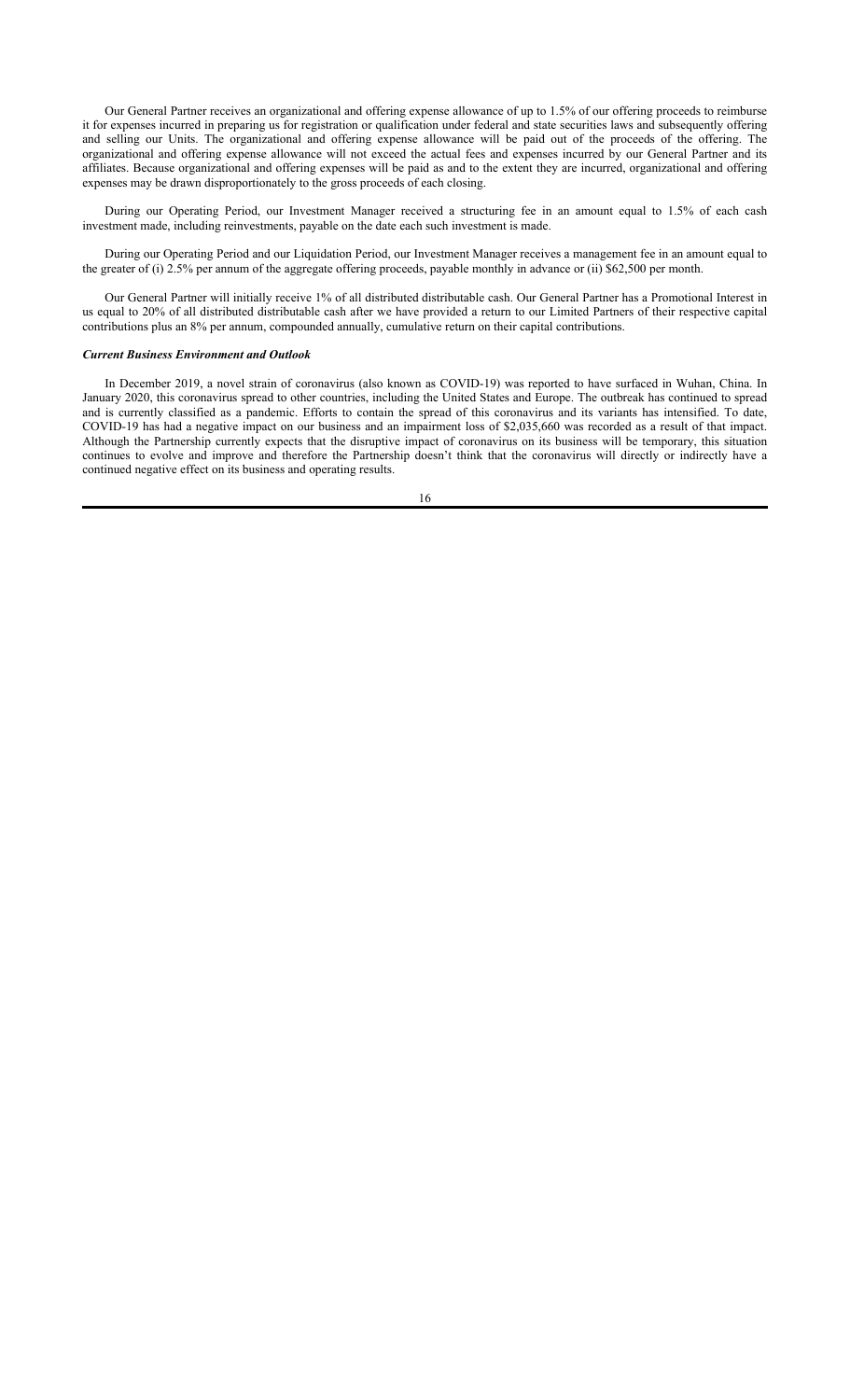We believe that 2022 will present attractive opportunities for equipment lease and asset finance investments. The effects of the pandemic will continue with business restrictions and suppressed spending during the winter months. GDP growth will be weighted toward the second half of 2022, and the upside potential for economic growth later in the year is substantial with 3.5% GDP growth forecast for 2022. Growth will likely be driven by strong levels of consumer spending in the first half the year thanks to accumulated savings, along with the gradual unwinding of supply chains. Growth is projected to get a modest boost from the infrastructure bill during the second half of the year. While the emergence of the Omicron variant has led to heightened uncertainty, the U.S. public health situation is substantially improved given the widespread availability of vaccines and relatively high vaccination rates. Consumers are increasingly adapting to the virus and resuming normal mobility and spending patterns. Congress finally passed the bipartisan infrastructure spending bill in mid-November, the largest public infrastructure spending effort since the 2009 American Recovery and Reinvestment Act. The bill is expected to result in a boost for several verticals including trucks, railroad, communications, materials handling equipment, and software. While labor demand is strong, workers are quitting their jobs at historic rates and labor force participation remains below pre-pandemic levels. Many firms are reporting labor shortages and have increased wages and other incentives in response. Notably, smaller firms may find it more difficult to compete with large organizations when it comes to raising pay. Many industries are facing high shipping costs and delivery delays, resulting in product shortages. These bottlenecks are likely to persist in 2022, especially if U.S. trading partners shutdown borders in response to new virus strains. CPI inflation rose to the highest rate in over thirty years in October. While price increases were previously contained to industries impacted by the pandemic, inflation is now broad-based. As costs of everyday goods and services have risen, consumers' view of the economy has grown more pessimistic. Housing market activity appears to be slowing due to both demand- and supply-side factors. While demand remains elevated thanks to amassed savings, low mortgage rates, and demand for more space, high prices are deterring some buyers. Meanwhile, builders are struggling to meet demand due to shortage of available lots, soaring materials costs, supply chain disruptions, and difficulty finding skilled labor. While equity markets have been performing well since last March, the emergence of the Omicron variant triggered a selloff, leading to speculation about whether equity markets are overvalued. China also remains an area of concern as the country's largest property developer (along with several other smaller firms) has defaulted on debt payments in recent months. We believe that a vast majority of U.S. businesses will acquire equipment through financing. The propensity to finance equipment is higher than it has been over the last two to three years as long-term interest rates have fallen sharply. We believe customer demands and products will evolve beyond pandemic needs. Demand for equipment needed to connect employees working from home will change as organizations adopt hybrid workplace models and make other adjustments for conducting business. The growth of bundled, managed services agreements and efficient customer service solutions will continue as businesses seek greater support and flexibility in acquiring and managing equipment. We believe reduced travel, less need for commercial space and technology upgrades will be among wide-ranging impacts in the wake of the pandemic. Many key equipment types will show growth as a result of the pandemic. We believe broad-based investment growth is expected across a range of equipment types. We believe medical equipment should benefit from vaccine distribution and resumption of elective medical procedures. We believe construction equipment investment should improve with increased demand for single-family homes, while trucks will get a boost from demand for over-the-road transportation as consumer spending strengthens throughout the year. We believe E-commerce solutions will continue to skyrocket to meet customer demands. We also expect equipment finance companies to continue to create remote and contactless back office operations, and speed of processes, with compliance a priority. Federal and state government action could have wide-ranging policy implications. Overall we think that businesses have a positive outlook for growth in the latter half of 2022 and we anticipate capital asset and equipment acquisition will be an essential part of that growth.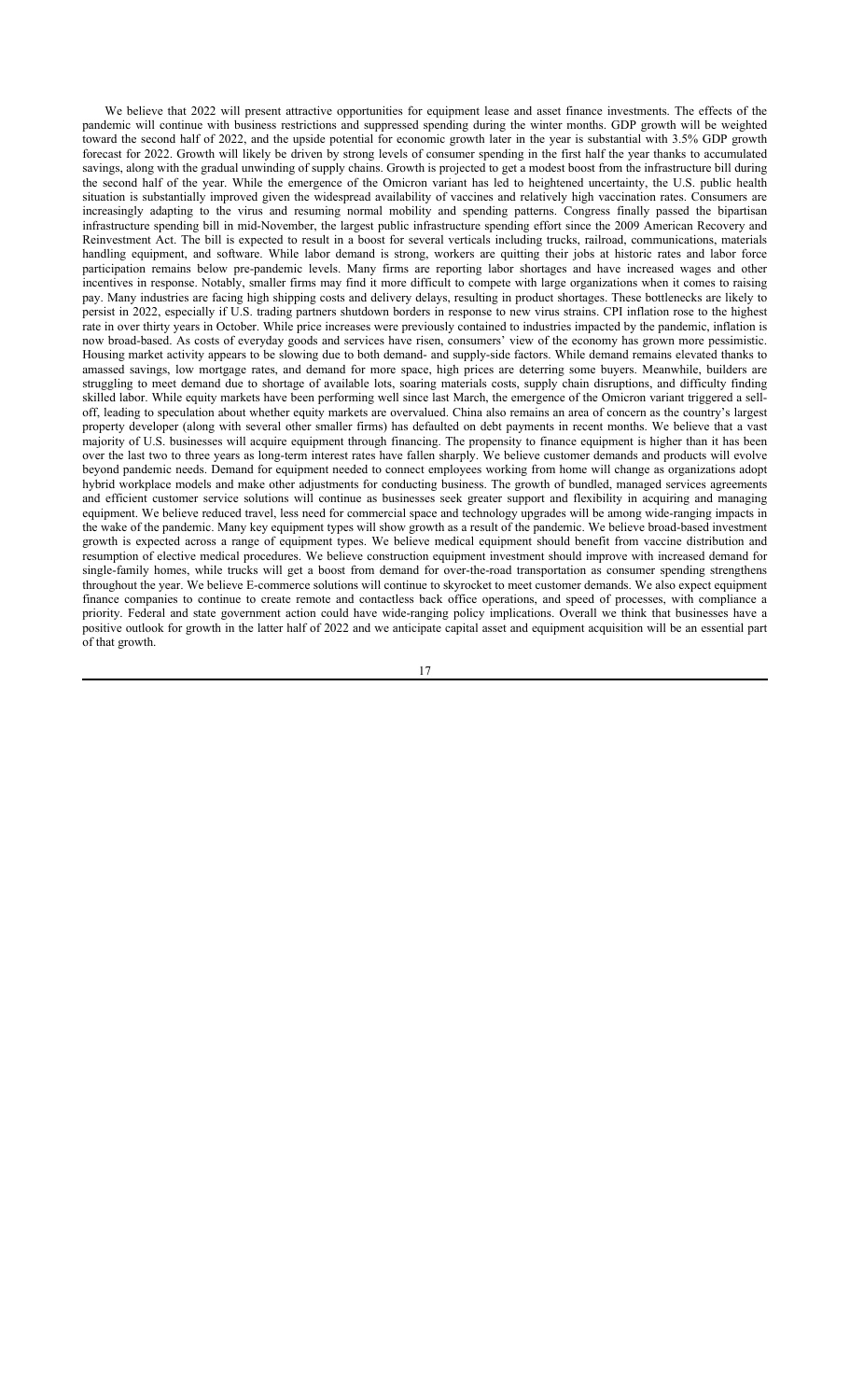### *Current Industry Trends*

According to the Equipment Leasing and Finance Foundation's "*2022 Equipment Leasing and Financing U.S. Economic Outlook"*  the U.S. economy's growth in 2022 is poised to experience growth of 3.5% while equipment and software investment should expand by about 4.6%. Equipment investment growth fared better than overall GDP growth in 2021 as businesses invested to adapt to the COVID-19 pandemic, and growth should remain. The pace of investment is expected to pick up during the second half of the year. The manufacturing sector recovery continued in 2021. Shipments and new orders of core capital goods rose to record levels as firms in several industries responded to elevated demand. Though output is relatively close to pre-pandemic levels, manufacturing employment remains significantly depressed The Fed has largely acknowledged that inflation is not transitory, and FOMC members have used more hawkish language in their public statements. Meanwhile, many investors expect at least one hike in short-term interest rates by June. This aligns with recent Fed guidance that its asset purchase program will conclude sooner than expected. As a result, tighter financial conditions are likely in 2022, which would put downward pressure on investment The pandemic's economic effects have been uneven: lower-income households and certain industries have borne the brunt of the pain. Despite the ongoing recovery, millions of households are struggling to meet basic needs and many small businesses are in survival mode.

### *Recent Significant Transactions*

### *Operating Lease*

On January 18, 2018, the Partnership entered into a lease facility for \$2,188,377 of fabrication equipment with a company based in Texas. The lease requires 42 monthly payments of \$57,199 with the first and last payments due in advance. During 2018, the Partnership received payments totaling \$403,363 from this lessee. On February 28, 2019, the lease was amended and restated to a 60 month lease commencing on March 1, 2019. The lease requires 24 monthly payments of \$31,000 and 36 monthly payments of \$40,000. In 2019, the Partnership reclassified this lease from a finance lease to an operating lease. The lease is secured by a first priority lien against the fabrication equipment. On December 9, 2020, the Partnership terminated the operating lease and assumed all rights, title and interest in the fabrication equipment. On December 15, 2020, the Partnership sold a majority of the equipment for total cash proceeds of \$475,830. The equipment had a net book value of \$1,261,830 resulting in a loss on sale of \$786,000. As of December 31, 2020, the remaining piece of equipment has a liquidation value of \$219,915. In February 2021, the Partnership sold the remaining piece of equipment for cash proceeds of \$219,915.

# *Infrastructure Equipment*

On June 29, 2018, the Partnership entered into a lease facility for \$1,199,520 for water pumps based in North Dakota. The finance lease requires 48 monthly payments of \$31,902 with the first and last payments due in advance. On October 31, 2018, the Partnership entered into a second lease facility for \$529,239 for water pumps. The finance lease requires 36 monthly payments of \$17,888 with the first and last payments due in advance. On January 29, 2019, the Partnership entered into a third lease facility for \$67,500 for water pumps. On January 29, 2019, the Partnership funded \$33,750 and on April 9, 2019, the Partnership funded the remaining \$33,750. The finance lease requires 36 monthly payments of \$2,282 with the first and last payments due in advance and commences on May 1, 2019. On June 19, 2019, the Partnership entered into and funded a fourth lease facility for \$1,270,125 for water pumps and other equipment. The finance lease requires 36 monthly payments of \$43,565 with the first and last payments due in advance and commences on July 1, 2019. On August 7, 2019, the Partnership entered into and funded a fifth lease facility for \$27,351 for water pumps. The finance lease requires 36 monthly payments of \$938 with the first and last payments due in advance and commences on August 7, 2019. On August 29, 2019, the Partnership entered into a sixth lease facility for \$196,803 for water pumps, and on September 12, 2019 the lease facility was funded. The finance lease requires 36 monthly payments of \$6,750 with the first and last payments due in advance and commences on August 29, 2019. During the year ended December 31, 2020, the Partnership received total cash of \$1,899,149 as total payoff of five lease schedules. The five finance lease schedules had a net book value of \$1,713,589 resulting in an increase in finance income of \$185,560 and the customer maintained all rights to the water pumps. In October 2020, the Partnership terminated the remaining lease schedule and assumed all rights, title and interest in the equipment. As of December 31, 2020, the remaining lease schedule has a liquidation value of \$128,500 and the Partnership reclassified this lease to Other Assets. During the year ended December 31, 2021, the Partnership received cash proceeds of \$34,643 as partial payoff of this other asset. As of December 31, 2021, the Partnership recorded an impairment on this other asset of \$43,605, a result of which the value of this other asset is \$50,252 as of December 31, 2021. In January 2022, the Partnership received cash proceeds of \$50,252 as total payoff of this other asset.

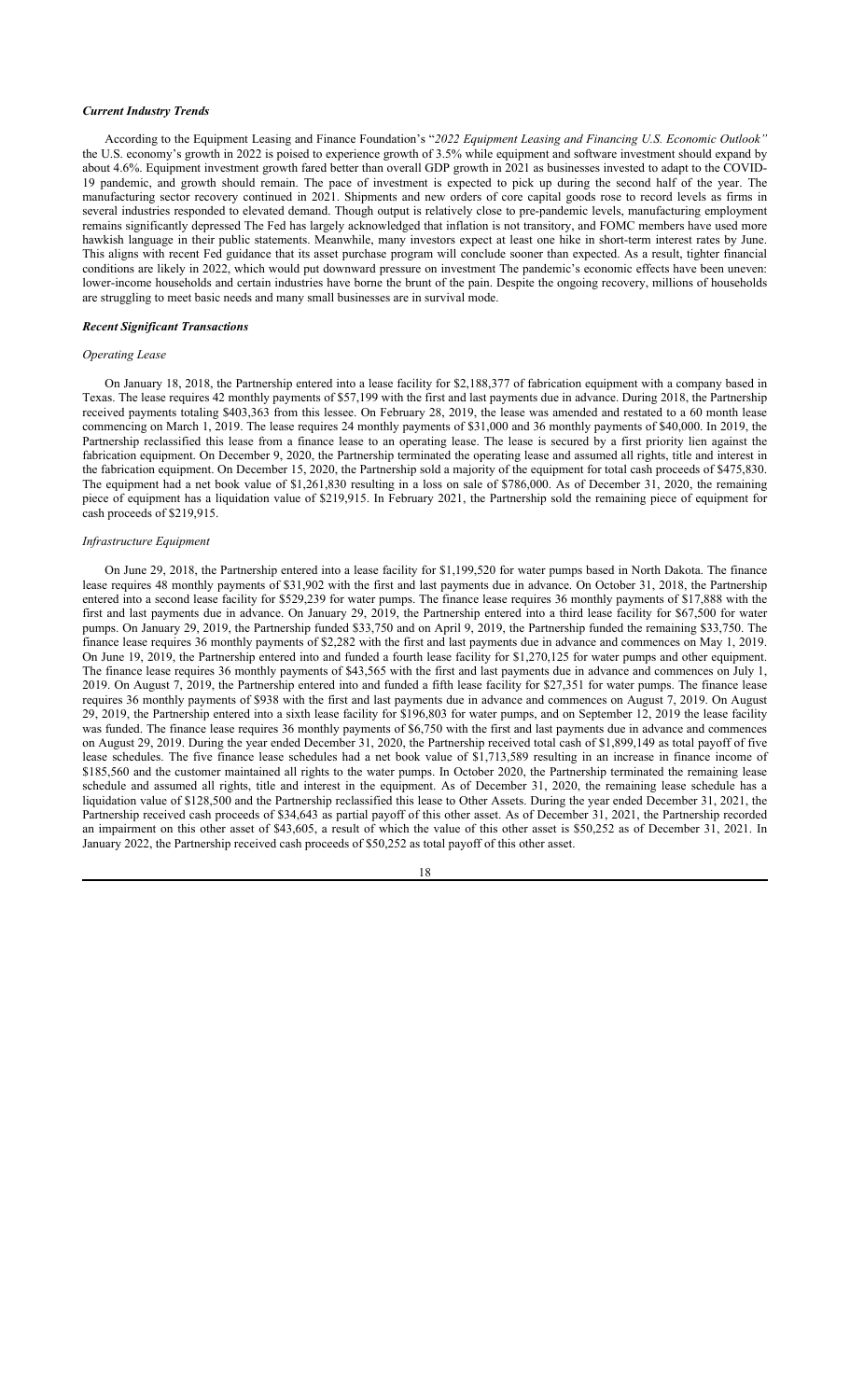# *Infrastructure Equipment*

On May 30, 2019, the Partnership entered into a lease facility for \$3,600,000 for industrial dryers based in Kentucky. On May 31, 2019, the Partnership advanced \$3,600,000 under this lease facility. The finance lease requires 48 monthly payments of \$94,802 with the first and last payments due in advance and commences on November 1, 2019. On November 18, 2019, the Partnership issued a Notice of Default letter to the company, and on November 25, 2019, the Partnership issued a Notice of Lease Commencement and Demand Notice for payment from the company. On December 31, 2019, the company paid \$75,000 to the Partnership, and entered into a forbearance agreement with the Partnership. In January 2020, a group of three small creditors filed an involuntary bankruptcy petition against the company. As a result, in February 2020, the company filed for Chapter 11 bankruptcy. The lease is secured by a first priority lien against the industrial dryers. On July 20, 2020, the Partnership obtained a stay relief order from the bankruptcy court and on August 6, 2020, the Partnership entered into a settlement agreement and mutual release with the vendor and moved the equipment to its own location. The Partnership is actively remarketing the equipment, and is currently in contact with prospective buyers. The Partnership expected to receive full book value for this equipment, but during the fourth quarter of 2020, due to the continued impact of COVID-19 and based on discussions with third parties, the Partnership reassessed this lease and decided to record an impairment on this lease. As of December 31, 2020, the Partnership recorded an impairment on this finance lease of \$751,685 and reclassified this lease to Other Assets.

# *Fish Processing Equipment*

On November 26, 2019, the Partnership entered into a lease facility for \$1,230,754 for fish processing equipment based in Alaska. On November 26, 2019, the Partnership advanced \$1,107,679 under this lease facility. On March 25, 2020, the Partnership advanced the remaining \$123,075 under this lease facility. The finance lease requires 55 monthly payments of \$29,218 and a final payment of \$184,613, with first month due in advance and commenced on April 1, 2020. The lease is secured by a first priority lien against the fish processing equipment. On October 7, 2020, the Partnership terminated the lease facility for fish processing equipment. The Partnership is pursuing multiple options for liquidating the equipment including working with the landlord of the current processing facility to market the facility to new operators as a turnkey operation and working with the equipment manufacturer to identify interested purchasers in the surrounding region that would then transport the equipment to an alternate facility. As of December 31, 2020, the Partnership recorded an impairment on this finance lease of \$430,836 and reclassified this lease to Other Assets. During the year ended December 31, 2021, the Partnership recorded an impairment on this finance lease of \$400,000, a result of which the value of this other asset is \$400,000 as of December 31, 2021.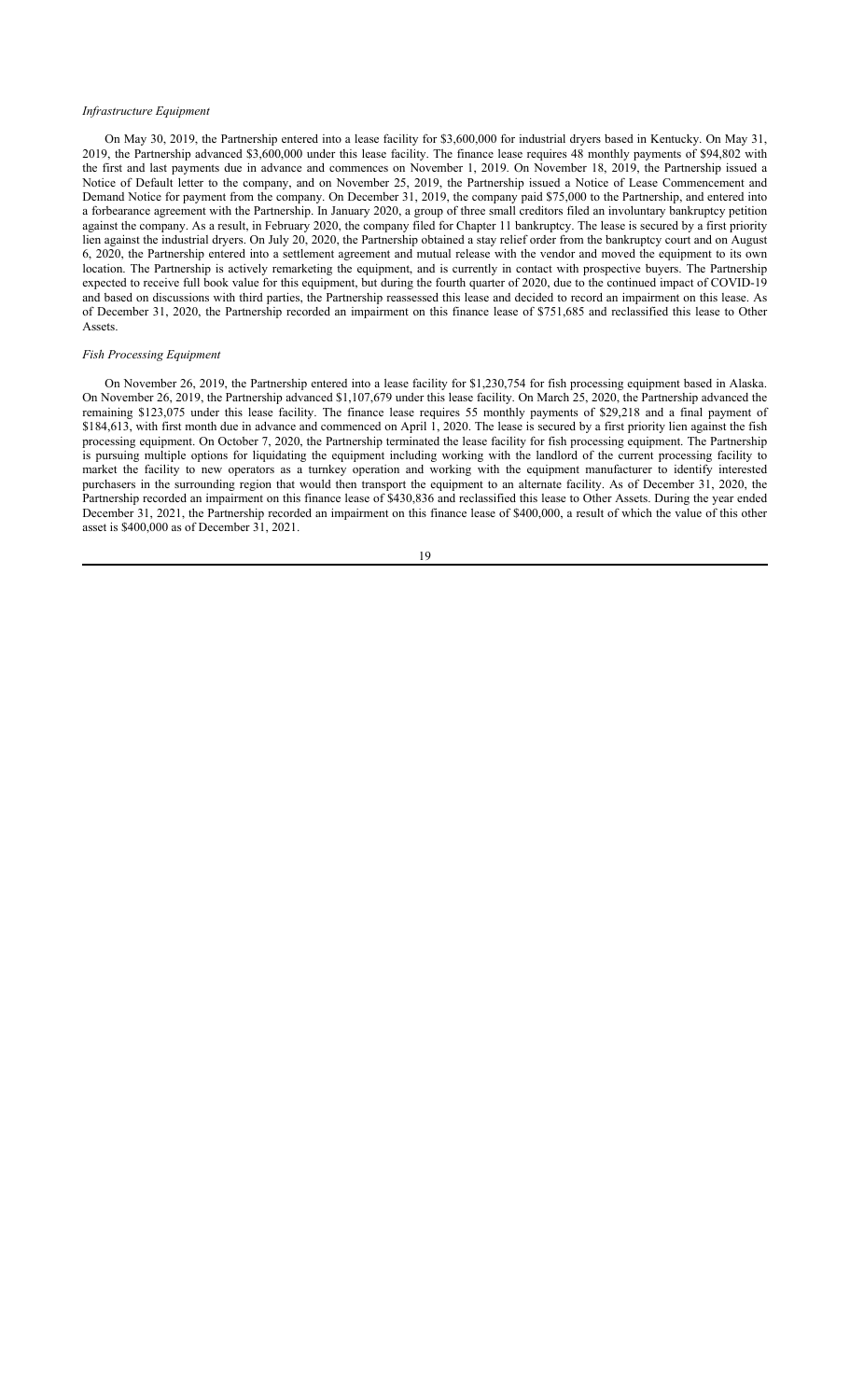# *Telecommunication Equipment*

On January 23, 2020, the Partnership entered into a finance lease for \$3,720,970 of telecommunication equipment based in Illinois. On January 23, 2020, the Partnership advanced \$3,192,259 as equipment lease schedule 1 ("Schedule 1"), and \$528,711 as equipment lease schedule 2 ("Schedule 2") under this finance lease. The Schedule 1 lease requires 42 monthly payments of \$93,302, and Schedule 2 lease requires 42 monthly payments of \$15,453. During the year ended December 31, 2020, the Partnership temporarily reduced the monthly payments of both lease schedules. The lease is secured by a first priority lien against the telecommunication equipment. As of December 31, 2020, the Partnership recorded an impairment on this finance lease of \$366,991 and reclassified this lease to Other Assets. In March 2021, the Partnership entered into a settlement agreement with the lessee for \$2,645,000, as per the settlement agreement, on March 31, 2021, the Partnership received total cash proceeds of \$2,000,000, and the remaining \$645,000 is to be paid in 48 equal monthly payments of \$13,437 commencing on April 1, 2022.

# *Infrastructure Equipment*

From March 26, 2020 through September 22, 2020, the Partnership funded an aggregate total of \$2,450,480 across seven lease schedules for infrastructure equipment based in Pennsylvania. The first finance lease schedule requires 60 monthly payments of \$18,548 and commenced on August 1, 2020. The second schedule requires 48 monthly payments of \$15,823 and commenced on August 1, 2020. The third schedule requires 48 monthly payments of \$4,054 and commenced on May 1, 2020. The fourth schedule requires 60 monthly payments of \$484 and commenced on August 1, 2020. The fifth schedule requires 60 monthly payments of \$5,277 and commenced on September 1, 2020. The sixth schedule requires 60 monthly payments of \$9,522 and commenced on October 1, 2020. The seventh schedule requires 60 monthly payments of \$4,081 and commenced on October 1, 2020. The leases are secured by a first priority lien against the infrastructure equipment. In December 2021, the lessee defaulted on the lease facility for infrastructure equipment. The Partnership is pursuing multiple options for liquidating the equipment including working with a third party to help in remarketing the equipment. As of December 31, 2021, the Partnership reclassified this lease to Other Assets. In January and February 2022, the Partnership sold a portion of the equipment for total net cash proceeds of \$392,225. The equipment had a net book value of \$378,627 resulting in a resulting in a gain of \$13,598. In February 2022, the Partnership sold an additional portion of the equipment, via a finance lease, for total monthly rental payments of \$168,803. The equipment had a net book value of \$166,950 resulting in additional finance income of \$1,853 over the life of the lease. The finance lease requires 24 monthly payments of \$7,033 and will commence on March 1, 2022.

# *Infrastructure Equipment*

On December 23, 2020, the Partnership funded a finance lease for \$990,466 for infrastructure equipment based in Missouri. The finance lease requires 36 monthly payments of \$32,217 and commenced on January 1, 2021. The lease is secured by a first priority lien against the infrastructure equipment. On August 17, 2021, the Partnership received cash of \$864,798 as total payoff of this lease facility. The equipment had a net book value of \$766,980 resulting in additional finance income of \$97,818

### *Collateralized Loan Receivable*

On January 28, 2021, the Partnership received cash of \$625,854 as total payoff, in connection with the loan agreement entered into on December 11, 2018. The loan had an outstanding balance of \$602,129 resulting in additional interest income of \$23,725.

### *Infrastructure Equipment*

On March 12, 2021, the Partnership entered into a lease facility of \$975,000 for welding system with a company based in Louisiana. On March 12, 2021 and on April 27, 2021, the Partnership funded \$750,000 and \$225,000, respectively for this facility. The finance lease requires 42 monthly payments of \$29,120. The lease is secured by a first priority lien against the welding system.

On March 22, 2021, the Partnership funded \$2,218,258 for a lease facility for glass manufacturing equipment with a company based in Kentucky. The finance lease requires 36 monthly payments of \$70,912. The lease is secured by a first priority lien against the glass manufacturing equipment.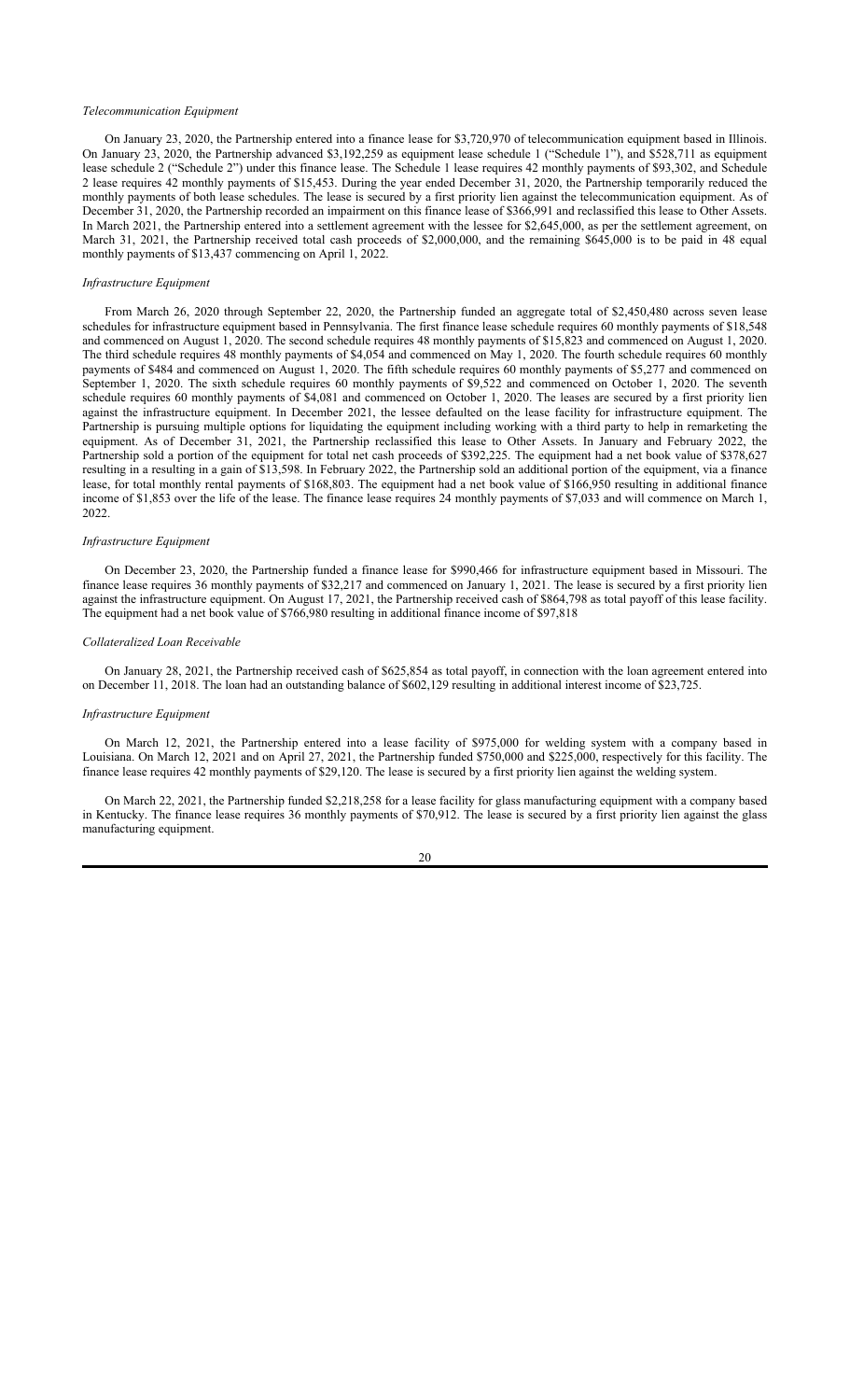### *Collateralized loans receivable*

On June 1, 2021, the Partnership funded a promissory note for \$357,166 for micro-needling machines to a borrower based in New York. The note accrues interest at a rate of 11.5% per annum and matures 35 months after date of funding. The borrower will make 35 monthly payments of \$11,945.55, commencing in June 2021. The note is secured by a first priority lien against the micro-needling machines.

# *Infrastructure Equipment*

On June 8, 2021, the Partnership funded a finance lease for \$2,916,447 for infrastructure equipment based in Missouri. The finance lease requires 36 monthly payments of \$94,863.26 and commenced on June 8, 2021. The lease is secured by a first priority lien against the infrastructure equipment.

On July 9, 2021, the Partnership received cash of \$113,273 as total payoff, in connection with a lease facility entered into on November 20, 2018, resulting in additional finance income of \$9,015.

#### *Financial Services*

On September 22, 2021, the Partnership purchased a portfolio of transactions for \$4,015,979 consisting of 73 finance leases. The partnership will collect 58 monthly payments of various amounts and commences on October 1, 2021.

#### *Furniture and Fixtures*

On September 30, 2021 and on November 16, 2021, the Partnership funded a finance lease for \$550,950 and \$259,225, respectively, for furniture and fixtures based in California. On February 9, 2022, the Partnership funded the remaining \$291,725 for furniture and fixtures based in California. The finance lease requires 48 monthly payments of \$28,221 and commenced on March 1, 2022. The lease is secured by a first priority lien against the furniture and fixtures.

#### *Critical Accounting Policies*

An understanding of our critical accounting policies is necessary to understand our financial results. The preparation of financial statements in accordance with accounting principles generally accepted in the United States of America requires our General Partner and our Investment Manager to make estimates and assumptions that affect the reported amounts of assets and liabilities, the disclosure of contingent assets and liabilities as of the date of the financial statements and the reported amounts of revenues and expenses during the reporting period. Significant estimates will primarily include the determination of allowance for notes and leases, depreciation and amortization, impairment losses and the estimated useful lives and residual values of the leased equipment we acquire. Actual results could differ from those estimates.

# *Lease Classification and Revenue Recognition*

Each equipment lease we enter into is classified as either a finance lease or an operating lease, which is determined at lease inception, based upon the terms of each lease, or when there are significant changes to the lease terms. We capitalize initial direct costs associated with the origination and funding of lease assets. Initial direct costs include both internal costs (e.g., labor and overhead), if any, and external broker fees incurred with the lease origination. Costs related to leases that are not consummated are not eligible for capitalization as initial direct costs and are expensed as incurred as acquisition expense. For a finance lease, initial direct costs are capitalized and amortized over the lease term using the effective interest rate method. For an operating lease, the initial direct costs are included as a component of the cost of the equipment and depreciated over the lease term.

For finance leases, we record, at lease inception, the total minimum lease payments receivable from the lessee, the estimated unguaranteed residual value of the equipment at lease termination, the initial direct costs related to the lease, if any, and the related unearned income. Unearned income represents the difference between the sum of the minimum lease payments receivable, plus the estimated unguaranteed residual value, minus the cost of the leased equipment. Unearned income is recognized as finance income over the term of the lease using the effective interest rate method.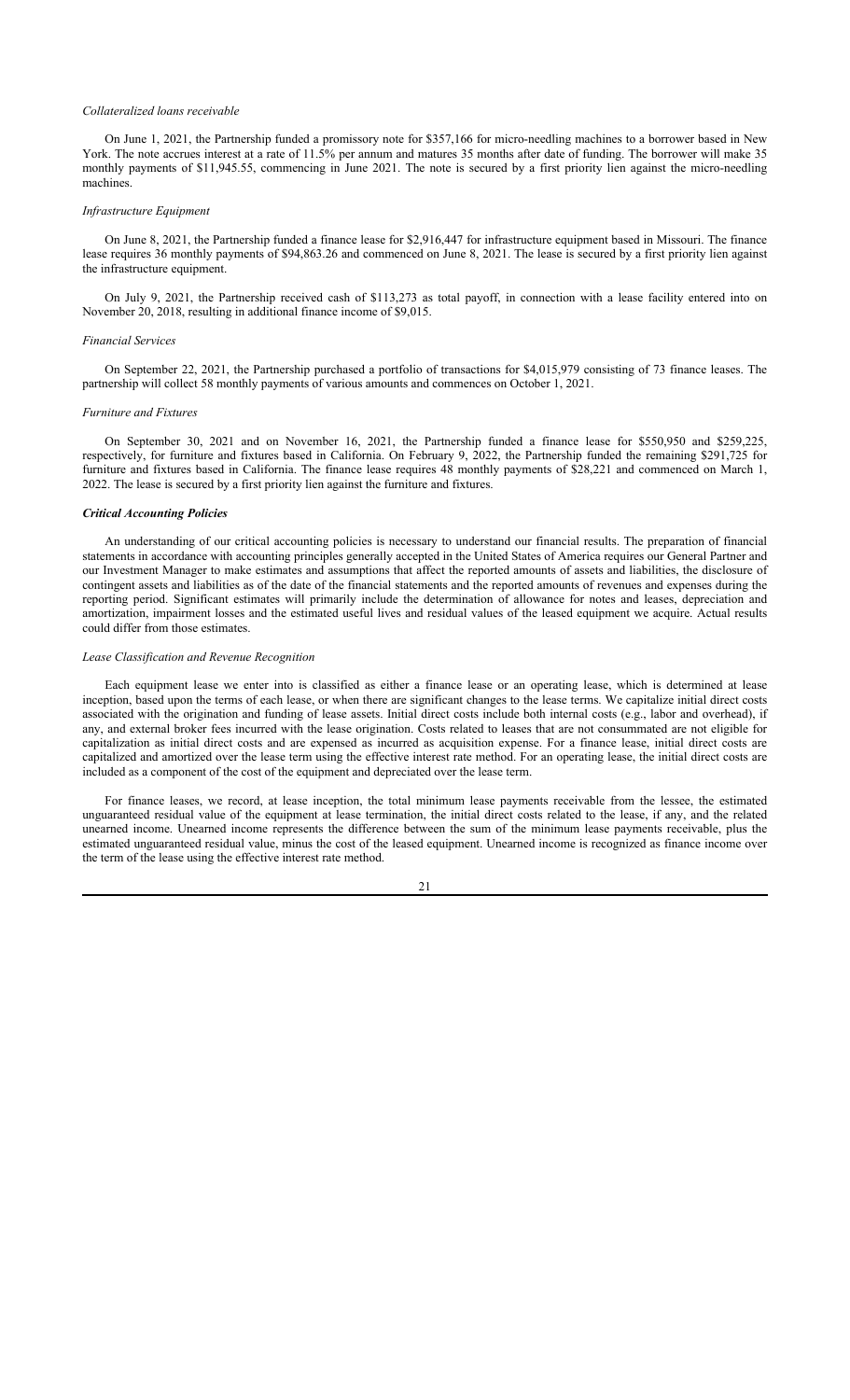For operating leases, rental income is recognized on the straight-line basis over the lease term. Billed operating lease receivables are included in accounts receivable until collected. Accounts receivable is stated at its estimated net realizable value. Deferred revenue is the difference between the timing of the receivables billed and the income recognized on the straight-line basis.

Our Investment Manager has an investment committee that approves each new equipment lease and other financing transaction. As part of its process, the investment committee determines the residual value, if any, to be used once the investment has been approved. The factors considered in determining the residual value include, but are not limited to, the creditworthiness of the potential lessee, the type of equipment considered, how the equipment is integrated into the potential lessee's business, the length of the lease, the industry in which the potential lessee operates and the secondary market value of the equipment. Residual values are reviewed for impairment in accordance with our impairment review policy.

The residual value assumes, among other things, that the asset will be utilized normally in an open, unrestricted and stable market. Short-term fluctuations in the marketplace are disregarded and it is assumed that there is no necessity either to dispose of a significant number of the assets, if held in quantity, simultaneously or to dispose of the asset quickly. The residual value is calculated using information from various external sources, such as trade publications, auction data, equipment dealers, wholesalers and industry experts, as well as inspection of the physical asset and other economic indicators.

# *Long-lived Asset Impairments*

The Partnership assesses the impairment of long-lived assets with determinable useful lives whenever events or changes in business circumstances indicate that the carrying amount of an asset may not be recoverable (a triggering event). When such events occur, management determines whether there has been impairment by comparing the anticipated undiscounted net future cash flows to the related asset's carrying value. If impairment exists, the asset is written down to its estimated carrying value. There was no evidence of a triggering event for the years ended December 31, 2021 and 2020.

# *Collateralized Loans Receivable, net*

Collateralized loans receivable are reported in our balance sheets at the outstanding principal balance net of any unamortized deferred fees, premiums or discounts on purchased notes and loans. Costs to originated notes, if any, are reported as other assets in our balance sheets. Unearned income, discounts and premiums, if any, are amortized to interest income in the statements of operations using the effective interest rate method. Collateralized loans receivable are generally placed in a non-accrual status when payments are more than 90 days past due. Additionally, we periodically review the creditworthiness of companies with payments outstanding less than 90 days. Based upon the Investment Manager's judgment, accounts may be placed in a non-accrual status. Accounts on a non-accrual status are only returned to an accrual status when the account has been brought current and we believe recovery of the remaining unpaid receivable is probable. Revenue on non-accrual accounts is recognized only when cash has been received.

### *Finance Lease Receivables and Allowance for Loan and Lease Accounts*

In the normal course of business, the Partnership provides credit or financing to its customers, performs credit evaluations of these customers, and maintains reserves for potential credit losses. These credit or financing transactions are normally collateralized by the equipment being financed. In determining the amount of allowance for doubtful lease, notes and loan accounts, the Investment Manager considers historical credit losses, the past due status of receivables, payment history, and other customer-specific information, including the value of the collateral. The past due status of a receivable is based on its contractual terms. Expected credit losses are recorded as an allowance for doubtful lease, notes and loan accounts. Receivables are written off when the Investment Manager determines they are uncollectible. An impairment loss for a collateralized loan receivable and for finance leases was recorded in the amount of \$443,605 and \$1,592,055 for the years ending December 31, 2021 and 2020, respectively.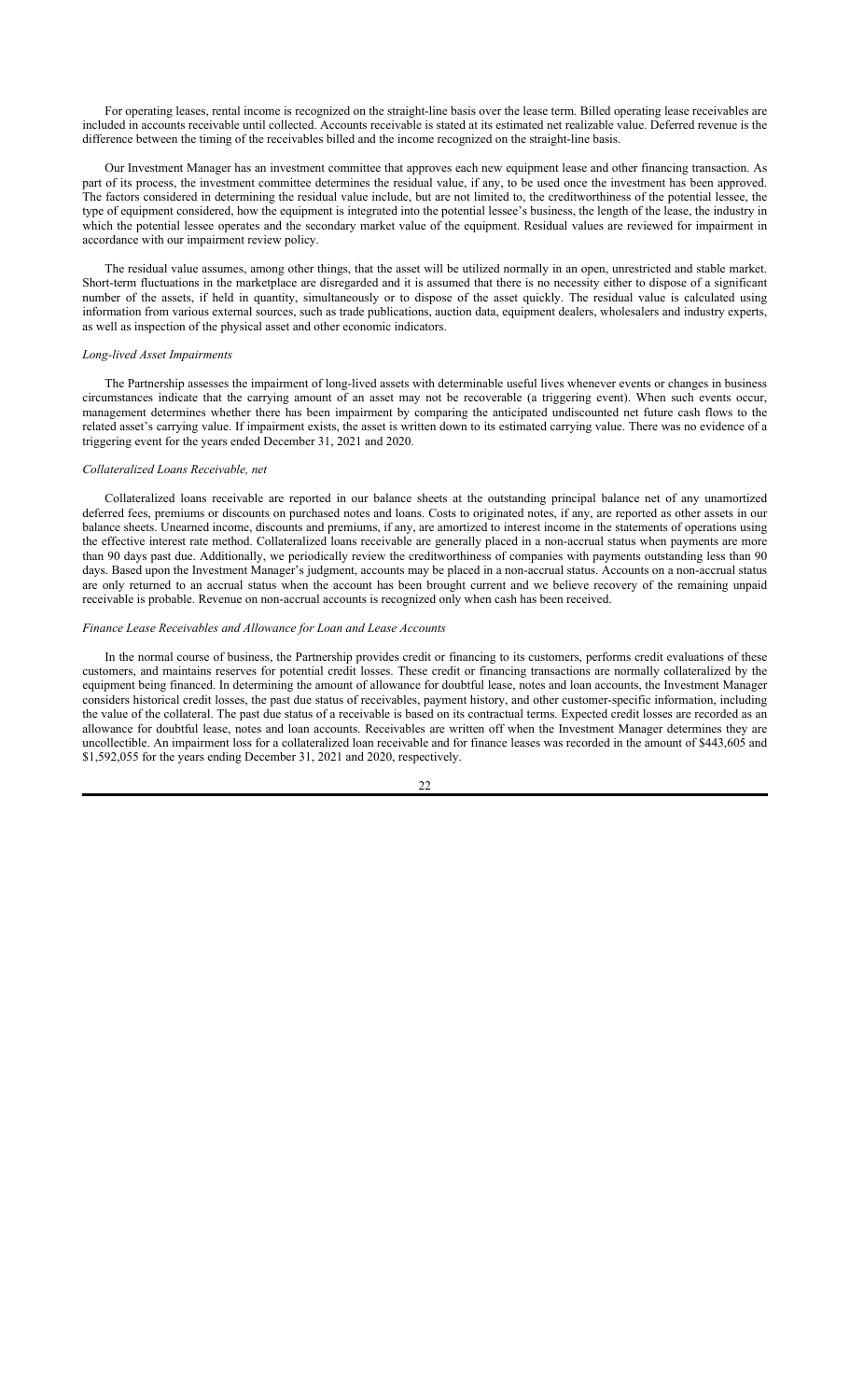# *Recent Accounting Pronouncements*

In June 2016, the FASB issued ASU 2016-13, Financial Instruments - Credit Losses (Topic 326): Measurement of Credit Losses on Financial Instruments ("ASU 2016-13"), which requires credit losses on most financial assets measured at amortized cost and certain other instruments to be measured using an expected credit loss model (referred to as the current expected credit loss (CECL) model). Under this model, entities will estimate credit losses over the entire contractual term of the instrument from the date of initial recognition of that instrument. Current US GAAP is based on an incurred loss model that delays recognition of credit losses until it is probable the loss has been incurred. Accordingly, it is anticipated that credit losses will be recognized earlier under the CECL model than under the incurred loss model. ASU 2016-13 was to be effective for fiscal periods beginning after December 15, 2019 and must be adopted as a cumulative effect adjustment to retained earnings. In July 2019, the FASB decided to add a project to its technical agenda to propose staggered effective dates for certain accounting standards, including ASU 2016-13. The FASB has approved an approach that ASU 2016-13 will be effective for Public Business Entities that are SEC filers, excluding smaller reporting companies such as the Partnership, for fiscal years beginning after December 15, 2019 and interim periods within those fiscal years. For all other entities, including smaller reporting companies like the Partnership, ASU 2016-13 will be effective for fiscal years beginning after December 15, 2022, including interim periods within those fiscal years. For all entities, early adoption will continue to be permitted; that is, early adoption is allowed for fiscal years beginning after December 15, 2018, including interim periods within those fiscal years (that is, effective January 1, 2019, for calendar-year-end companies). On November 15, 2019, the FASB delayed the effective date of FASB ASC Topic 326 for certain small public companies and other private companies. As amended, the effective date of ASC Topic 326 was delayed until fiscal years beginning after December 15, 2022 for SEC filers that are eligible to be smaller reporting companies under the SEC's definition, as well as private companies and not-for-profit entities. Nothing in this staff interpretation 3 should be read to accelerate or delay the effective dates of the standard as modified by the FASB. The Partnership is currently evaluating the impact of this guidance on its financial statements.

During March 2020, the FASB issued ASU 2020-04, Facilitation of the Effects of Reference Rate Reform on Financial Reporting. ASU 2020-04 provides optional expedients and exceptions for applying generally accepted accounting principles ("GAAP") to contracts, hedging relationships, and other transactions that reference LIBOR or another reference rate expected to be discontinued because of reference rate reform, if certain criteria are met. Entities may elect the optional expedients and exceptions included in ASU 2020-04 as of March 12, 2020 and through December 31, 2022. The Partnership is currently assessing the effect that electing the optional expedients and exceptions included in ASU 2020-04 would have on its results of operations, financial position and cash flows.

Management does not believe that any other recently issued, but not yet effective accounting pronouncements, if adopted, would have a material effect on the financial statements.

### *Business Overview*

Our Offering Period commenced on August 11, 2016 and concluded on March 31, 2019. We have been approved for sale under Blue Sky regulations in 49 states and the District of Columbia. During the Offering Period, the majority of our cash inflows were derived from financing activities and were the direct result of capital contributions from Limited Partners.

During our Operating Period, which began on October 3, 2016 and concluded on October 3, 2021, we used the majority of our net offering proceeds from Limited Partner capital contributions to acquire our initial investments. As our investments mature, we anticipate reinvesting the cash proceeds in additional investments in leased equipment and financing transactions, to the extent that the cash will not be needed for expenses, reserves and distributions to our Limited Partners. During this time-frame we expect both rental income and finance income to increase substantially as well as related expenses such as depreciation and amortization. During the Operating Period, we believe the majority of our cash outflows will be from investing activities as we acquire additional investments and to a lesser extent from financing activities from our paying quarterly distributions to our Limited Partners. Our cash flow from operations is expected to increase, primarily from the collection of rental and interest payments.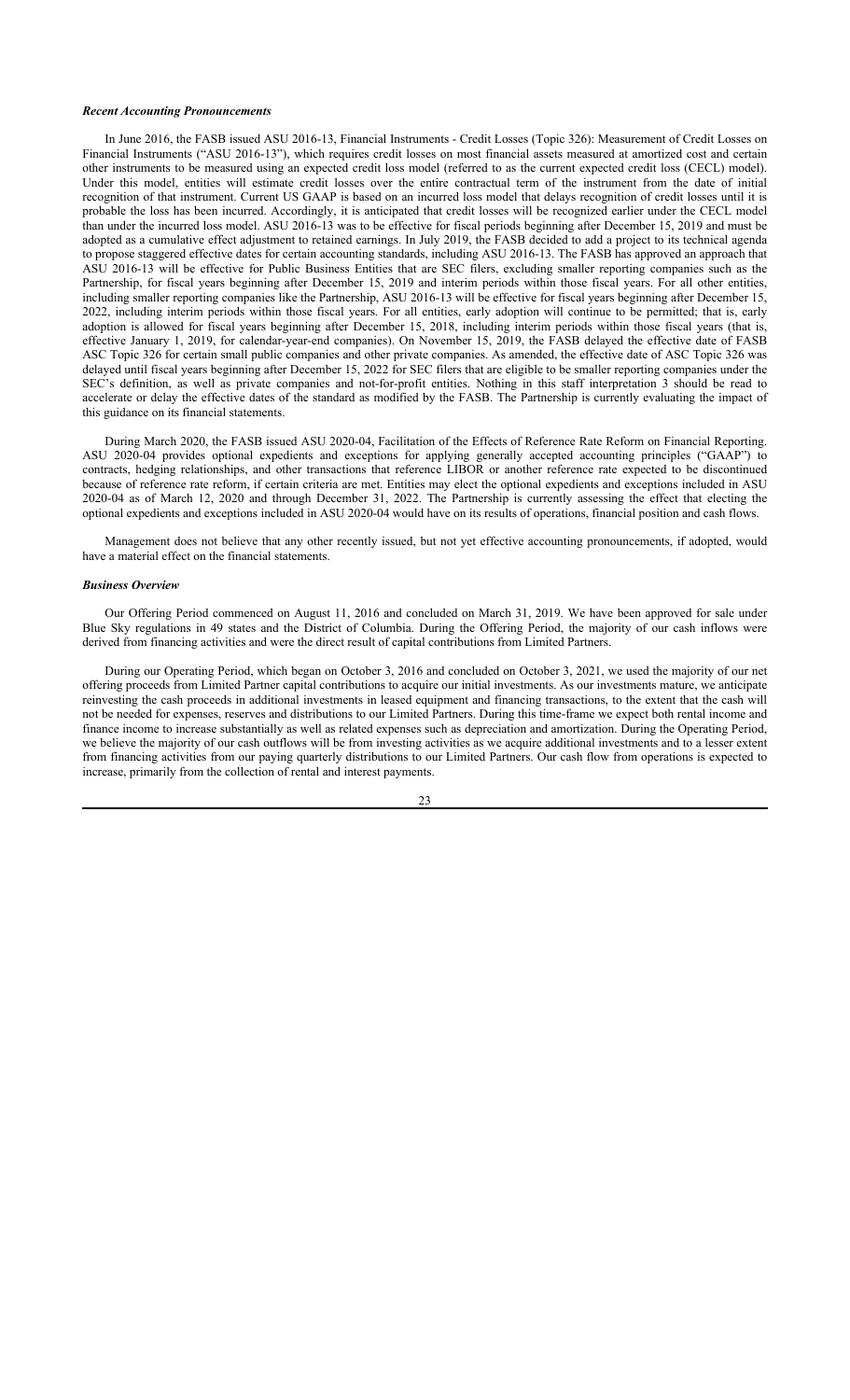# *Results of Operations for the Years Ended December 31, 2021 and 2020*

We are currently in our Liquidation Period. The Offering Period was declared effective by the SEC on August 11, 2016, and concluded on March 31, 2019. The Operating Period began on the date we admitted our first Limited Partners, at the initial closing, which occurred on October 3, 2016 and concluded on October 3, 2021. At our initial closing, we reimbursed our Investment Manager for a portion of the fees and expenses associated with our organization and offering which they previously paid on our behalf and we funded a small capital reserve. The Liquidation Period, which began on October 4, 2021, is the period in which we will sell assets in the ordinary course of business and will last two years, unless it is extended, at the sole discretion of the General Partner. Through December 31, 2021, the Partnership admitted 617 Limited Partners with total capital contributions of \$25,371,709 resulting in the sale of 2,537,170.91 Units. The Partnership received cash contributions of \$24,718,035 and applied \$653,674 which would have otherwise been paid as sales commission to the purchase of 65,367.46 additional Units.

The Operating Period is defined as the period in which we invest the net proceeds from the Offering Period into business-essential, revenue-producing (or cost-saving) equipment and other physical assets with substantial economic lives and, in many cases, associated revenue streams. During this period we anticipate substantial cash outflows from investing activities as we acquire leased and financed equipment. We also expect our operating activities to generate cash inflows during this time as we collect rental payments from the leased and financed assets we acquire.

*Our revenue for the years ended December 31, 2021 and 2020 are summarized as follows:*

|                                     | <b>Year Ended</b><br>December 31, 2021 |    | <b>Year Ended</b><br><b>December 31, 2020</b> |
|-------------------------------------|----------------------------------------|----|-----------------------------------------------|
| Revenue:                            |                                        |    |                                               |
| Rental income                       |                                        | S  | 296,368                                       |
| Finance income                      | 2,177,859                              |    | 2,418,960                                     |
| Interest income                     | 537,990                                |    | 520,775                                       |
| Other income                        |                                        |    | 527                                           |
| <b>Total Revenue</b>                | 2,715,849                              | \$ | 3,236,630                                     |
| Loss on sale of assets              |                                        |    | (715, 517)                                    |
| Provision for loan and lease losses | (443, 605)                             |    | (1,592,055)                                   |
| Revenue, net                        | 2,272,244                              |    | 929,058                                       |

For the year ended December 31, 2021, we received monthly lease payments of approximately \$10,196,000 and recognized \$2,177,859 in finance income from 44 finance leases during the same period. We also recognized \$537,990 in interest income from collateralized loans receivable during the same period. We also incurred a provision for loan and lease losses of \$443,605 as a result of an impairment loss on other assets during the year ended December 31, 2021.

For the year ended December 31, 2020, we earned \$296,368 in rental income from one fabrication equipment operating lease. We received monthly lease payments of approximately \$10,010,000 and recognized \$2,418,960 in finance income from 44 finance leases during the same period. We also recognized \$520,775 in interest income from collateralized loans receivable during the same period. We also had a loss on sale of assets of \$715,517 from the sale of various operating leases. We also incurred a provision for loan and lease losses of \$1,592,055 as a result of an impairment loss on finance leases and on a collateralized loan receivable during the year ended December 31, 2020.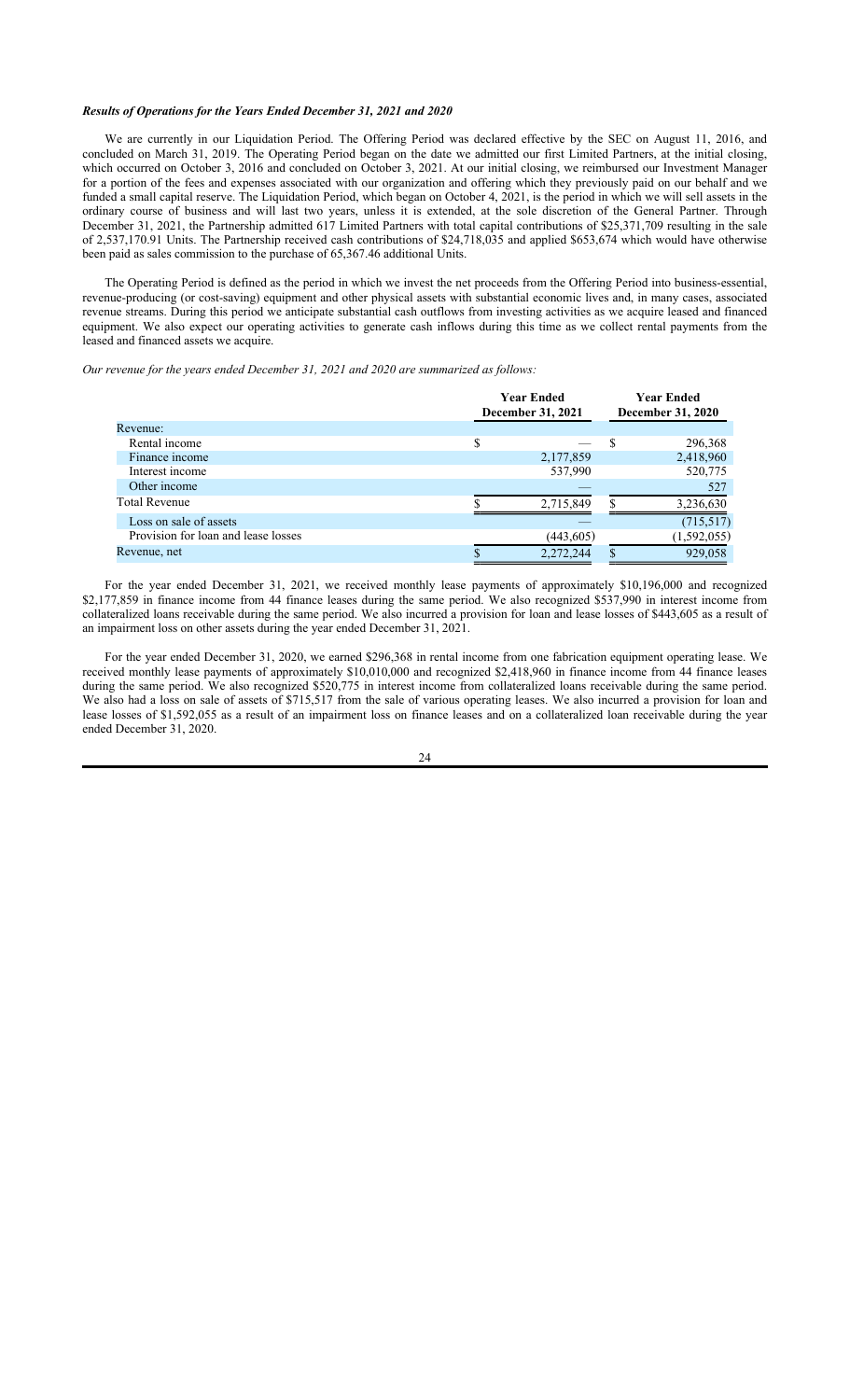*Our expenses for the years ended December 31, 2021 and 2020 are summarized as follows:*

|                                      | <b>Year Ended</b><br>December 31, 2021 |           | <b>Year Ended</b><br>December 31, 2020 |
|--------------------------------------|----------------------------------------|-----------|----------------------------------------|
| Expenses:                            |                                        |           |                                        |
| Management fees — Investment Manager |                                        | 750,000   | \$<br>750,000                          |
| <b>Interest Expense</b>              |                                        | 628,870   | 810,866                                |
| Depreciation                         |                                        |           | 279,186                                |
| Professional fees                    |                                        | 353,578   | 438,085                                |
| Administration expense               |                                        | 290,137   | 335,292                                |
| Other expenses                       |                                        | 8,808     | 6,177                                  |
| <b>Total Expenses</b>                |                                        | 2,031,393 | 2,619,606                              |

For the year ended December 31, 2021, we incurred \$2,031,393 in total expenses. We paid \$750,000 in management fees to our Investment Manager during the year ended December 31, 2021. We pay our Investment Manager a management fee during the Operating Period and the Liquidation Period equal to the greater of (i) 2.5% per annum of the aggregate offering proceeds, payable monthly in advance or (ii) \$62,500 per month. We recognized \$290,137 in administration expense. Administration expense mainly consists of expenses paid to the fund administrator. We also incurred interest expense of \$628,870 related to our loan payable. Lastly, we incurred \$353,578 in professional fees, which were mostly comprised of fees related to compliance with the rules and regulations of the SEC and consulting services.

For the year ended December 31, 2020, we incurred \$2,619,606 in total expenses. We paid \$750,000 in management fees to our Investment Manager during the year ended December 31, 2020. We pay our Investment Manager a management fee during the Operating Period and the Liquidation Period equal to the greater of (i) 2.5% per annum of the aggregate offering proceeds, payable monthly in advance or (ii) \$62,500 per month. We recognized \$279,186 in depreciation expense and \$335,292 in administration expense. Administration expense mainly consists of expenses paid to the fund administrator. We also incurred interest expense of \$810,866 related to our loan payable. Lastly, we incurred \$438,085 in professional fees, which were mostly comprised of fees related to compliance with the rules and regulations of the SEC and consulting services.

### *Net Income (Loss)*

As a result of the factors discussed above, we reported net income for the year ended December 31, 2021 of \$240,851 as compared to a net loss of \$1,690,548 for the year ended December 31, 2020.

# *Liquidity and Capital Resources*

# *Sources and Uses of Cash*

|                             | <b>Year Ended</b> | <b>Year Ended</b>        |
|-----------------------------|-------------------|--------------------------|
|                             | December 31, 2021 | <b>December 31, 2020</b> |
| Cash provided by (used in): |                   |                          |
| Operating activities        | 3,023,860         | 686,965                  |
| Investing activities        | (160, 734)        | (4,981,763)              |
| Financing activities        | (4,507,105)       | 1,068,514                |

### *Sources of Liquidity*

We are currently in our Liquidation Period. The Offering Period is the time frame in which we raise capital contributions from Limited Partners through the sale of our Units. As such, during our Offering Period a substantial portion of our cash inflows were from financing activities. The Operating Period is the time frame in which we acquire equipment under lease or enter into other equipment financing transactions. During this time period a substantial portion of our cash out-flows were for investing activities. We believe that cash inflows will be sufficient to finance our liquidity requirements for the foreseeable future, including quarterly distributions to our Limited Partners, general and administrative expenses and fees paid to our Investment Manager.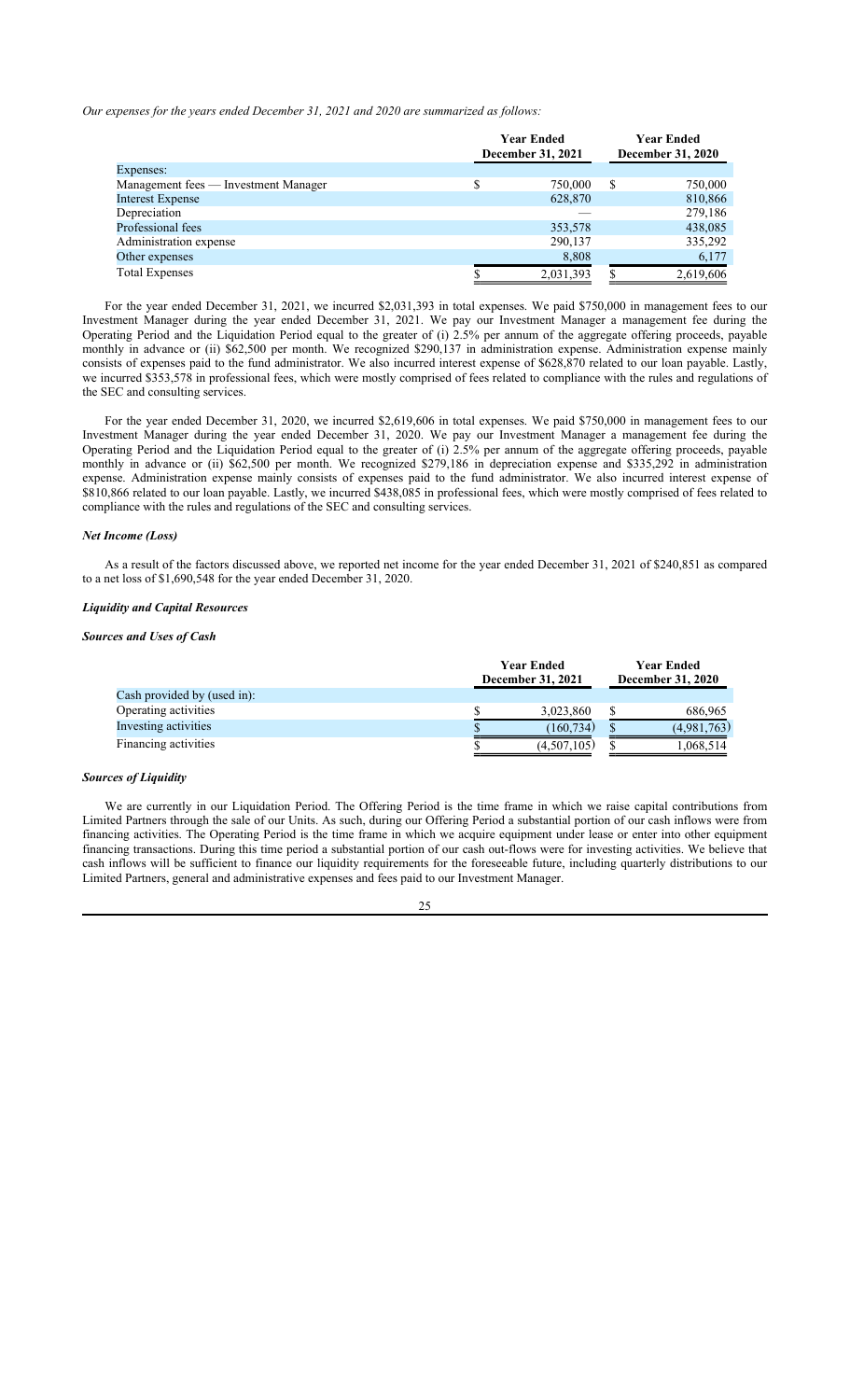# *Operating Activities*

Cash provided by operating activities for the year ended December 31, 2021 was \$3,023,860 and was primarily driven by the following factors: net income for the year ended December 31, 2021 of approximately \$241,000, a provision for loan and lease losses of approximately \$444,000, an increase in other assets of approximately \$2,248,000, and an increase in deferred revenue of approximately \$73,000. Offsetting these fluctuations was a decrease in accrued interest on loans payable of approximately \$46,000 and a decrease in accounts payable and accrued liabilities of approximately \$11,000. We expect our accounts payable and accrued expenses will fluctuate from period to period primarily due to the timing of payments related to lease and financings transactions. We anticipate that we will generate greater net cash inflows from operations principally from rental payments received from lessees.

Cash provided by operating activities for the year ended December 31, 2020 was \$686,965 and was primarily driven by the following factors; net income for the nine months ended September 30, 2020 of approximately \$562,000, and an increase in depreciation of approximately \$279,000, a provision for loan and lease losses of approximately \$1,592,000 and an increase in loss on sale of assets of approximately \$716,000. Offsetting these fluctuations was a net loss for the year ended December 31, 2020 of approximately \$1,691,000 a decrease in other assets of approximately \$122,000, and a decrease in deferred revenue of approximately \$154,000.

### *Investing Activities*

Cash used in investing activities was \$160,734 for the year ended December 31, 2021, which consisted of approximately \$11,194,000 that we paid for the purchase of finance leases, finance income of approximately \$2,178,000 and net of receipt of approximately \$10,196,000 in minimum rental payments from finance leases, offset by approximately \$3,016,000 in net cash received from origination and purchases of loans receivable, prepayments and satisfactions.

Cash used in investing activities was \$4,981,763 for the year ended December 31, 2020, which consisted of approximately \$12,520,000 that we paid for the purchase of finance leases, finance income of approximately \$2,419,000 and net of receipt of approximately \$10,010,000 in minimum rental payments from finance leases, and approximately \$647,000 in net cash paid from origination and purchases of loans receivable, prepayments and satisfactions offset by approximately \$594,000 in cash received from sale of leased assets.

# *Financing Activities*

Cash used in financing activities for the year ended December 31, 2021 was \$4,507,105 and was primarily due to cash received from loan payable of \$12,560,000, offset by payments of approximately \$16,701,000 on the loan payable, and \$366,000 in distributions and redemptions to limited partners.

Cash provided by financing activities for the year ended December 31, 2020 was \$1,068,514 and was primarily due to cash received from loan payable of \$13,362,000, offset by payments of approximately \$11,037,000 on the loan payable, and \$1,527,000 in distributions to limited partners.

# *Distributions*

During our Operating Period, we intend to pay cash distributions on a quarterly basis to our Limited Partners at 1.5% per quarter, the equivalent rate of 6.0% per annum, of each Limited Partners' capital contribution (pro-rated to the date of admission for each Limited Partner). Since June 30, 2017, our distribution rate has been 6.5% annually, paid quarterly at 1.625%, of capital contributions. Beginning as of March 31, 2018, we increased our distribution to 7.0% annually, paid quarterly at 1.75% of capital contributions. Beginning as of June 30, 2018, we increased our distribution to 7.5%, paid quarterly at 1.875% of capital contributions. Beginning as of September 30, 2018 we increased our distribution to 8.0%, paid quarterly at 2.00% of capital contributions. Beginning as of June 30, 2020, we decreased our distribution to 4.0%, paid quarterly at 1.00% of capital contributions. The amount and rate of cash distributions could vary and are not guaranteed. During the year ended December 31, 2021, we made quarterly cash distributions to our Limited Partners totaling approximately \$323,000. At December 31, 2021, the Partnership did not declare or accrue distributions due to the economic uncertainties from COVID-19. During the year ended December 31, 2020, we made quarterly cash distributions to our Limited Partners totaling approximately \$1,527,000, and we accrued \$255,362 for distributions due to Limited Partners which resulted in a distributions payable to Limited Partners of \$255,362 at December 31, 2020. At December 31, 2021 and 2020 we declared and accrued a distribution of \$637 and \$12,685, respectively, for distributions due to our General Partner which resulted in distributions payable to our General Partner of \$49,335 and \$48,698 at December 31, 2021 and 2020, respectively.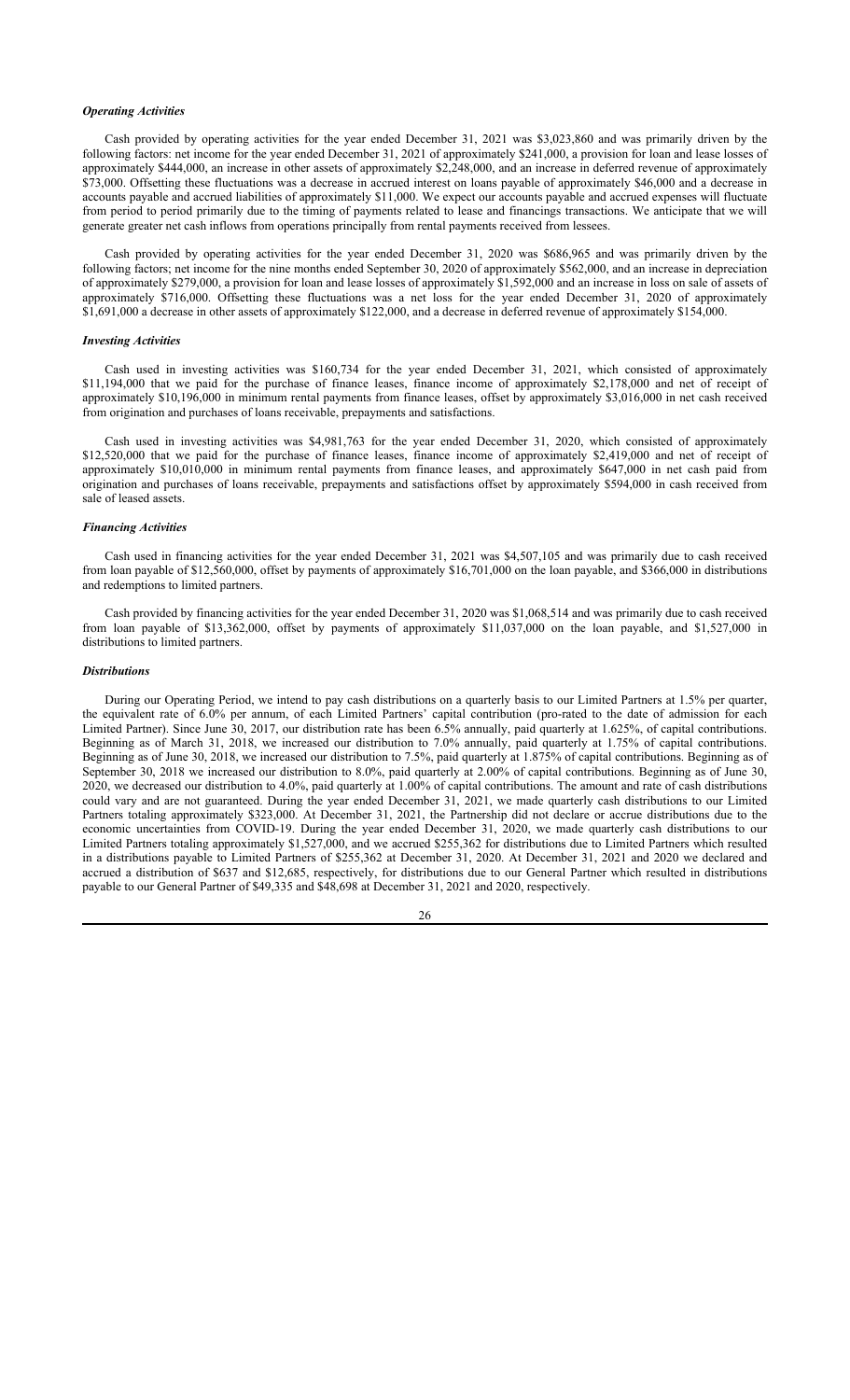# *Commitments and Contingencies*

### *Commitment and Contingencies*

Our income, losses and distributions are allocated 99% to our Limited Partners and 1% to our General Partner until the Limited Partners have received total distributions equal to each Limited Partners' capital contribution plus an 8%, compounded annually, cumulative return on each Limited Partners' capital contribution. After such time, income, losses and distributions will be allocated 80% to our Limited Partners and 20% to our General Partner.

We enter into contracts that contain a variety of indemnifications. Our maximum exposure under these arrangements is not known.

In the normal course of business, we enter into contracts of various types, including lease contracts, contracts for the sale or purchase of leased assets, loan agreements and management contracts. It is prevalent industry practice for most contracts of any significant value to include provisions that each of the contracting parties, in addition to assuming liability for breaches of the representations, warranties, and covenants that are part of the underlying contractual obligations, to also assume an obligation to indemnify and hold the other contractual party harmless for such breaches, and for harm caused by such party's gross negligence and willful misconduct, including, in certain instances, certain costs and expenses arising from the contract. Generally, to the extent these contracts are performed in the ordinary course of business under the reasonable business judgment of our General Partner and our Investment Manager, no liability will arise as a result of these provisions. Should any such indemnification obligation become payable, we would separately record and/or disclose such liability in accordance with accounting principles generally accepted in the United States of America.

As of December 31, 2021, the Partnership had unfunded commitments of \$291,725 for a finance lease.

### *Off-Balance Sheet Transactions*

None.

*Contractual Obligations*

None.

#### *Subsequent Events*

In January 2022, the Partnership received cash proceeds of \$50,252 as total payoff of the other asset.

In January 2022 and February 2022, the Partnership sold a portion of the infrastructure equipment for total net cash proceeds of \$392,225. The equipment had a net book value of \$378,627 resulting in a resulting in a gain of \$13,598.

In February 2022, the Partnership sold an additional portion of the equipment, via a finance lease, for total monthly rental payments of \$168,803. The equipment had a net book value of \$166,950 resulting in additional finance income of \$1,853 over the life of the lease. The finance lease requires 24 monthly payments of \$7,033 and will commence on March 1, 2022.

On February 9, 2022, in connection with lease facility entered into on September 30,2021, the Partnership funded the remaining \$291,725 for furniture and fixtures based in California. The finance lease requires 48 monthly payments of \$28,221 and commenced on March 1, 2022. The lease is secured by a first priority lien against the furniture and fixtures.

### **Item 7A. Quantitative and Qualitative Disclosure About Market Risk.**

We, like most other companies, are exposed to certain market risks, which include changes in interest rates and the demand for equipment owned by us. We believe that our exposure to other market risks, including commodity risk and equity price risk, are insignificant at this time to both our financial position and our results of operations.

Our Investment Manager has evaluated the impact of the condition of the credit markets on our future cash flows and we do not believe that we will experience any material adverse impact on our cash flows should credit conditions in general remain the same or deteriorate.

We manage our exposure to equipment and residual risk by monitoring the markets our equipment is in and maximizing remarketing proceeds through the re-lease or sale of equipment.

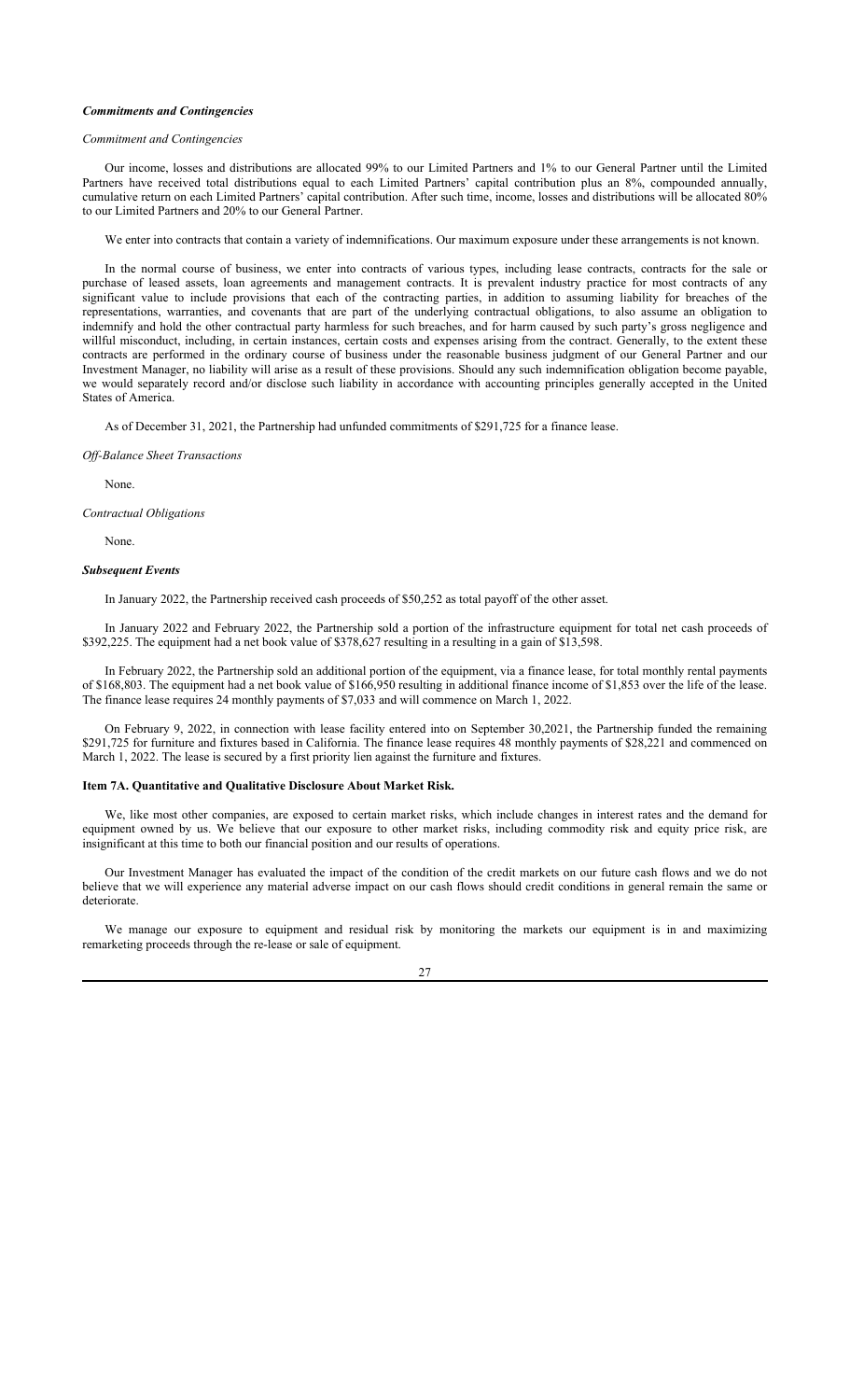# **Item 8. Financial Statements and Supplementary Data.**

# **INDEX TO FINANCIAL STATEMENTS**

# **FOR THE YEARS ENDED DECEMBER 31, 2021 AND 2020**

|                                                                       | Page(s) |
|-----------------------------------------------------------------------|---------|
| <b>Financial Statements:</b>                                          |         |
| Report of Independent Registered Public Accounting Firm (PCAOB ID 23) | 29-30   |
| <b>Balance Sheets</b>                                                 | 31      |
| <b>Statements of Operations</b>                                       | 32      |
| Statements of Changes in Partners' Equity (Deficit)                   | 33      |
| <b>Statements of Cash Flows</b>                                       | 34      |
| <b>Notes to Financial Statements</b>                                  | 35      |
| 28                                                                    |         |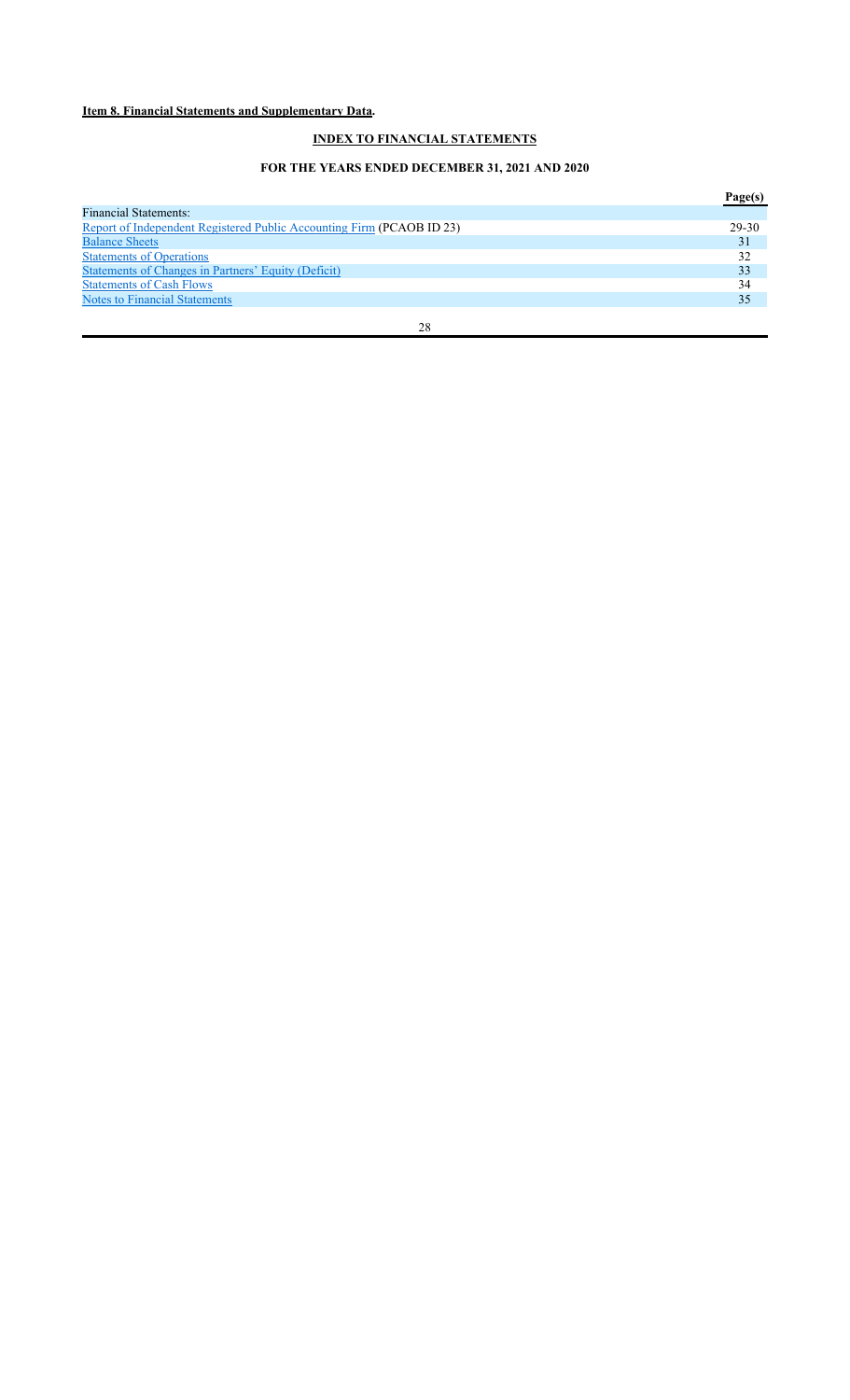# **REPORT OF INDEPENDENT REGISTERED PUBLIC ACCOUNTING FIRM**

To the Partners of Arboretum Silverleaf Income Fund, L.P.

# **Opinion on the Financial Statements**

We have audited the accompanying balance sheets of Arboretum Silverleaf Income Fund, L.P. (the "Partnership") as of December 31, 2021 and 2020, the related statements of operations, changes in partners' equity (deficit), and cash flows for the years ended December 31, 2021 and 2020, and the related notes (collectively referred to as the "financial statements"). In our opinion, the financial statements present fairly, in all material respects, the financial position of the Partnership as of December 31, 2021 and 2020, and the results of their operations and their cash flows for the years then ended, in conformity with accounting principles generally accepted in the United States of America.

# **Basis for Opinion**

These financial statements are the responsibility of the Partnership's management. Our responsibility is to express an opinion on the Partnership's financial statements based on our audits. We are a public accounting firm registered with the Public Company Accounting Oversight Board (United States) ("PCAOB") and are required to be independent with respect to the Partnership in accordance with the U.S. federal securities laws and the applicable rules and regulations of the Securities and Exchange Commission and the PCAOB.

We conducted our audits in accordance with the standards of the PCAOB. Those standards require that we plan and perform the audit to obtain reasonable assurance about whether the financial statements are free of material misstatement, whether due to error or fraud. The Partnership is not required to have, nor were we engaged to perform, an audit of its internal control over financial reporting. As part of our audits we are required to obtain an understanding of internal control over financial reporting but not for the purpose of expressing an opinion on the effectiveness of the Partnership's internal control over financial reporting. Accordingly, we express no such opinion.

Our audits included performing procedures to assess the risks of material misstatement of the financial statements, whether due to error or fraud, and performing procedures that respond to those risks. Such procedures included examining, on a test basis, evidence regarding the amounts and disclosures in the financial statements. Our audits also included evaluating the accounting principles used and significant estimates made by management, as well as evaluating the overall presentation of the financial statements. We believe that our audits provide a reasonable basis for our opinion.

### **Critical Audit Matter**

The critical audit matter communicated below is a matter arising from the current period audit of the financial statements that was communicated or required to be communicated to those charged with governance and that (i) relates to accounts or disclosures that are material to the financial statements and (ii) involved especially challenging, subjective, or complex judgments. The communication of critical audit matters does not alter in any way our opinion on the financial statements, taken as a whole, and we are not, by communicating the critical audit matter below, providing a separate opinion on the critical audit matter or on the accounts or disclosures to which it relates.

# **Allowance for Loan and Lease Losses**

### *Critical Audit Matter Description*

As described in Note 2 to the financial statements, the allowance for loan and lease losses represents management's estimate of probable incurred credit losses in the Partnership's loan and lease portfolio. As of December 31, 2021, the allowance for loan and lease losses was approximately \$0.5 million. The Partnership's portfolio of loans and leases was approximately \$24.5 million. In calculating the allowance for loan and lease losses, the Partnership assesses historical loss experience based on loan and lease type and qualitative factor adjustments for changes not reflected in the historical loss experience.

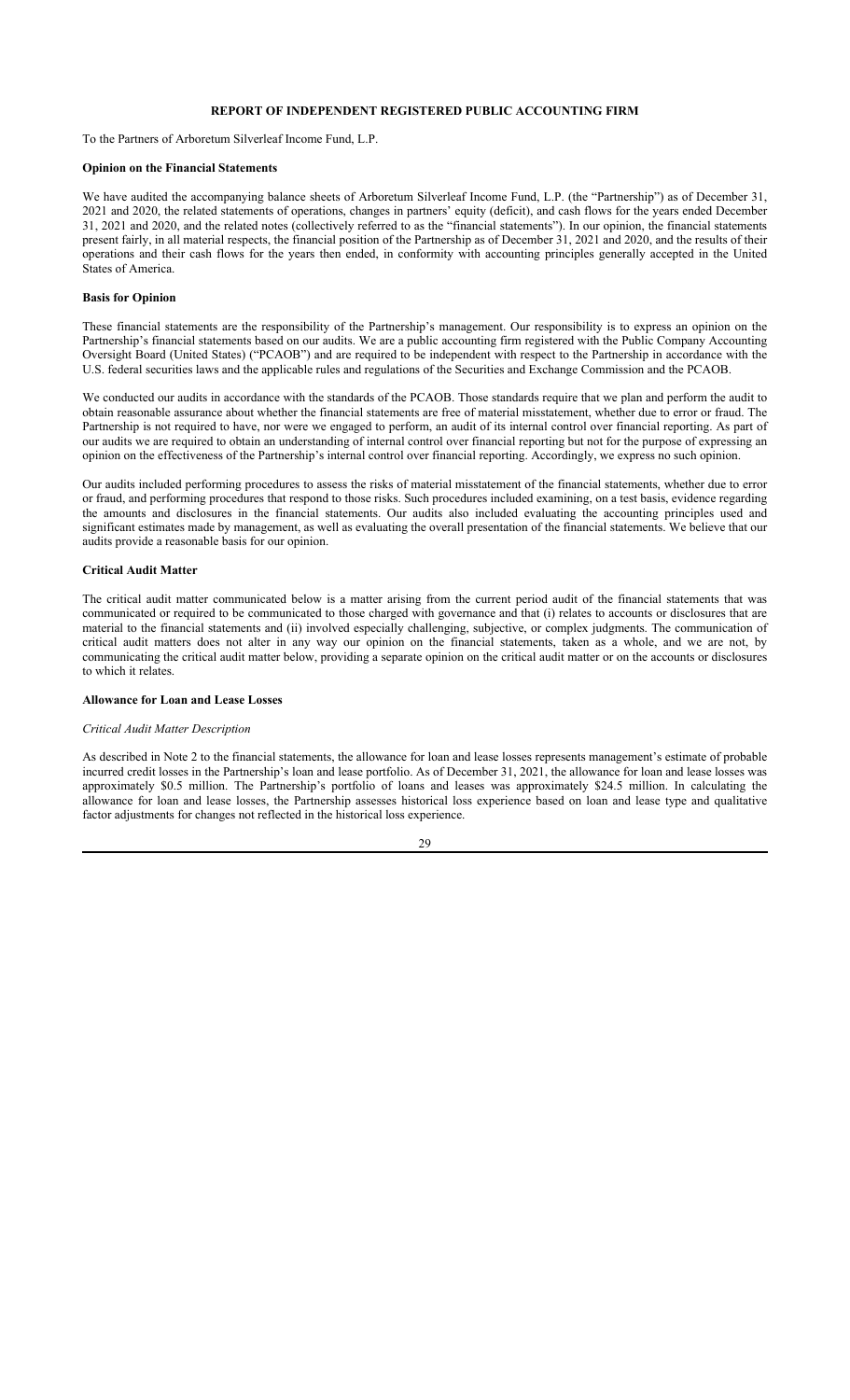The determination of the qualitative factor adjustments involves a higher degree of management subjectivity, and includes factors such as concentrations, delinquencies, lease or loan modifications, economic conditions (including the impact of COVID-19) and the amount of loss in the event of default.

The principal consideration for our determination that performing procedures relating to the allowance for loan and lease losses is a critical audit matter is that significant judgment and estimation is exercised by management in determining the allowance for loan and lease losses, which in turn led to a high degree of auditor judgment, subjectivity and effort in performing procedures and in evaluating audit evidence obtained relating to the allowance for loan and lease losses, including the qualitative component.

# *How the Critical Audit Matter was Addressed in the Audit*

Addressing the matter involved performing procedures and evaluating audit evidence in connection with forming our overall opinion on the financial statements. These procedures included, among others, testing management's process for estimating the allowance for loan and lease losses, including evaluating the appropriateness of the methodology and the Partnership's risk rating of each loan and lease in its asset portfolio, testing the completeness and accuracy of certain data used in the allowance for loan and lease losses, and evaluating the reasonableness of significant assumptions and judgments used by management to estimate the qualitative component of the allowance for loan and lease losses including those judgments related to the impact of concentrations, economic conditions and other considerations.

# */s/ Baker Tilly US, LLP*

We have served as the Partnership's auditor since 2016.

New York, New York March 31, 2022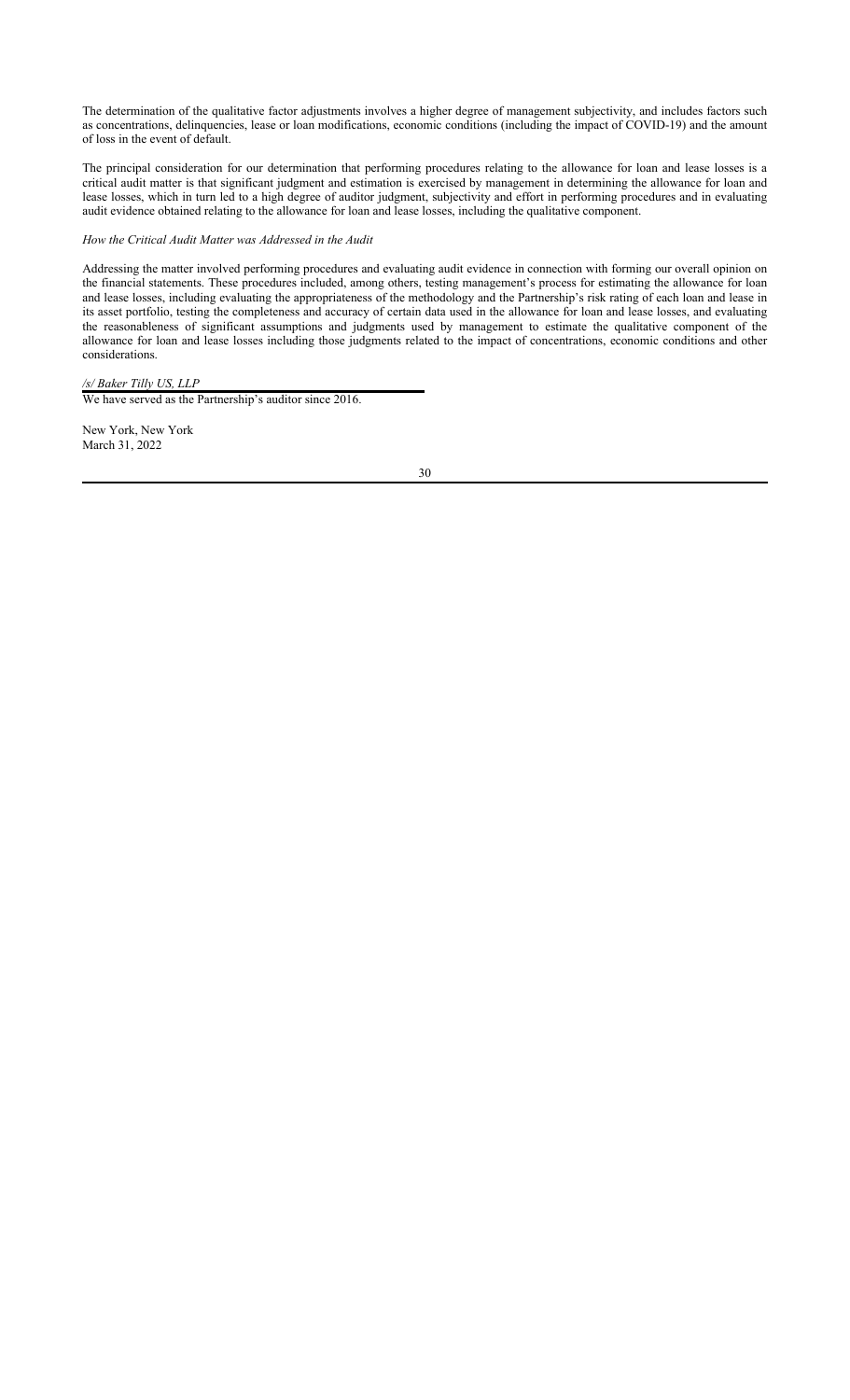# **Arboretum Silverleaf Income Fund, L.P. (A Delaware Limited Partnership) Balance Sheets**

|                                                                                   | December 31, 2021  |            |               | <b>December 31, 2020</b> |
|-----------------------------------------------------------------------------------|--------------------|------------|---------------|--------------------------|
|                                                                                   |                    |            |               |                          |
| <b>Assets</b>                                                                     |                    |            |               |                          |
|                                                                                   |                    |            |               |                          |
| Cash and cash equivalents                                                         | $\mathbf{\hat{S}}$ | 194,680    | <sup>\$</sup> | 1,838,659                |
| Investments in finance leases, net                                                |                    | 17,749,004 |               | 15,767,235               |
| Collateralized loans receivable, including accrued interest of 5,528 and \$4,667, |                    |            |               |                          |
| respectively                                                                      |                    | 970,965    |               | 3,986,896                |
| Other assets                                                                      |                    | 5,797,559  |               | 7,294,637                |
| <b>Total Assets</b>                                                               |                    | 24,712,208 | \$            | 28,887,427               |
|                                                                                   |                    |            |               |                          |
| <b>Liabilities and Partners' Equity</b>                                           |                    |            |               |                          |
| <b>Liabilities:</b>                                                               |                    |            |               |                          |
| Accounts payable and accrued liabilities                                          | \$                 | 236,658    | $\mathbf S$   | 247,582                  |
| Loan payable, including accrued interest of \$49,472 and \$95,135, respectively   |                    | 8,189,304  |               | 12,375,581               |
| Distributions payable to Limited Partners                                         |                    |            |               | 255,362                  |
| Distributions payable to General Partner                                          |                    | 49,335     |               | 48,698                   |
| Security deposit payable                                                          |                    | 124,391    |               | 49,391                   |
| Deferred revenue                                                                  |                    | 790,436    |               | 717,814                  |
| <b>Total Liabilities</b>                                                          |                    | 9,390,124  |               | 13,694,428               |
|                                                                                   |                    |            |               |                          |
| <b>Partners' Equity (Deficit):</b>                                                |                    |            |               |                          |
| <b>Limited Partners</b>                                                           |                    | 15,399,719 |               | 15,272,406               |
| <b>General Partner</b>                                                            |                    | (77, 635)  |               | (79, 407)                |
| <b>Total Equity</b>                                                               |                    | 15,322,084 |               | 15,192,999               |
| <b>Total Liabilities and Partners' Equity</b>                                     |                    | 24,712,208 |               | 28,887,427               |

The accompanying notes are an integral part of these financial statements.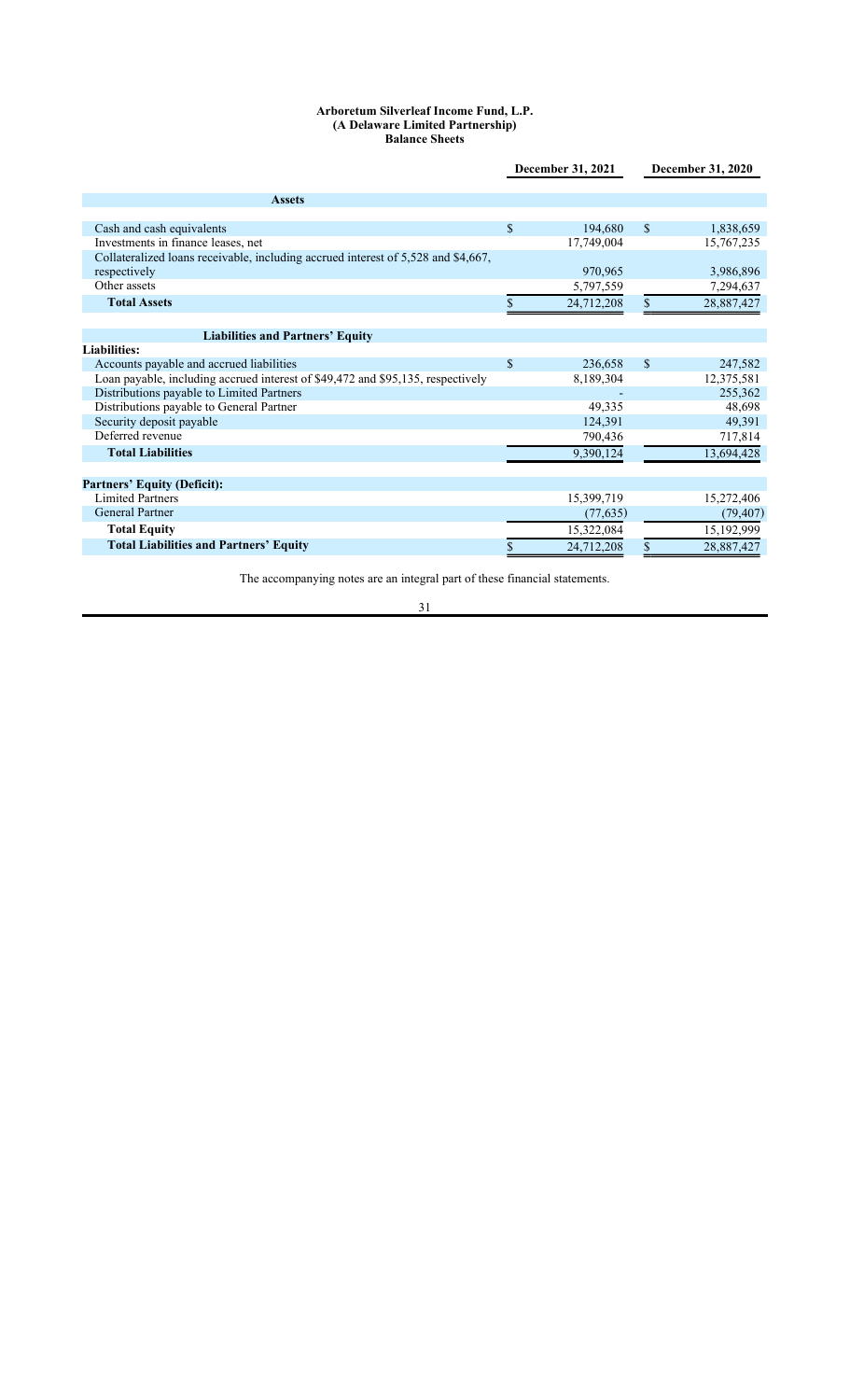# **Arboretum Silverleaf Income Fund, L.P. (A Delaware Limited Partnership) Statements of Operations For the Years Ended December 31, 2021 and 2020**

|                                                                                                                                |                         | <b>For the Year Ended</b><br>December 31, 2021 | <b>For the Year Ended</b><br>December 31, 2020 |              |  |
|--------------------------------------------------------------------------------------------------------------------------------|-------------------------|------------------------------------------------|------------------------------------------------|--------------|--|
| <b>Revenue</b>                                                                                                                 |                         |                                                |                                                |              |  |
| Rental income                                                                                                                  | \$                      |                                                | \$                                             | 296,368      |  |
| Finance income                                                                                                                 |                         | 2,177,859                                      |                                                | 2,418,960    |  |
| Interest income                                                                                                                |                         | 537,990                                        |                                                | 520,775      |  |
| Other income                                                                                                                   |                         |                                                |                                                | 527          |  |
| <b>Total Revenue</b>                                                                                                           |                         | 2,715,849                                      |                                                | 3,236,630    |  |
| Loss on sale of assets                                                                                                         |                         |                                                |                                                | (715,517)    |  |
| Provision for loan and lease losses                                                                                            |                         | (443, 605)                                     |                                                | (1,592,055)  |  |
| Revenue, net                                                                                                                   |                         | 2,272,244                                      |                                                | 929,058      |  |
| <b>Expenses</b>                                                                                                                |                         |                                                |                                                |              |  |
| Management fees - Investment Manager                                                                                           |                         | 750,000                                        |                                                | 750,000      |  |
| Interest expense                                                                                                               |                         | 628,870                                        |                                                | 810,866      |  |
| Depreciation                                                                                                                   |                         |                                                |                                                | 279,186      |  |
| Professional fees                                                                                                              |                         | 353,578                                        |                                                | 438,085      |  |
| Administration expense                                                                                                         |                         | 290,137                                        |                                                | 335,292      |  |
| Other expenses                                                                                                                 |                         | 8,808                                          |                                                | 6,177        |  |
| <b>Total Expenses</b>                                                                                                          |                         | 2,031,393                                      |                                                | 2,619,606    |  |
| Net income (loss)                                                                                                              |                         | 240,851                                        | \$                                             | (1,690,548)  |  |
| Net income (loss) attributable to the Partnership                                                                              |                         |                                                |                                                |              |  |
| <b>Limited Partners</b>                                                                                                        | $\overline{\mathbb{S}}$ | 238,442                                        | \$                                             | (1,673,643)  |  |
| <b>General Partner</b>                                                                                                         |                         | 2,409                                          |                                                | (16,905)     |  |
| Net income attributable to the Partnership                                                                                     |                         | 240,851                                        | \$                                             | (1,690,548)  |  |
| Weighted average number of limited partnership interests outstanding                                                           |                         | 2,530,019.84                                   |                                                | 2,532,772.53 |  |
|                                                                                                                                |                         |                                                |                                                |              |  |
| Net income (loss) attributable to Limited Partners per weighted average number<br>of limited partnership interests outstanding | \$                      | 0.09                                           | \$                                             | (0.66)       |  |

The accompanying notes are an integral part of these financial statements.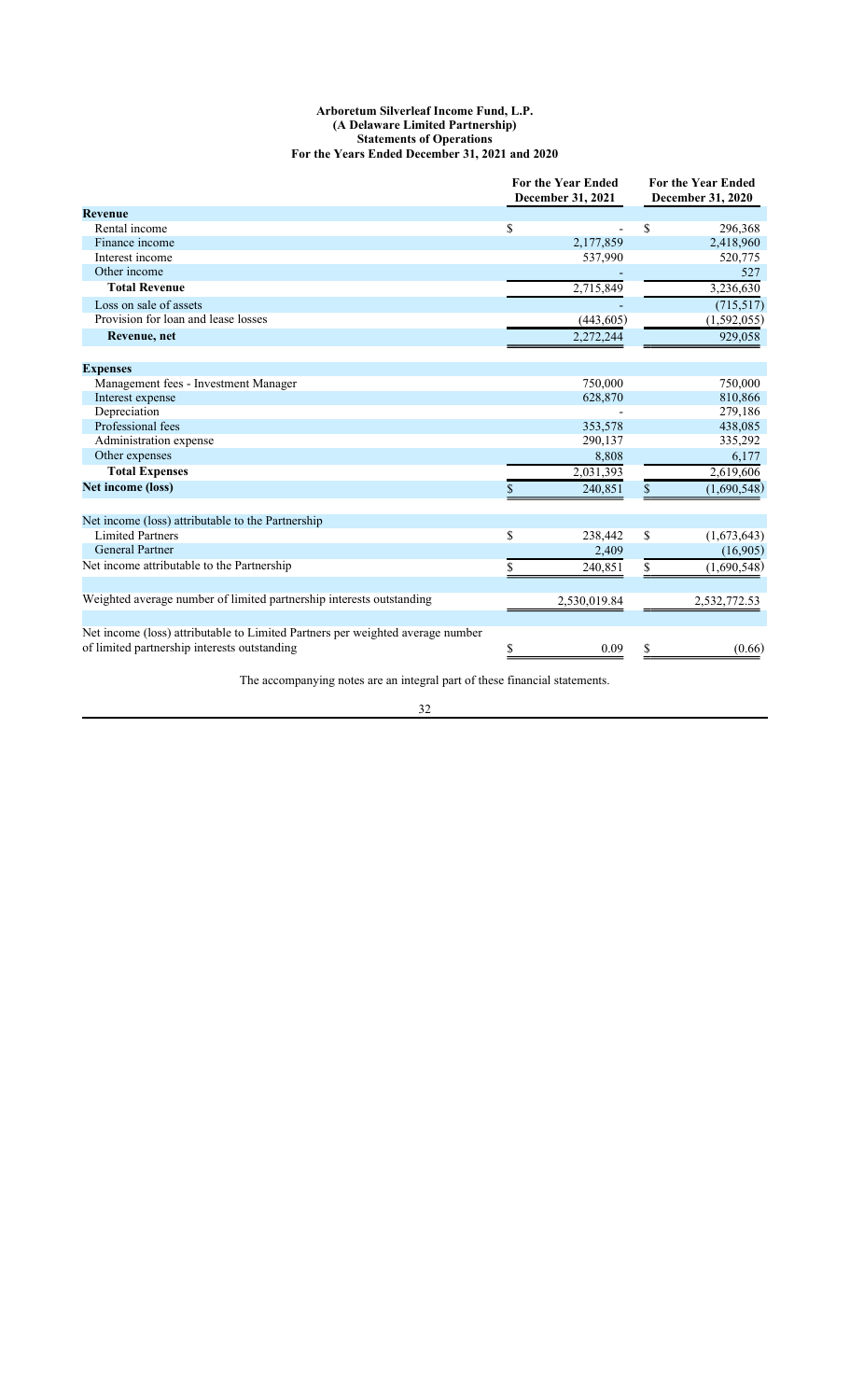# **Arboretum Silverleaf Income Fund, L.P. (A Delaware Limited Partnership) Statements of Changes in Partners' Equity (Deficit) For the Years Ended December 31, 2021 and 2020**

|                                         | Limited<br>Partnership<br><b>Interests</b> | <b>Total</b><br><b>Equity</b> |               |                      |               |                            |  |  |  |  |  |  |  |  |  | General<br>Partner |  | Limited<br><b>Partners</b> |
|-----------------------------------------|--------------------------------------------|-------------------------------|---------------|----------------------|---------------|----------------------------|--|--|--|--|--|--|--|--|--|--------------------|--|----------------------------|
| Balance, January 1, 2020                | 2,532,772.53                               | 18, 167, 134<br><sup>S</sup>  | <sup>\$</sup> | (49, 817)            | <sup>\$</sup> | 18,216,951                 |  |  |  |  |  |  |  |  |  |                    |  |                            |
| Net loss<br>Distributions to partners   |                                            | (1,690,548)<br>(1,283,587)    |               | (16,905)<br>(12,685) |               | (1,673,643)<br>(1,270,902) |  |  |  |  |  |  |  |  |  |                    |  |                            |
| Balance, December 31, 2020              | 2,532,772.53                               | 15,192,999<br>\$              | \$.           | (79,407)             | S.            | 15,272,406                 |  |  |  |  |  |  |  |  |  |                    |  |                            |
| Net income<br>Distributions to partners |                                            | 240,851<br>(68,011)           |               | 2,409<br>(637)       |               | 238,442<br>(67, 374)       |  |  |  |  |  |  |  |  |  |                    |  |                            |
| Redemption                              | (5,855.80)                                 | (43,755)                      |               |                      |               | (43,755)                   |  |  |  |  |  |  |  |  |  |                    |  |                            |
| Balance, December 31, 2021              | 2,526,916.73                               | 15,322,084<br>S.              | \$            | (77, 635)            |               | 15,399,719                 |  |  |  |  |  |  |  |  |  |                    |  |                            |

The accompanying notes are an integral part of these financial statements.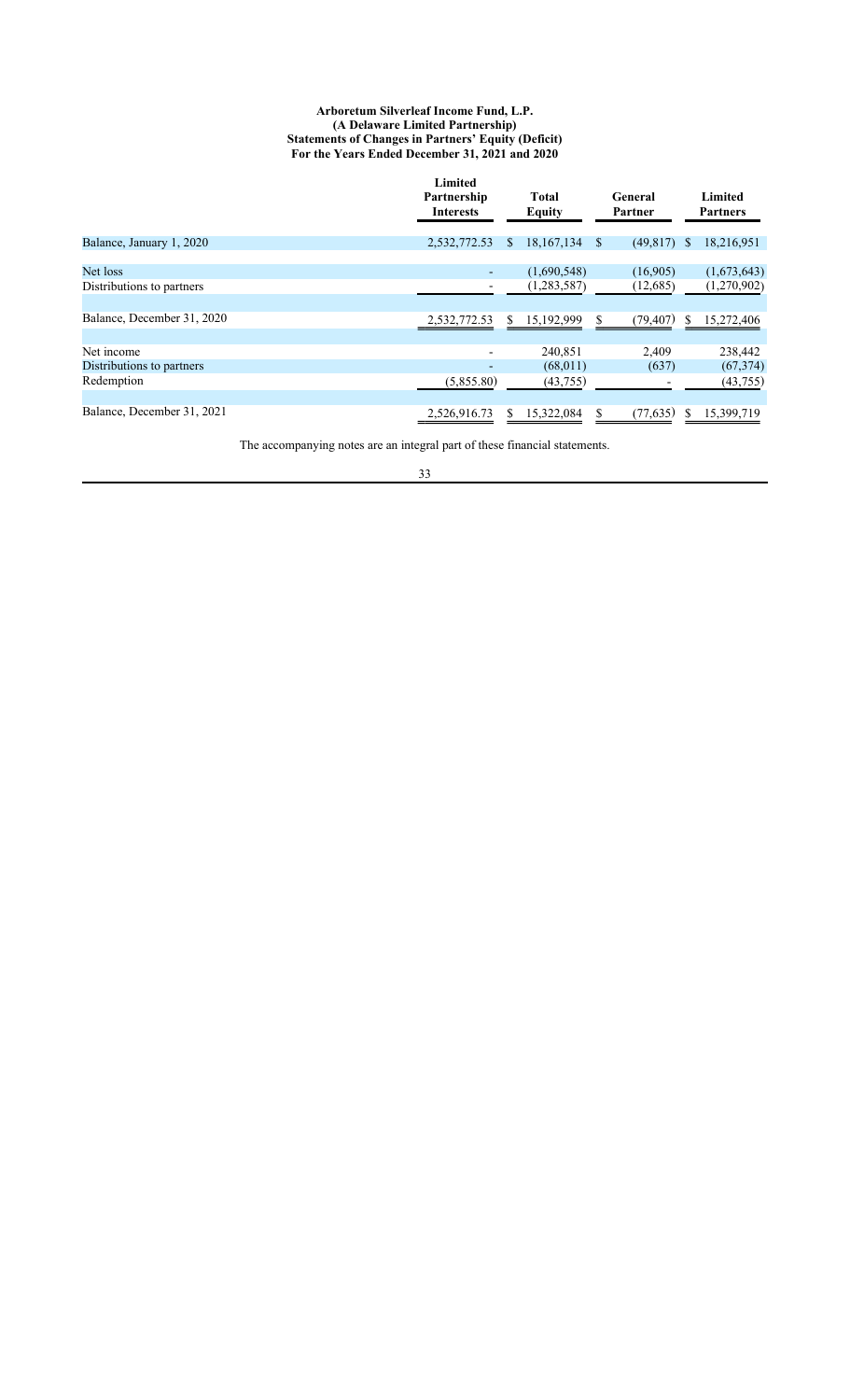# **Arboretum Silverleaf Income Fund, L.P. (A Delaware Limited Partnership) Statements of Cash Flows For the Years Ended December 31, 2021 and 2020**

|                                                                                             |                 | <b>For the Year Ended</b><br>December 31, 2021 | <b>For the Year Ended</b><br>December 31, 2020 |              |  |
|---------------------------------------------------------------------------------------------|-----------------|------------------------------------------------|------------------------------------------------|--------------|--|
| Cash flows from operating activities:                                                       |                 |                                                |                                                |              |  |
| Net income (loss)                                                                           | \$              | 240,851                                        | \$                                             | (1,690,548)  |  |
| Adjustments to reconcile net income (loss) to net cash provided by operating<br>activities: |                 |                                                |                                                |              |  |
| Provision for loan and lease losses                                                         |                 | 443,605                                        |                                                | 1,592,055    |  |
| Depreciation                                                                                |                 |                                                |                                                | 279,186      |  |
| Loss on sale of assets                                                                      |                 |                                                |                                                | 715,517      |  |
| Change in operating assets and liabilities:                                                 |                 |                                                |                                                |              |  |
| Other assets                                                                                |                 | 2,248,369                                      |                                                | (122,079)    |  |
| Accounts payable and accrued liabilities                                                    |                 | (10, 924)                                      |                                                | 8,650        |  |
| Accrued interest on loan payable                                                            |                 | (45,663)                                       |                                                | 58,032       |  |
| Security deposit payable                                                                    |                 | 75,000                                         |                                                |              |  |
| Deferred revenue                                                                            |                 | 72,622                                         |                                                | (153, 848)   |  |
| Net cash provided by operating activities                                                   |                 | 3,023,860                                      |                                                | 686,965      |  |
|                                                                                             |                 |                                                |                                                |              |  |
| Cash flows from investing activities:<br>Change in leases, net                              |                 | (3,176,665)                                    |                                                | (4,929,378)  |  |
| Origination and purchases of loans receivable, net of amortization,                         |                 |                                                |                                                |              |  |
| prepayments and satisfactions                                                               |                 | 3,015,931                                      |                                                | (646, 531)   |  |
| Proceeds from sale of leased assets                                                         |                 |                                                |                                                | 594,146      |  |
| Net cash used in investing activities                                                       |                 | (160, 734)                                     |                                                | (4,981,763)  |  |
|                                                                                             |                 |                                                |                                                |              |  |
| Cash flows from financing activities:                                                       |                 |                                                |                                                |              |  |
| Cash received from loan payable                                                             |                 | 12,560,000                                     |                                                | 13,632,000   |  |
| Repayments of loan payable                                                                  |                 | (16,700,614)                                   |                                                | (11,036,628) |  |
| Cash paid for Limited Partner distributions                                                 |                 | (322, 736)                                     |                                                | (1,526,858)  |  |
| Cash paid for Limited Partner redemptions                                                   |                 | (43,755)                                       |                                                |              |  |
| Net cash (used in) provided by financing activities                                         |                 | (4,507,105)                                    |                                                | 1,068,514    |  |
|                                                                                             |                 |                                                |                                                |              |  |
| Net decrease in cash and cash equivalents                                                   |                 | (1,643,979)                                    |                                                | (3,226,284)  |  |
| Cash and cash equivalents, beginning of year                                                |                 | 1,838,659                                      |                                                | 5,064,943    |  |
| Cash and cash equivalents, end of year                                                      | \$              | 194,680                                        | \$                                             | 1,838,659    |  |
|                                                                                             |                 |                                                |                                                |              |  |
| Supplemental disclosure of other cash flow information:                                     |                 |                                                |                                                |              |  |
| Cash paid for interest                                                                      | \$              | 676,533                                        | \$                                             | 752,834      |  |
| Supplemental disclosure of non-cash investing and financing activities:                     |                 |                                                |                                                |              |  |
| Distributions payable to General Partner                                                    | \$              | 637                                            | \$                                             | 12,685       |  |
| Distributions payable to Limited Partners                                                   |                 |                                                |                                                |              |  |
|                                                                                             | $\overline{\$}$ |                                                | $\overline{\$}$                                | 255,362      |  |
| Reclassification of investment in finance lease to other assets                             | $\overline{\$}$ | 1,839,946                                      | $\overline{\mathbb{S}}$                        | 7,927,127    |  |
| Reclassification of other assets to investment in finance leases                            | $\overline{\$}$ | 645,050                                        |                                                |              |  |
| Reclassification of investment in equipment subject to operating lease to other             |                 |                                                |                                                |              |  |
| assets                                                                                      | \$              | ٠                                              | \$                                             | 219,915      |  |

The accompanying notes are an integral part of these financial statements.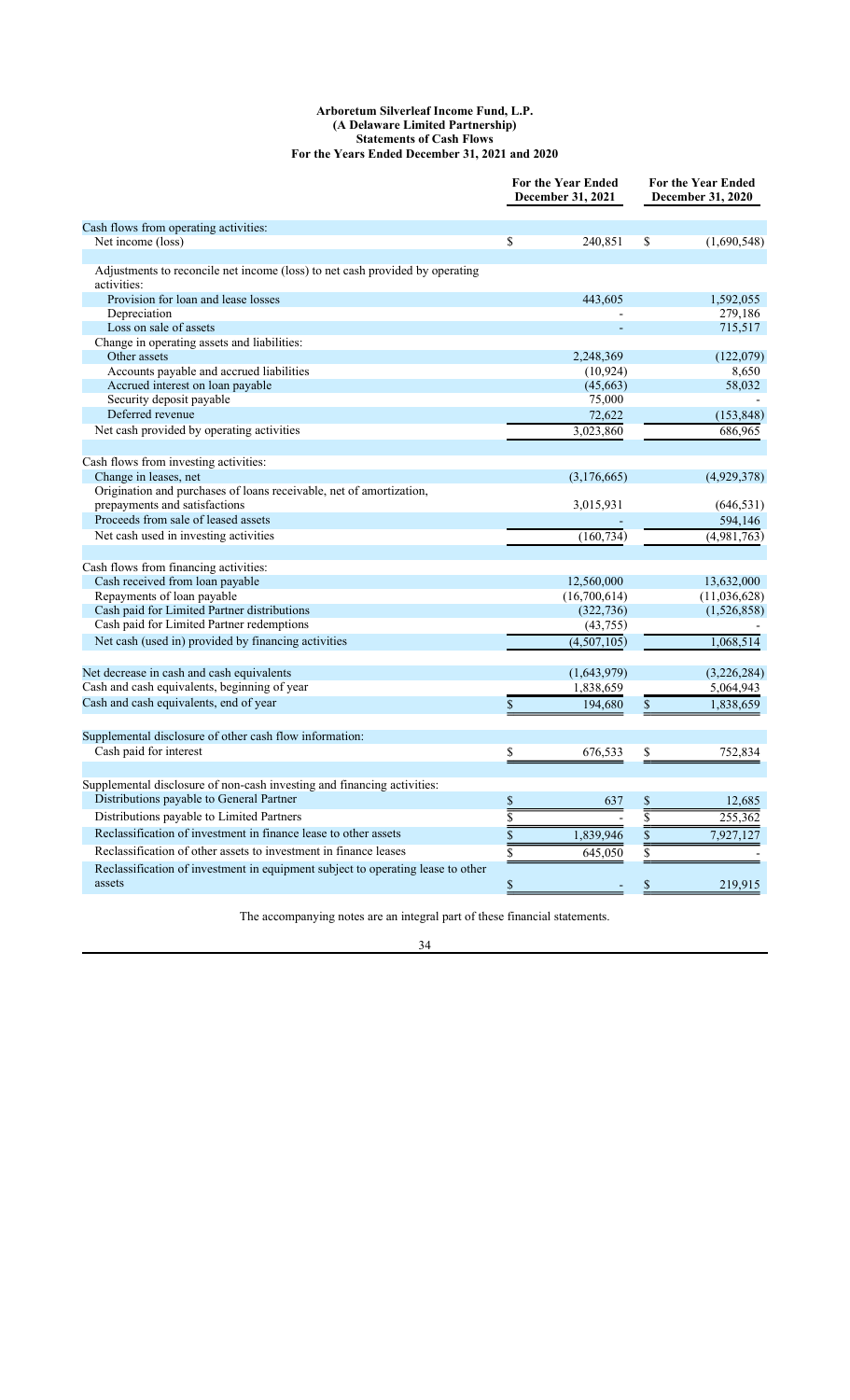# **Arboretum Silverleaf Income Fund, L.P. (A Delaware Limited Partnership) Notes to Financial Statements For the Years Ended December 31, 2021 and 2020**

# **1. Organization and Nature of Operations.**

*Organization* — Arboretum Silverleaf Income Fund, L.P. (the "Partnership") was formed on January 14, 2016, as a Delaware limited partnership. The Partnership is engaged in a single business segment, the ownership and investment in leased equipment and related financings which includes: (i) purchasing equipment and leasing it to third-party end users; (ii) providing equipment and other asset financing; (iii) acquiring equipment subject to lease; and (iv) acquiring ownership rights (residual value interests) in leased equipment at lease expiration. The Partnership will terminate no later than December 31, 2040.

*Nature of Operations* — The principal investment strategy of the Partnership is to invest in business-essential, revenue-producing (or cost-saving) equipment or other physical assets with high in-place value and long, relative to the investment term, economic life and other financings. The Partnership executes its investment strategy by making investments in equipment already subject to lease or originating equipment leases and loans in such equipment, which will include: (i) purchasing equipment and leasing it to third-party end users; (ii) providing equipment and other asset financings; (iii) acquiring equipment subject to lease; and (iv) acquiring ownership rights (residual value interests) in leased equipment at lease expiration. From time to time, the Partnership may also purchase equipment and sell it directly to its leasing customers. The Partnership may use other investment structures that Arboretum Investment Advisors, LLC (the "Investment Manager") believes will provide the Partnership with an appropriate level of security, collateralization, and flexibility to optimize its return on its investment while protecting against downside risk. In many cases, the structure will include the Partnership holding title to or a priority or controlling position in the equipment or other asset.

The General Partner of the Partnership is ASIF GP, LLC (the "General Partner"), a wholly-owned subsidiary of the Partnership's Investment Manager. Both the Partnership's General Partner and its Investment Manager are Delaware limited liability companies. The General Partner manages and controls the day to day activities and operations of the Partnership, pursuant to the terms of the Limited Partnership Agreement. The General Partner paid an aggregate capital contribution of \$100 for a 1% interest in the Partnership's income, losses and distributions. The Investment Manager makes all investment decisions and manages the investment portfolio of the Partnership.

The Partnership's income, losses and distributions are allocated 99% to the Limited Partners and 1% to the General Partner until the Limited Partners have received total distributions equal to their capital contributions plus an 8% per year, compounded annually, cumulative return on their capital contributions. After such time, all income, losses and distributable cash will be allocated 80% to the Limited Partners and 20% to the General Partner. The Partnership expects to conduct its activities for at least six years and divide the Partnership's life into three distinct stages: (i) the Offering Period, (ii) the Operating Period and (iii) the Liquidation Period. The Offering Period began on August 11, 2016 and concluded on March 31, 2019. The Operating Period commenced on October 3, 2016 and concluded on October 3, 2021. During the Operating Period, the Partnership invested most of the net proceeds from its offering in business-essential, revenue-producing (or cost-saving) equipment, other physical assets with substantial economic lives and, in many cases, associated revenue streams and project financings. The Liquidation Period, which commenced on October 4, 2021, is the period in which the Partnership will sell its assets in the ordinary course of business and will last two years, unless it is extended, at the sole discretion of the General Partner.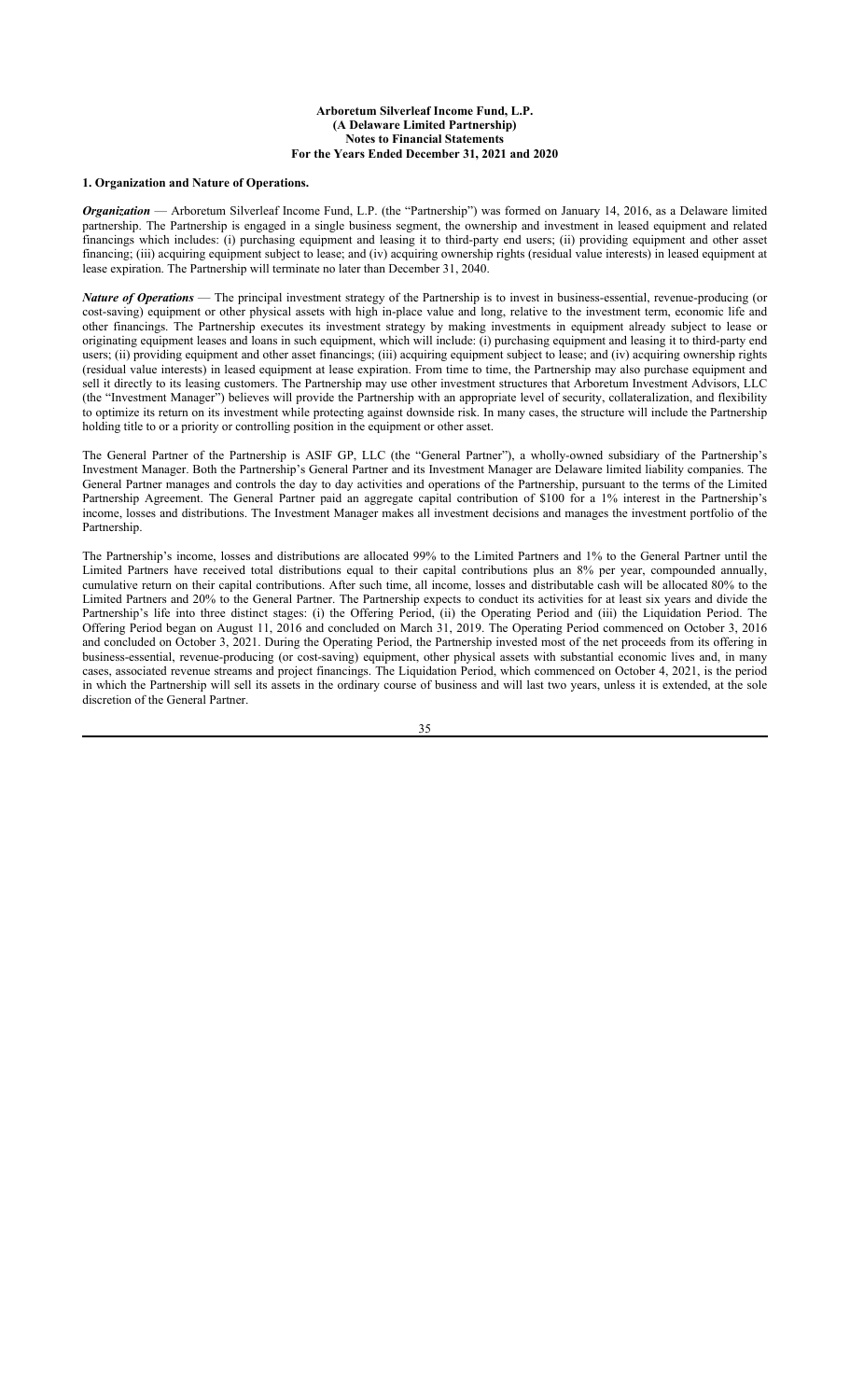During the Operating Period, the Partnership made quarterly distributions of cash to the Limited Partners, if, in the opinion of the Partnership's Investment Manager, such distributions were in the Partnership's best interests. Therefore, the amount and rate of cash distributions varied and were not guaranteed. The targeted distribution rate is 6.0% annually, paid quarterly at 1.5%, of each Limited Partner's capital contribution (pro-rated to the date of admission for each Limited Partner). During the year ended December 31, 2021, we made quarterly cash distributions to our Limited Partners totaling approximately \$323,000. At December 31, 2021, the Partnership did not declare or accrue distributions due to the economic uncertainties from COVID-19. During the year ended December 31, 2020, we made quarterly cash distributions to our Limited Partners totaling approximately \$1,527,000, and we accrued \$255,362 for distributions due to Limited Partners which resulted in a distributions payable to Limited Partners of \$255,362 at December 31, 2020. At December 31, 2021 and 2020 we declared and accrued a distribution of \$637 and \$12,685, respectively, for distributions due to our General Partner which resulted in distributions payable to our General Partner of \$49,335 and \$48,698 at December 31, 2021 and 2020, respectively.

From August 11, 2016 through March 31, 2019, the Partnership admitted 617 Limited Partners with total capital contributions of \$25,371,709 resulting in the sale of 2,537,170.91 Units. The Partnership received cash contributions of \$24,718,035 and applied \$653,674 which would have otherwise been paid as sales commission to the purchase of 65,367.46 additional Units.

### **2. Summary of Significant Accounting Policies.**

*Basis of Presentation* — The financial statements have been prepared in accordance with accounting principles generally accepted in the United States of America ("U.S. GAAP").

*Use of Estimates* — The preparation of financial statements in conformity with U.S. GAAP requires the General Partner and Investment Manager to make estimates and assumptions that affect the reported amounts of assets and liabilities and the disclosure of contingent assets and liabilities as of the date of the financial statements and the reported amounts of revenue and expenses during the reporting period. Significant estimates primarily include the determination of allowances for doubtful lease, notes and loan accounts, depreciation and amortization, impairment losses, estimated useful lives, and residual values. Actual results could differ from those estimates.

*Cash and Cash Equivalents* — The Partnership considers all highly liquid investments with an original maturity of three months or less when purchased to be cash equivalents. Cash and cash equivalents consist of funds maintained in checking and money market accounts maintained at financial institutions.

The Partnership's cash and cash equivalents are held principally at one financial institution and at times may exceed federally insured limits. The Partnership has placed these funds in a full service commercial financial institution in order to minimize risk relating to exceeding insured limits.

*Credit Risk* — In the normal course of business, the Partnership is exposed to credit risk. Credit risk is the risk that the Partnership's counterparty to an agreement either has an inability or unwillingness to make contractually required payments. The Partnership expects concentrations of credit risk with respect to lessees to be dispersed across different industry segments and different regions of the world.

*Lease Classification and Revenue Recognition* — The Partnership records revenue based upon the lease classification determined at the inception of the transaction and based upon the terms of the lease or when there are significant changes to the lease terms.

The Partnership leases equipment to third parties and each such lease may be classified as either a finance lease or an operating lease. Initial direct costs are capitalized and amortized over the term of the related lease for a finance lease. For an operating lease, initial direct costs are included as a component of the cost of the equipment and depreciated.

For finance leases, the Partnership records, at lease inception, the total minimum lease payments receivable from the lessee, the estimated unguaranteed residual value of the equipment upon lease termination, the initial direct costs, if any, related to the lease and the related unearned income. Unearned income represents the difference between the sum of the minimum lease payments receivable plus the estimated unguaranteed residual value, minus the cost of the leased equipment. Unearned income is recognized as finance income over the term of the lease using the effective interest rate method.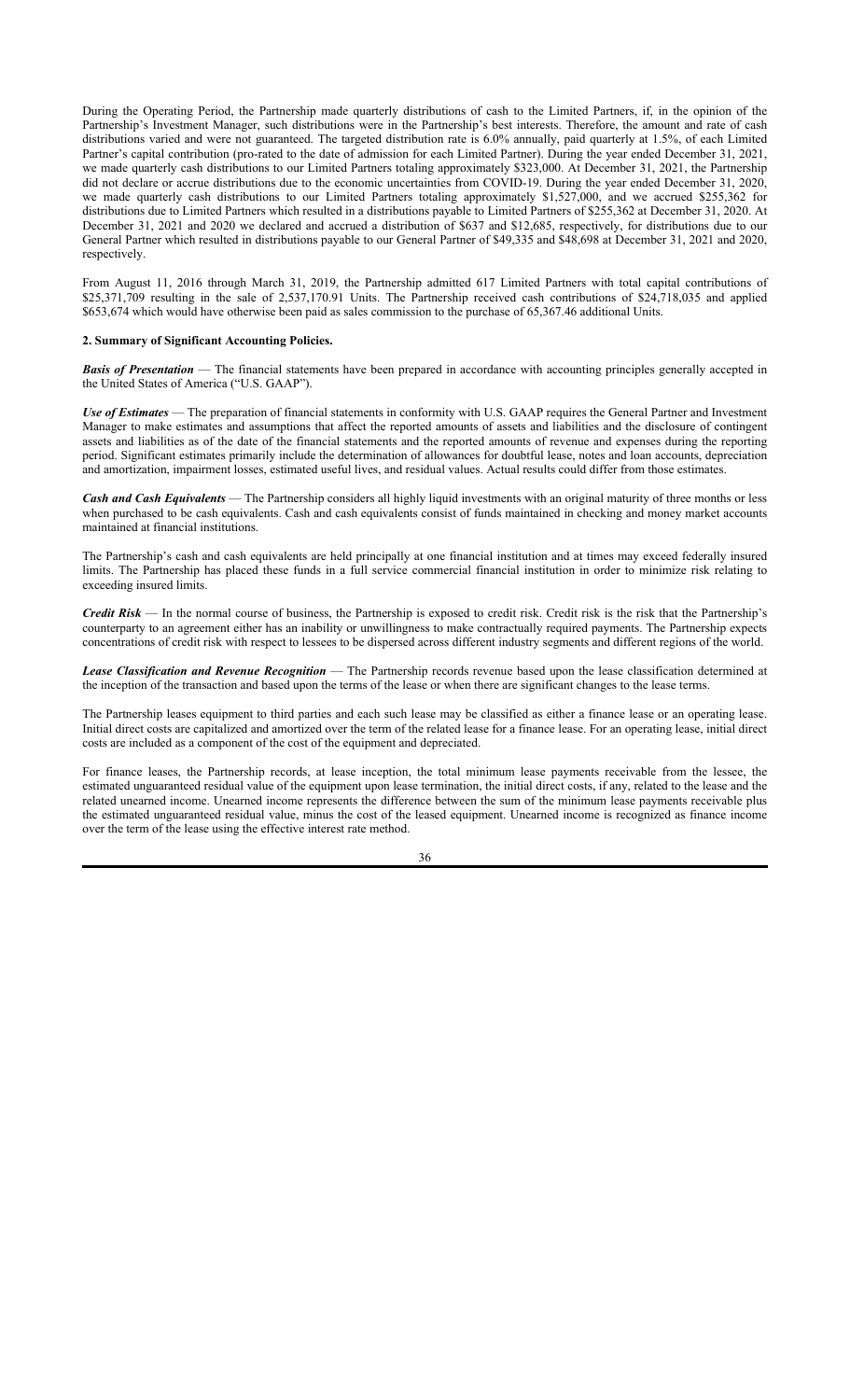For operating leases, rental income is recognized on the straight line basis over the lease term. Billed and uncollected operating lease receivables will be included in accounts receivable. Accounts receivable are stated at their estimated net realizable value. Rental income received in advance is the difference between the timing of the cash payments and the income recognized on the straight line basis.

The investment committee of the Investment Manager approves each new equipment lease, financing transaction, and lease acquisition. As part of this process it determines the unguaranteed residual value, if any, to be used once the acquisition has been approved. The factors considered in determining the unguaranteed residual value include, but are not limited to, the creditworthiness of the potential lessee, the type of equipment being considered, how the equipment is integrated into the potential lessees' business, the length of the lease the industry in which the potential lessee operates and the secondary market value of the equipment. Unguaranteed residual values are reviewed for impairment in accordance with the Partnership's policy relating to impairment review.

The residual value assumes, among other things, that the asset will be utilized normally in an open, unrestricted and stable market. Short-term fluctuations in the marketplace are disregarded, and it is assumed that there is no necessity either to dispose of a significant number of the assets, if held in quantity, simultaneously or to dispose of the asset quickly. The residual value is calculated using information from various external sources, such as trade publications, auction data, equipment dealers, wholesalers and industry experts, as well as inspection of the physical asset and other economic indicators.

*Collateralized Loans Receivable, Net* — Collateralized loans receivable are reported in the financial statements as the outstanding principal balance net of any unamortized deferred fees, and premiums or discounts on purchased loans. Costs to originate loans, if any, are reported as other assets in the financial statements and amortized to expense over the estimated life of the loan. Income is recognized over the life of the note agreement. On certain collateralized loans receivable, specific payment terms were reached requiring prepayments which resulted in the recognition of unearned interest income. Unearned income, discounts and premiums, if any, are amortized to interest income in the statements of operations using the effective interest rate method. Collateralized loans receivable are generally placed in a non-accrual status when payments are more than 90 days past due and all unpaid accrued interest is reversed. Additionally, the Investment Manager periodically reviews the creditworthiness of companies with payments outstanding less than 90 days. Based upon the Investment Manager's judgment, accounts may be placed in a non-accrual status. Accounts on a non-accrual status are only returned to an accrual status when the account has been brought current and the Partnership believes recovery of the remaining unpaid receivable is probable. Revenue on non-accrual accounts is recognized only when cash has been received.

*Finance Lease Receivables and Allowance for Loan and Lease Accounts* — In the normal course of business, the Partnership provides credit or financing to its customers, performs credit evaluations of these customers, and maintains reserves for potential credit losses. These credit or financing transactions are normally collateralized by the equipment being financed. In determining the amount of allowance for doubtful lease, notes and loan accounts, the Investment Manager considers historical credit losses, the past due status of receivables, payment history, and other customer-specific information, including the value of the collateral. The past due status of a receivable is based on its contractual terms. Expected credit losses are recorded as an allowance for doubtful lease, notes and loan accounts. Receivables are written off when the Investment Manager determines they are uncollectible. At December 31, 2021, an impairment was determined to exist for other assets and an impairment loss was recorded. There is a provision for loan and lease losses of \$443,605. At December 31, 2020, an impairment was determined to exist for a collateralized loan receivable and for finance leases and an impairment loss was recorded. There is a provision for loan and lease losses of \$1,592,055.

*Long-lived Asset Impairments* — The Partnership assesses the impairment of long-lived assets with determinable useful lives whenever events or changes in business circumstances indicate that the carrying amount of an asset may not be recoverable (a triggering event). When such events occur, management determines whether there has been impairment by comparing the anticipated undiscounted net future cash flows to the related asset's carrying value. If impairment exists, the asset is written down to its estimated carrying value. There was no evidence of a triggering event for the years ended December 31, 2021 and 2020.

*Income Taxes* — As a partnership, no provision for income taxes is recorded since the liability for such taxes is the responsibility of each of the Partners rather than the Partnership. The Partnership's income tax returns are subject to examination by the federal and state taxing authorities, and changes, if any, could adjust the individual income tax of the Partners.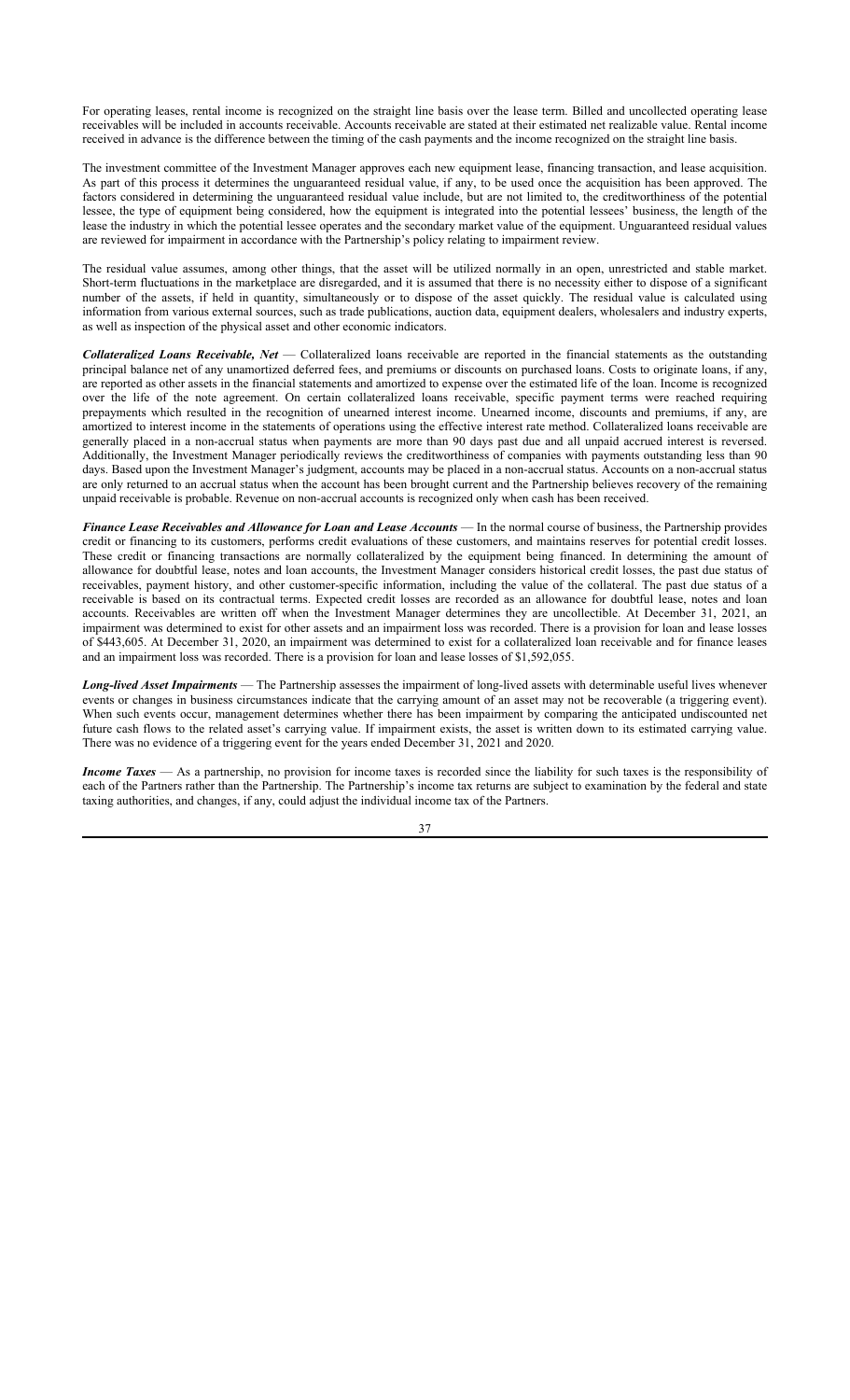The Partnership is subject to the Bipartisan Budget Act of 2015 ("BBA"), which, among other requirements, stipulates that any tax liability incurred based on an IRS tax examination will become due by the Partnership versus the partners of the Partnership. The Partnership, at its discretion, will be able to seek repayment from its partners or treat as a distribution of the individual partners' account to satisfy this obligation. The Partnership will treat any liability incurred as a deduction to equity. As of December 31, 2021, there were no expected liabilities to be incurred under the BBA.

The Partnership has adopted the provisions of Financial Accounting Standards Board's ("FASB") Topic 740, *Accounting for Uncertainty in Income Taxes.* This accounting guidance prescribes recognition thresholds that must be met before a tax position is recognized in the financial statements and provides guidance on de-recognition, classification, interest and penalties, accounting in interim periods, disclosure, and transition. Additionally, an entity may only recognize or continue to recognize tax positions that meet a "more likely than not" threshold. The Partnership has evaluated its entity level tax positions for the years ended December 31, 2021 and 2020, and does not expect any material adjustments to be made. The tax years 2021, 2020, 2019 and 2018 remain open to examination by the major taxing jurisdictions to which the Partnership is subject.

*Per Share Data* — Net income or loss attributable to Limited Partners per weighted average number of limited partnership interests outstanding is calculated as follows; the net income or loss allocable to the Limited Partners divided by the weighted average number of limited partnership interests outstanding during the period.

*Foreign Currency Transactions* — The Partnership has designated the United States of America dollar as the functional currency for the Partnership's investments denominated in foreign currencies. Accordingly, certain assets and liabilities are translated at either the reporting period exchange rates or the historical exchange rates, revenues and expenses are translated at the average rate of exchange for the period, and all transaction gains or losses are reflected in the statements of operations.

# *Recent Accounting Pronouncements*

In June 2016, the FASB issued ASU 2016-13, Financial Instruments - Credit Losses (Topic 326): Measurement of Credit Losses on Financial Instruments ("ASU 2016-13"), which requires credit losses on most financial assets measured at amortized cost and certain other instruments to be measured using an expected credit loss model (referred to as the current expected credit loss (CECL) model). Under this model, entities will estimate credit losses over the entire contractual term of the instrument from the date of initial recognition of that instrument. Current US GAAP is based on an incurred loss model that delays recognition of credit losses until it is probable the loss has been incurred. Accordingly, it is anticipated that credit losses will be recognized earlier under the CECL model than under the incurred loss model. ASU 2016-13 was to be effective for fiscal periods beginning after December 15, 2019 and must be adopted as a cumulative effect adjustment to retained earnings. In July 2019, the FASB decided to add a project to its technical agenda to propose staggered effective dates for certain accounting standards, including ASU 2016-13. The FASB has approved an approach that ASU 2016-13 will be effective for Public Business Entities that are SEC filers, excluding smaller reporting companies such as the Partnership, for fiscal years beginning after December 15, 2019 and interim periods within those fiscal years. For all other entities, including smaller reporting companies like the Partnership, ASU 2016-13 will be effective for fiscal years beginning after December 15, 2022, including interim periods within those fiscal years. For all entities, early adoption will continue to be permitted; that is, early adoption is allowed for fiscal years beginning after December 15, 2018, including interim periods within those fiscal years (that is, effective January 1, 2019, for calendar-year-end companies). On November 15, 2019, the FASB delayed the effective date of FASB ASC Topic 326 for certain small public companies and other private companies. As amended, the effective date of ASC Topic 326 was delayed until fiscal years beginning after December 15, 2022 for SEC filers that are eligible to be smaller reporting companies under the SEC's definition, as well as private companies and not-for-profit entities. Nothing in this staff interpretation 3 should be read to accelerate or delay the effective dates of the standard as modified by the FASB. The Partnership is currently evaluating the impact of this guidance on its financial statements.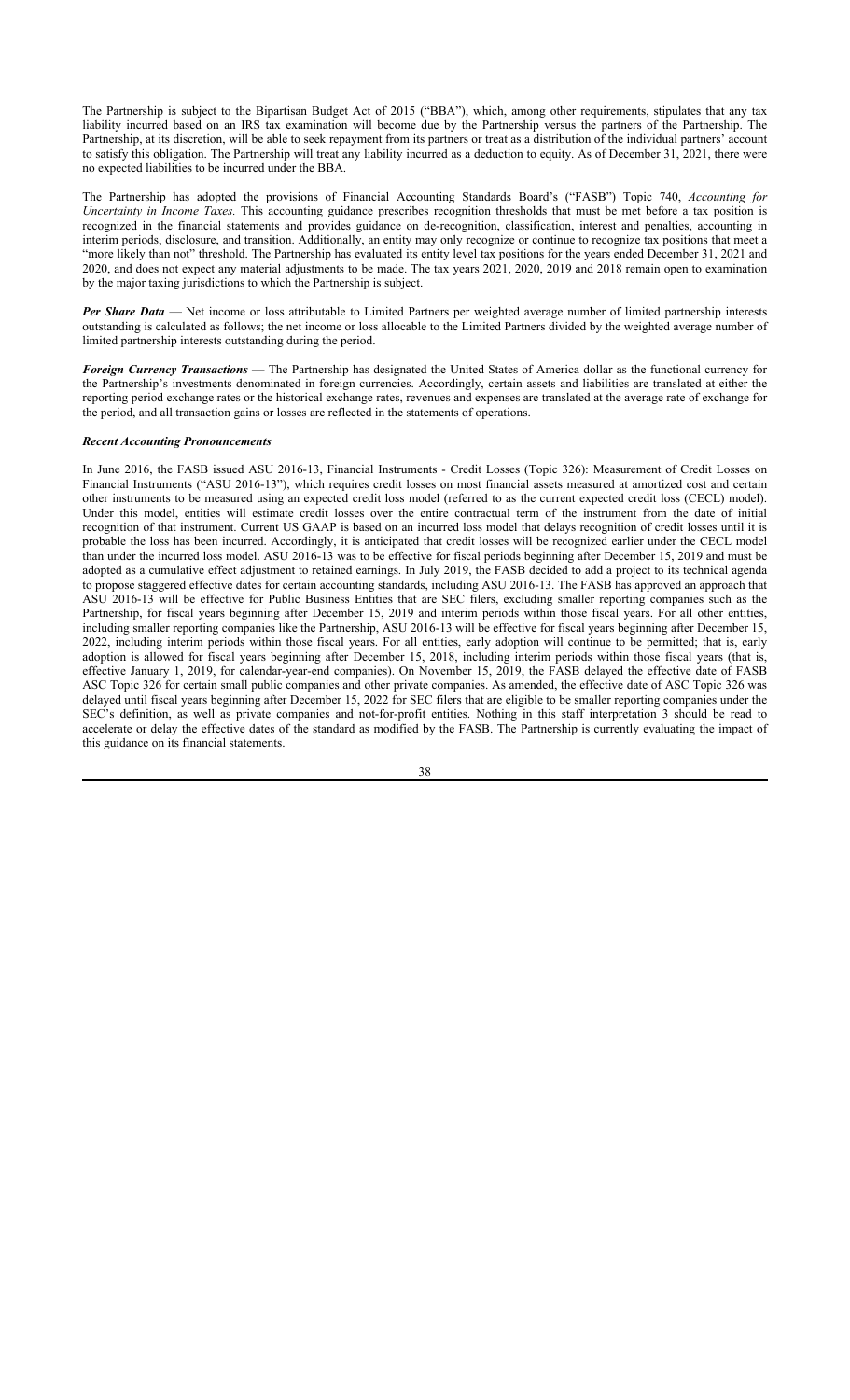Management does not believe that any other recently issued, but not yet effective accounting pronouncements, if adopted, would have a material effect on the financial statements.

# **3. Related Party Transactions.**

The General Partner is responsible for the operations of the Partnership and the Investment Manager makes all investment decisions and manages the investment portfolio of the Partnership. The Partnership reimburses the General Partner for actual incurred organizational and offering costs not to exceed 1.5% of all capital contributions received by the Partnership. Because organizational and offering expenses will be paid, as and to the extent they are incurred, organizational and offering expenses may be drawn disproportionately to the gross proceeds of each closing. The Offering Period concluded on March 31, 2019 with the Partnership receiving \$24,718,035 in total capital contributions and as a result, organizational and offering expenses were limited to \$370,770 or 1.5% of total equity raised. The Partnership paid the General Partner an allowance for organizational and offering expenses totaling \$926,374, and as a result, the General Partner and/or its Investment Manager were required to reimburse the Partnership organizational and offering expenses of \$555,604. At December 31, 2021, the Partnership has a due from its Investment Manager balance of \$347,131, which is included in Other Assets in the balance sheets. At December 31, 2020, the Partnership has a due from its Investment Manager balance of \$433,510, which is included in Other Assets in the balance sheets. The General Partner also has a promotional interest in the Partnership equal to 20% of all distributed distributable cash, after the Partnership has provided an 8% cumulative return, compounded annually, to the Limited Partners on their capital contributions. The General Partner has a 1% interest in the profits, losses and distributions of the Partnership. The General Partner will initially receive 1% of all distributed distributable cash, which was accrued at December 31, 2021 and 2020.

The Partnership pays the Investment Manager during the Offering Period, Operating Period and the Liquidation Period a management fee equal to the greater of (i) 2.5% per annum of the aggregate offering proceeds, payable monthly in advance or (ii) \$62,500 per month. For the years ended December 31, 2021 and 2020, the Partnership paid \$750,000, in management fees to the Investment Manager.

The Partnership pays the Investment Manager during the Operating Period a structuring fee in an amount equal to 1.5% of each cash investment made, including reinvestments, payable on the date each such investment is made. For the years ended December 31, 2021 and 2020, the Partnership paid \$169,935 and \$205,861, respectively, of structuring fees to the Investment Manager.

# **4. Investments in Finance Leases.**

At December 31, 2021 and 2020, net investments in finance leases consisted of the following:

|                                       |  | 2021        |  |             |  | 2020 |  |
|---------------------------------------|--|-------------|--|-------------|--|------|--|
| Minimum rents receivable              |  | 19,912,015  |  | 18,550,416  |  |      |  |
| Estimated unguaranteed residual value |  | 71,616      |  | 71,616      |  |      |  |
| Unearned income                       |  | (2,234,627) |  | (2,854,797) |  |      |  |
|                                       |  |             |  |             |  |      |  |
|                                       |  | 17,749,004  |  | 15,767,235  |  |      |  |
|                                       |  |             |  |             |  |      |  |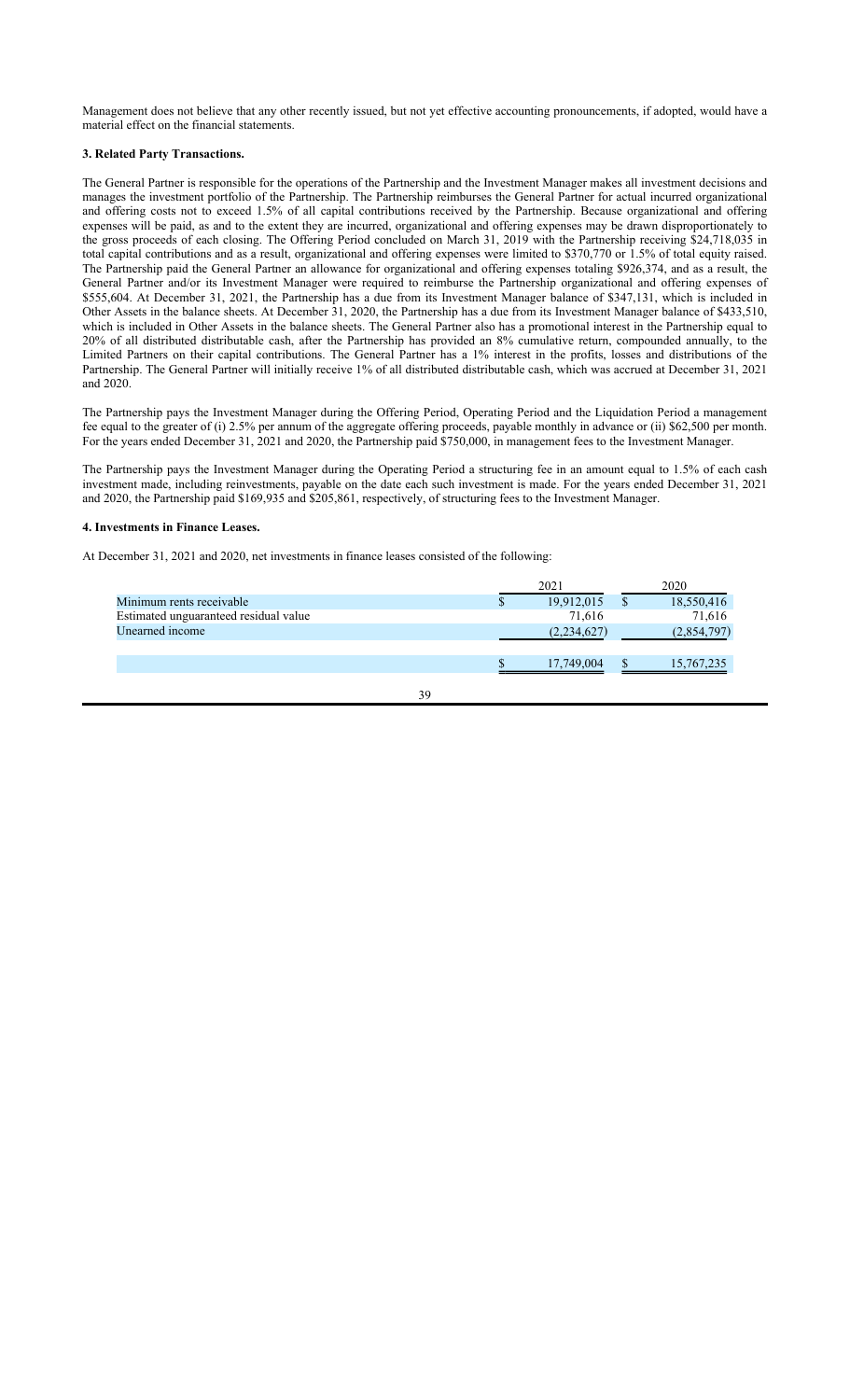# **5. Investment in Equipment Subject to Operating Leases.**

As of December 31, 2021, the Partnership did not have any equipment subject to operating leases. For the year ended December 31, 2021, there was no depreciation expense.

The composition of the equipment subject to operating leases of the Partnership as of December 31, 2020 is as follows:

| <b>Description</b>           |    | <b>Cost Basis</b> |               | Accumulated<br><b>Depreciation</b> | <b>Reclass to</b><br><b>Other Assets</b> | <b>Net Book</b><br>Value |
|------------------------------|----|-------------------|---------------|------------------------------------|------------------------------------------|--------------------------|
| Food equipment               | ۰D | 286,994           | $\mathcal{S}$ | 286,994                            |                                          |                          |
| <b>Fabrication Equipment</b> |    | 2.010.412         | \$            | 528,667                            | 1.481.745                                |                          |
|                              |    | 2,297,406         |               | 815,661                            | 1,481,745                                |                          |

Depreciation expense for the year ended December 31, 2020 was \$279,186.

# **6. Collateralized Loans Receivable.**

The Partnership has no allowance for loan losses or nonperforming loans at December 31, 2021 and 2020. The future principal maturities of the Partnership's performing collateralized loans receivable at December 31, 2021 are as follows:

| <b>Years ending December 31,</b> |   |         |
|----------------------------------|---|---------|
| 2022                             | S | 435,397 |
| 2023                             |   | 273,395 |
| 2024                             |   | 245,521 |
| 2025                             |   | 11,124  |
| 2026                             |   |         |
| Thereafter                       |   |         |
| Total                            | Ф | 965,437 |

# **7. Other Assets.**

As of December 31, 2021, other assets of \$5,797,559 primarily consists of equipment that is off lease and currently being remarketed for release/sale and is primarily made up of \$3,122,297 related to infrastructure equipment, \$400,000 related to fish processing equipment, and \$1,865,118 related to specialty trucks. During the year ended December 31, 2021, the Partnership recorded an impairment on the fish processing equipment of \$400,000 which decreased the balance from \$800,000 to \$400,000. As of December 31, 2020, other assets of \$7,294,637 primarily consists of equipment that is off lease and currently being remarketed for release/sale and is primarily made up of \$3,006,741 related to infrastructure equipment, \$2,705,989 related to telecommunication equipment and \$800,000 related to fish processing equipment.

# **8. Loan Payable.**

On October 18, 2019, the Partnership entered into a loan and security agreement with a third party lender for a \$25,000,000 loan facility (of which \$20,000,000 is a Term Loan and \$5,000,000 is a Revolving Loan) with a maturity date of October 18, 2022. In December 2021, the loan and security agreement was amended primarily by amending the maximum Term Loan and Revolver Loan amounts (\$10,000,000 is a Term Loan and \$15,000,000 is a Revolving Loan) and extending the maturity date to October 18, 2023. During the years ended December 31, 2021 and 2020, the Partnership borrowed a total of \$12,560,000 and \$13,632,000, respectively under the Term and Revolver Loans. Interest on the drawn funds shall accrue at a rate of 3 month LIBOR Rate (with a floor of 1%) plus 5.85% per annum (6.85% as of December 31, 2021 and 6.6% as of December 31, 2020). During the years ended December 31, 2021 and 2020, the Partnership repaid total principal of \$16,700,614 and \$11,036,628, respectively. During the years ended December 31, 2021 and 2020, the Partnership accrued interest expense of \$628,870 and \$810,866, respectively.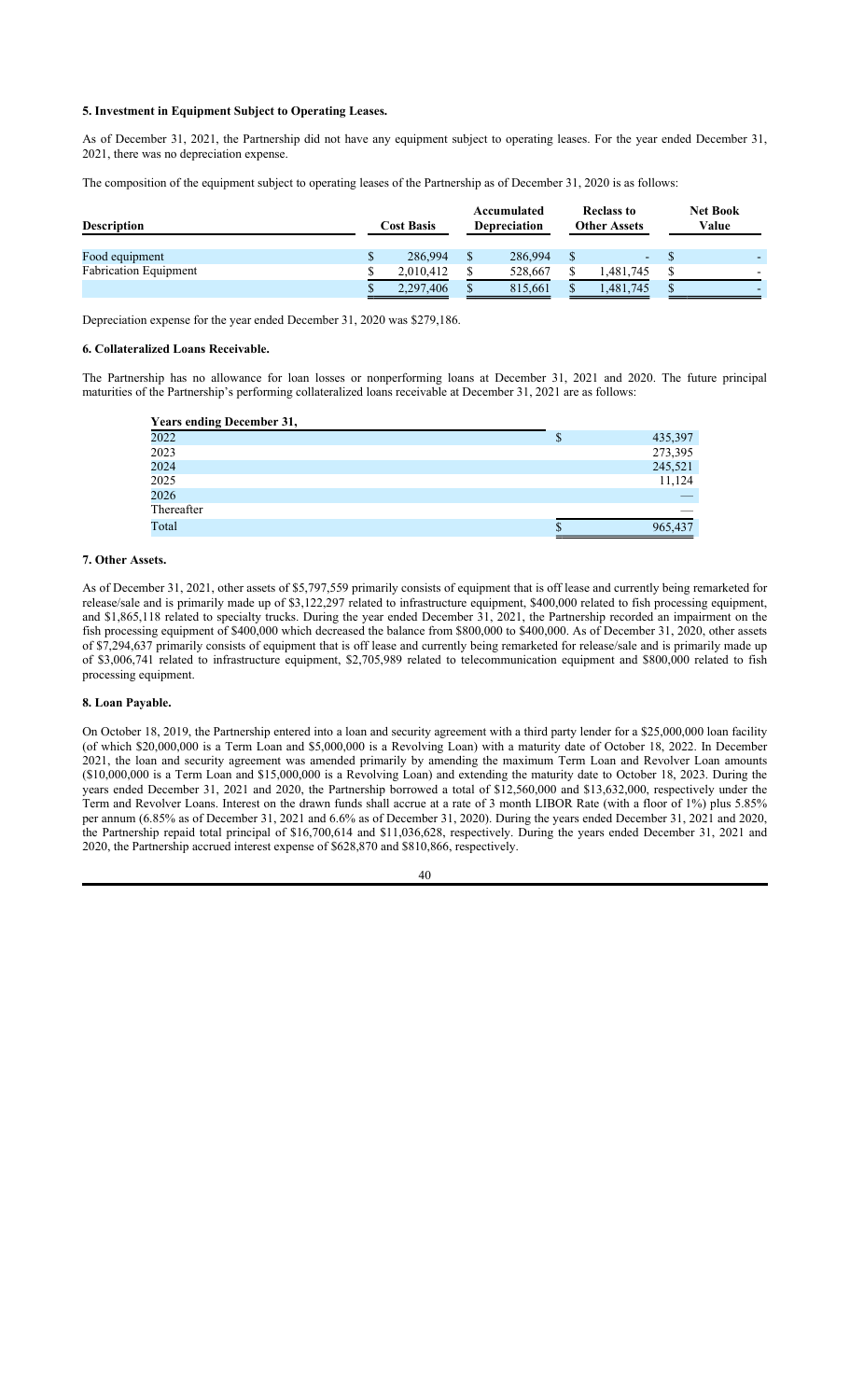The future maturities of the Partnership's loan payable at December 31, 2021 are as follows:

| <b>Years ending December 31,</b> |           |
|----------------------------------|-----------|
| 2022                             | 8,139,832 |
| Total                            | 8,139,832 |

# **9. Fair Value of Financial Instruments.**

The Partnership's carrying value of cash and cash equivalents, accounts payable and accrued liabilities, and other liabilities, approximate fair value due to their short term maturities.

Fair value measurements and disclosures are based on a fair value hierarchy as determined by significant inputs used to measure fair value. The three levels of inputs within the fair value hierarchy are defined as follows:

Level 1- Quoted prices in active markets for identical assets or liabilities. An active market for the asset or liability is a market in which transactions for the asset or liability occur with sufficient frequency and volume to provide pricing information on an ongoing basis.

Level 2 - Quoted prices for similar instruments in active markets, quoted prices for identical or similar instruments in markets that are not active, and model-based valuations in which all significant inputs are observable in the market.

Level 3 - Valuation is modeled using significant inputs that are unobservable in the market. These unobservable inputs reflect the Company's own estimates of assumptions that market participants would use in pricing the asset or liability.

The Partnership's carrying values and approximate fair values of its financial instruments were as follows:

|                                 | December 31, 2021 |               |       | December 31, 2020 |               |       |  |
|---------------------------------|-------------------|---------------|-------|-------------------|---------------|-------|--|
|                                 | Carrying<br>Value | Fair<br>Value | Level | Carrying<br>Value | Fair<br>Value | Level |  |
| <b>Assets:</b>                  |                   |               |       |                   |               |       |  |
| Collateralized loans receivable | 970,965           | \$970,965     |       | \$3,986,896       | \$ 3,986,896  |       |  |
| <b>Liabilities:</b>             |                   |               |       |                   |               |       |  |
| Loan payable                    | \$8,189,304       | \$8,189,304   |       | \$12,375,581      | \$12,375,581  |       |  |

### **10. Income Tax Reconciliation.**

As of December 31, 2021 and 2020, total Partners' Equity included in the financial statements was \$15,322,084 and \$15,192,999, respectively. As of December 31, 2021 and 2020, total Partners' Equity for federal income tax purposes was \$19,102,463 and \$19,177,248. The primary differences are organizational and offering expenses and distribution expenses, which are a reduction in Limited Partners' capital accounts for financial reporting purposes but not for federal income tax reporting purposes and differences in depreciation and amortization for financial reporting purposes and federal income tax purposes.

The Partnership is subject to the Bipartisan Budget Act of 2015 ("BBA"), which, among other requirements, stipulates that any tax liability incurred based on an IRS tax examination will become due by the Partnership versus the partners of the Partnership. The Partnership, at its discretion, will be able to seek repayment from its partners or treat as a distribution of the individual partners' account to satisfy this obligation. The Partnership will treat any liability incurred as a deduction to equity. As of December 31, 2021, there were no expected liabilities to be incurred under the BBA.

The following table reconciles the net income (loss) for financial statement reporting purposes to the net income for federal income tax purposes for the years ended December 31, 2021 and 2020:

|                                            | <b>For the Year Ended</b><br>December 31, 2021 |              | <b>For the Year Ended</b><br>December 31, 2020 |
|--------------------------------------------|------------------------------------------------|--------------|------------------------------------------------|
| Net income (loss) per financial statements | 240,851                                        | <sup>S</sup> | (1,690,548)                                    |
| Depreciation and amortization              | (749, 186)                                     |              | (915,742)                                      |
| Advanced rental payments                   | (34, 405)                                      |              | 9,293                                          |
| Gain on fixed assets                       | 120,124                                        |              | 19,844                                         |
| Provision for loan and lease losses        | 443,605                                        |              | 1,592,055                                      |
| Loan origination fees                      | 59,296                                         |              | 102,218                                        |
| Amortization of loan origination fees      | (204, 064)                                     |              | (171, 721)                                     |
| Tax lease adjustments                      | 160,761                                        |              | 1,523,205                                      |
| Net income for federal income tax purposes | 36,982                                         |              | 468,604                                        |

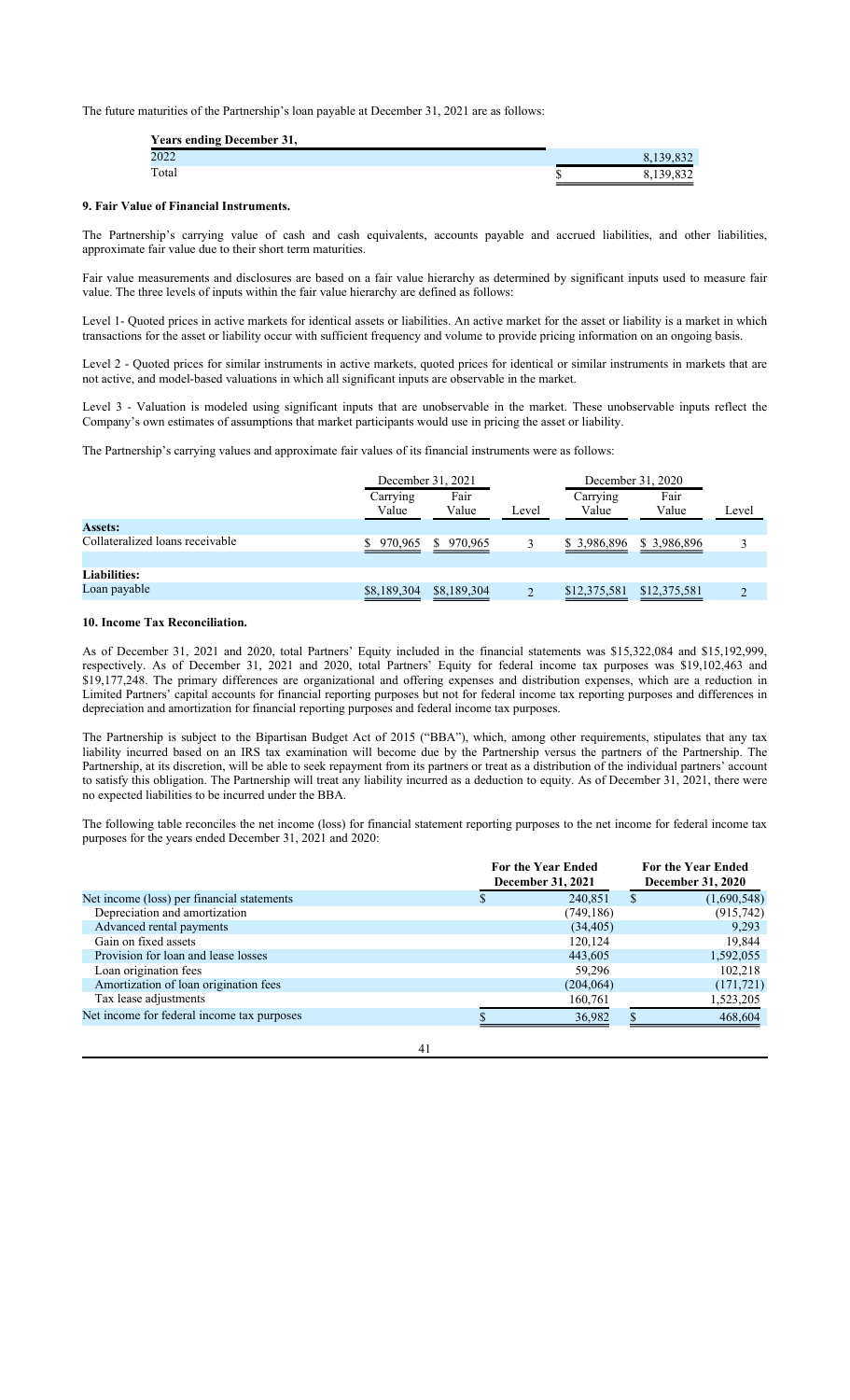## **11. Indemnifications.**

The Partnership enters into contracts that contain a variety of indemnifications. The Partnership's maximum exposure under these arrangements is not known.

In the normal course of business, the Partnership enters into contracts of various types, including lease contracts, contracts for the sale or purchase of lease assets, loan agreements and management contracts. It is prevalent industry practice for most contracts of any significant value to include provisions that each of the contracting parties, in addition to assuming liability for breaches of the representations, warranties, and covenants that are part of the underlying contractual obligations, to also assume an obligation to indemnify and hold the other contractual party harmless for such breaches, and for harm caused by such party's gross negligence and willful misconduct, including, in certain instances, certain costs and expenses arising from the contract. Generally, to the extent these contracts are performed in the ordinary course of business under the reasonable business judgment of the General Partner and the Investment Manager, no liability will arise as a result of these provisions. The General Partner and Investment Manager knows of no facts or circumstances that would make the Partnership's contractual commitments outside standard mutual covenants applicable to commercial transactions between businesses. Accordingly, the Partnership believes that these indemnification obligations are made in the ordinary course of business as part of standard commercial and industry practice, and that any potential liability under the Partnership's similar commitments is remote. Should any such indemnification obligation become payable, the Partnership would separately record and/or disclose such liability in accordance with U.S. GAAP.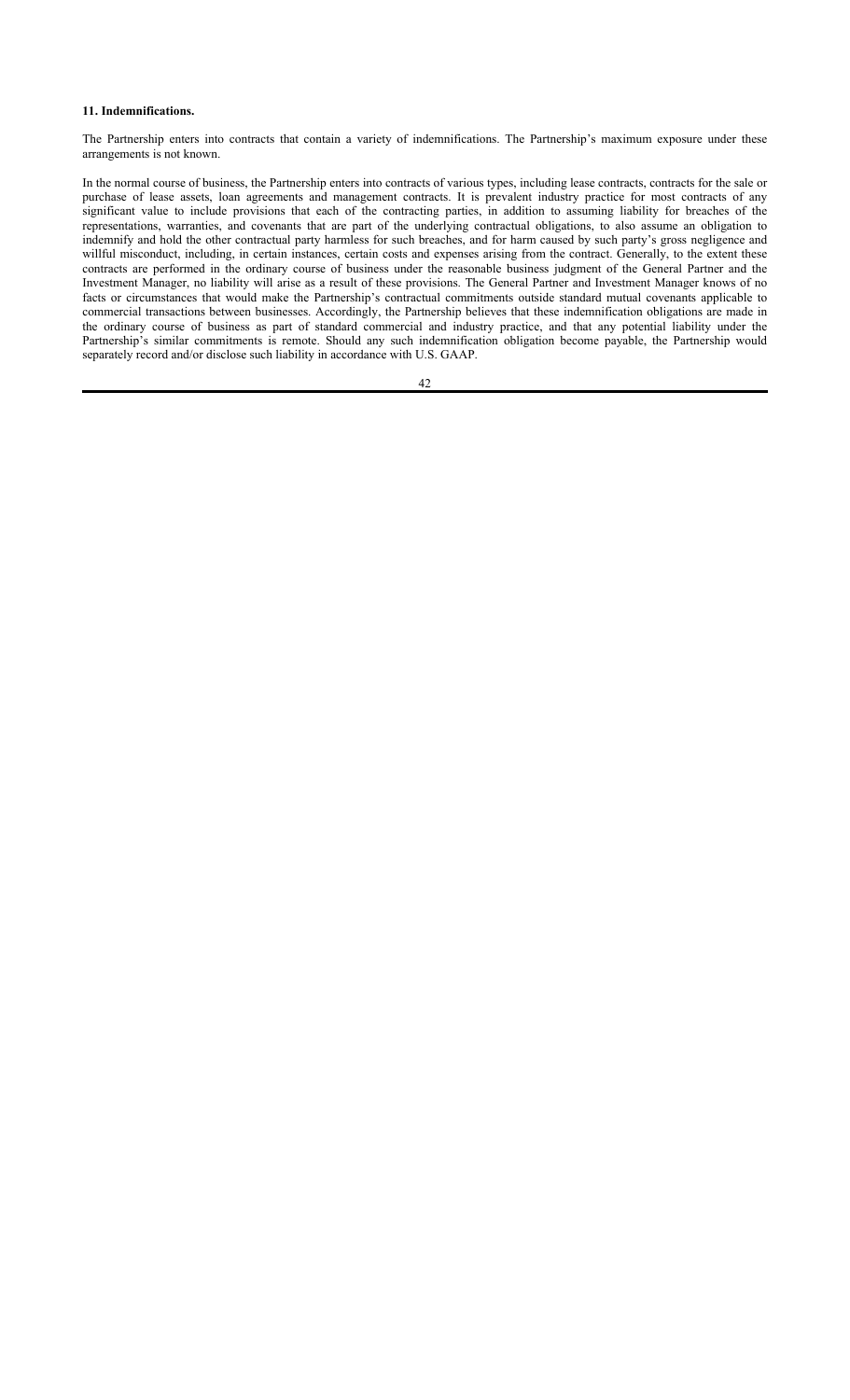# **12. Business Concentrations.**

For the year ended December 31, 2021, the Partnership had three leases which accounted for approximately 15%, 14% and 13% of the Partnership's income derived from finance leases. For the year ended December 31, 2020, the Partnership had four leases which accounted for approximately 15%, 13%, 12% and 10% of the Partnership's income derived from finance leases. For the year ended December 31, 2020, the Partnership had one lessees which accounted for approximately 95% of the Partnership's rental income derived from operating leases. For the year ended December 31, 2021, the Partnership had two promissory notes which accounted for approximately 73% and 11% of the Partnership's interest income derived from collateralized loans receivable. For the year ended December 31, 2020, the Partnership had two promissory notes which accounted for approximately 60% and 21% of the Partnership's interest income derived from collateralized loans receivable.

At December 31, 2021, the Partnership had three lessees which accounted for approximately 22%, 16%, and 14%, of the Partnership's investment in finance leases. At December 31, 2020, the Partnership had three lessees which accounted for approximately 16%, 15%, and 15%, of the Partnership's investment in finance leases. At December 31, 2021 and 2020, the Partnership had no investment in operating leases. At December 31, 2021, the Partnership had three promissory notes which accounted for approximately 51%, 37% and 12% of the Partnership's investment in collateralized loans receivable. At December 31, 2020, the Partnership had three promissory notes which accounted for approximately 59%, 16% and 11% of the Partnership's investment in collateralized loans receivable.

# **13. Geographic Information.**

As of December 31, 2021 and 2020, all of the Partnership's revenue and assets are based in the United States.

### **14. Commitments and Contingencies.**

As of December 31, 2021, the Partnership had unfunded commitments of \$291,725 for a finance lease. As of December 31, 2020, the Partnership does not have any unfunded commitments for any investments.

# **15. COVID-19.**

In December 2019, a novel strain of coronavirus (also known as COVID-19) was reported to have surfaced in Wuhan, China. In January 2020, this coronavirus spread to other countries, including the United States and Europe. The outbreak has continued to spread and is currently classified as a pandemic. Efforts to contain the spread of this coronavirus has intensified. To date, COVID-19 has had a negative impact on our business and an impairment loss of \$2,035,660 was recorded as a result of that impact. Although the Partnership currently expects that the disruptive impact of coronavirus on its business will be temporary, this situation continues to evolve and improve and therefore the Partnership doesn't think that the coronavirus will directly or indirectly have a continued negative effect on its business and operating results.

# **16. Subsequent Events.**

In January 2022, the Partnership received cash proceeds of \$50,252 as total payoff of the other asset.

In January 2022 and February 2022, the Partnership sold a portion of the infrastructure equipment for total net cash proceeds of \$392,225. The equipment had a net book value of \$378,627 resulting in a resulting in a gain of \$13,598.

In February 2022, the Partnership sold an additional portion of the equipment, via a finance lease, for total monthly rental payments of \$168,803. The equipment had a net book value of \$166,950 resulting in additional finance income of \$1,853 over the life of the lease. The finance lease requires 24 monthly payments of \$7,033 and will commence on March 1, 2022.

On February 9, 2022, in connection with lease facility entered into on September 30, 2021, the Partnership funded the remaining \$291,725 for furniture and fixtures based in California. The finance lease requires 48 monthly payments of \$28,221 and commenced on March 1, 2022. The lease is secured by a first priority lien against the furniture and fixtures.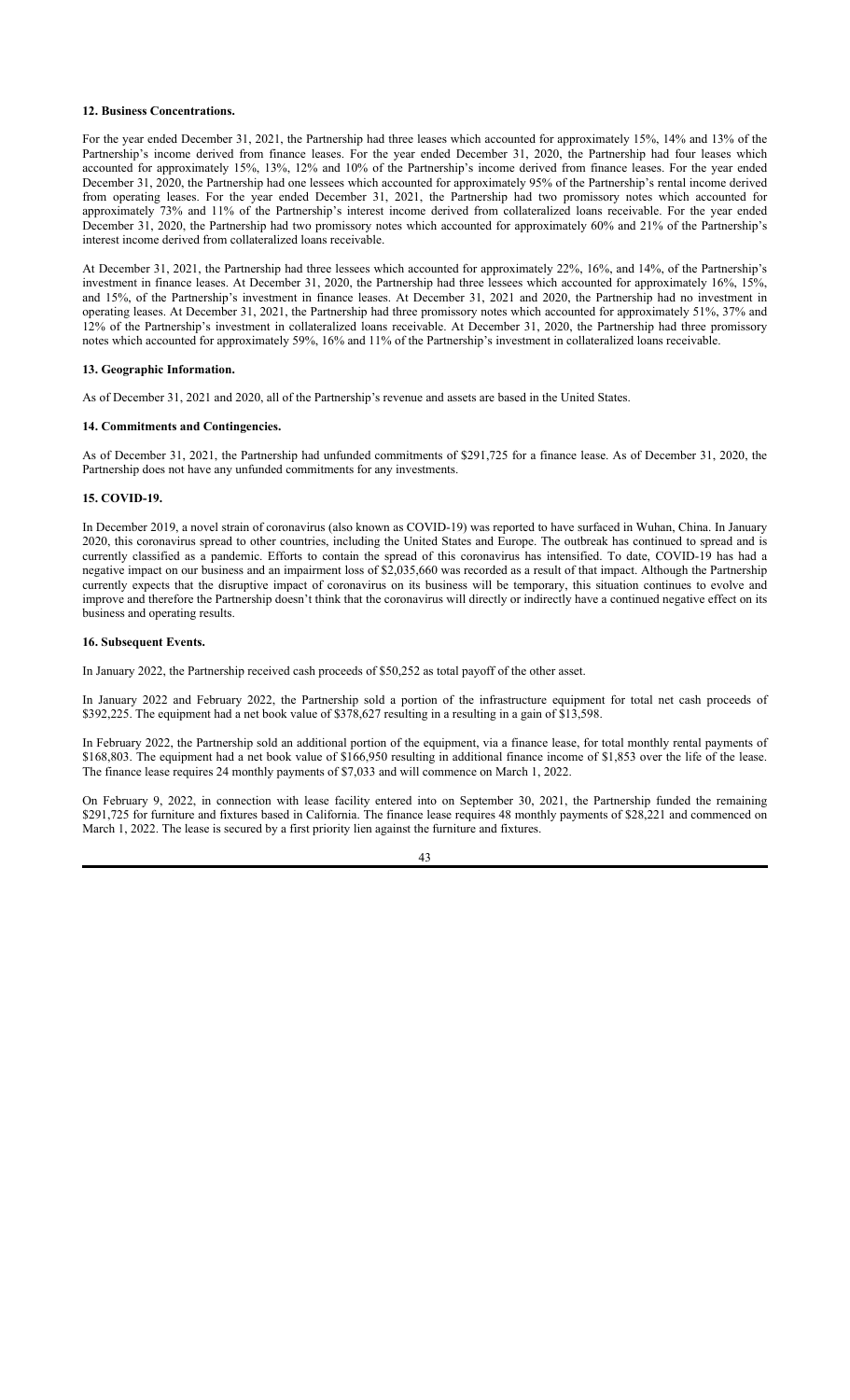# **Item 9. Changes in and Disagreements with Accountants on Accounting and Financial Disclosures.**

None.

# **Item 9A. Controls and Procedures.**

# *Evaluation of disclosure controls and procedures*

In connection with the preparation of this Annual Report on Form 10-K for the year ended December 31, 2021, our General Partner carried out an evaluation, under the supervision and with the participation of the management of our General Partner, including its Chief Executive Officer and Chief Financial Officer, of the effectiveness of the design and operation of our General Partner's disclosure controls and procedures as of December 31, 2021. Based on the foregoing evaluation, the Chief Executive Officer and Chief Financial Officer of our General Partner concluded that our General Partner's disclosure controls and procedures were effective as of December 31, 2021 at the reasonable assurance level.

In designing and evaluating our General Partner's disclosure controls and procedures, our General Partner recognized that disclosure controls and procedures, no matter how well conceived and operated, can provide only reasonable, not absolute, assurance that the objectives of the disclosure controls and procedures are met. Our General Partner's disclosure controls and procedures have been designed to meet reasonable assurance standards. Disclosure controls and procedures cannot detect or prevent all error and fraud. Some inherent limitations in disclosure controls and procedures include costs of implementation, faulty decision-making, simple error and mistake. Additionally, controls can be circumvented by the individual acts of some persons, by collusion of two or more people, or by management override of the controls. The design of any system of controls is based, in part, upon certain assumptions about the likelihood of future events, and there can be no assurance that any design will succeed in achieving its stated goals under all anticipated and unanticipated future conditions. Over time, controls may become inadequate because of changes in conditions, or the degree of compliance with established policies or procedures.

Our General Partner's Chief Executive Officer and Chief Financial Officer have determined that no weakness in disclosure controls and procedures had any material effect on the accuracy and completeness of our financial reporting and disclosure included in this Annual Report on Form 10-K.

# *Evaluation of internal control over financial reporting*

Our General Partner is responsible for establishing and maintaining adequate internal control over financial reporting, as such term is defined in Rules 13a-15(f) and 15d-15(f) under the Securities Exchange Act of 1934, as amended. Our General Partner's internal controls system is a process designed to provide reasonable assurance regarding the reliability of financial reporting and the preparation of financial statements for external purposes in accordance with generally accepted accounting principles and includes those policies and procedures that (1) pertain to the maintenance of records that in reasonable detail accurately and fairly reflect the transactions and dispositions of the assets of the Partnership; (2) provide reasonable assurance that transactions are recorded as necessary to permit preparation of financial statements in accordance with generally accepted accounting principles, and that receipts and expenditures of the Partnership are being made only in accordance with authorizations of management and directors of the Partnership; and (3) provide reasonable assurance regarding prevention or timely detection of unauthorized acquisition, use or disposition of the Partnership's assets that could have a material effect on the financial statements. Because of its inherent limitations, internal control over financial reporting may not prevent or detect misstatements. Projections of any evaluation of effectiveness to future periods are subject to the risks that controls may become inadequate because of changes in conditions, or that the degree of compliance with the policies or procedures may deteriorate.

Our General Partner's management, including the Chief Executive Officer and Chief Financial Officer of our General Partner, conducted an evaluation of the effectiveness of our General Partner's internal control over financial reporting as of December 31, 2021 based on the "Internal Control—Integrated Framework" issued by the Committee of Sponsoring Organizations of the Treadway Commission (COSO). Based on their assessment, our General Partner's management concluded that, as of December 31, 2021, its internal control over financial reporting was effective at the reasonable assurance level.

# *Changes in internal control over financial reporting*

There were no additional material changes in our internal control over financial reporting during the year ended December 31, 2021, that has materially affected, or is reasonably likely to materially affect, our internal control over financial reporting.

#### **Item 9B. Other Information.**

Not applicable.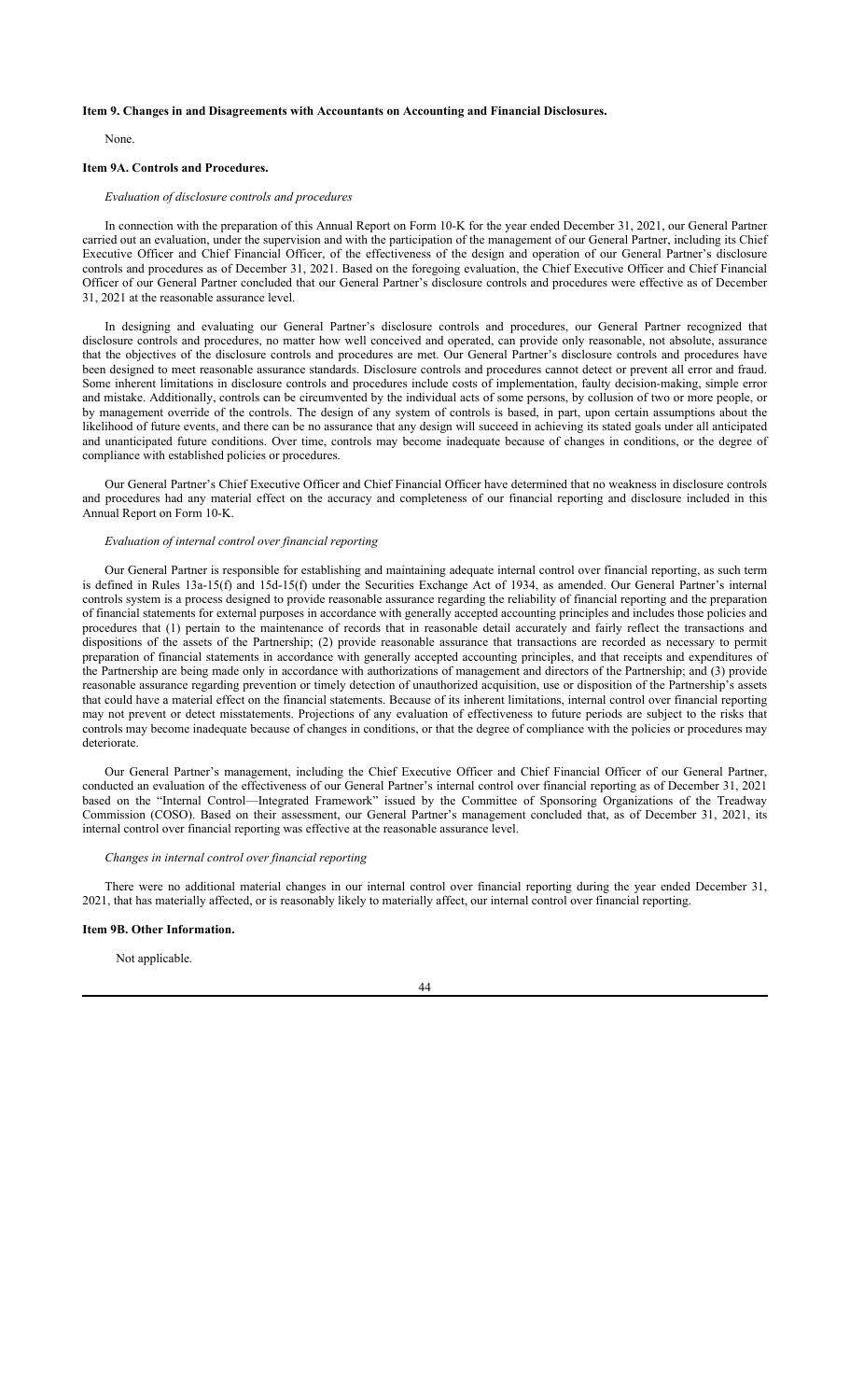### **PART III**

# **Item 10. Directors, Executive Officers and Corporate Governance**

# *Our General Partner*

Our General Partner is ASIF GP, LLC, a Delaware limited liability company with offices at 100 Arboretum Drive, Suite 105, Portsmouth, New Hampshire 03801. Our General Partner was formed in January 2016. The sole member of our General Partner is Arboretum Investment Advisors, LLC, our Investment Manager. The executive officers of our General Partner are as follows:

| Name                | Age | Position                                            |
|---------------------|-----|-----------------------------------------------------|
| Claudine Aquillon   |     | Chief Executive Officer and Chief Operating Officer |
| Michael Miroshnikov | 39  | President                                           |
| Joshua Yifat        | 49  | Chief Financial Officer                             |

Biographical information regarding the officers and directors of our General Partner follows the table setting forth information regarding our Investment Manager's current executive officers and directors.

#### *Our Investment Manager*

Our Investment Manager is Arboretum Investment Advisors, LLC, a Delaware limited liability company, with offices at 100 Arboretum Drive, Suite 105, Portsmouth, New Hampshire 03801. Our Investment Manager was formed in March 2016 to act as the manager of direct participation programs, and together with certain executive officers who are members of its investment committee, is responsible for selecting, managing and disposing of our assets, equipment, leases and loans. In this regard, after we received the minimum offering proceeds and held our initial closing, we entered into the Management, Origination and Servicing Agreement under which our Investment Manager originates leases and other investments for us and services our portfolio of leases and other investments. Our Investment Manager is responsible for all aspects of the performance by its affiliates of services necessary to our operation and for the facilities, personnel, equipment, financial and other resources used by its affiliates in the performance of those services. The executive officers and advisor of our Investment Manager are as follows

| <b>Name</b>         | Age | <b>Position</b>                                     |
|---------------------|-----|-----------------------------------------------------|
| Claudine Aquillon   |     | Chief Executive Officer and Chief Operating Officer |
| Michael Miroshnikov | 39  | President                                           |
| Joshua Yifat        | 49  | Chief Financial Officer                             |

*Claudine Aquillon* has served as Chief Executive Officer and Chief Operating Officer of our General Partner and our Investment Manager since inception. Ms. Aquillon brings over 25 years of operations experience, in both the public and private sectors, to our Investment Manager. During her career in the financial services industry, Ms. Aquillon has served in multiple senior management and director positions at independent leasing companies, international banks, and financial consulting and due diligence firms where her primary responsibility was to oversee and manage the administrative, financial, legal, operational and risk functions. From September 2014 through June 2016, Ms. Aquillon served as the Chief Operating Officer of SQN Capital Management, LLC. Prior to that, Ms. Aquillon was the Operations Officer for JMAC Partners, LLC from February 2014 to September 2014; prior to that time she was the Vice President – Risk for Morgan Stanley from June 2011 to February 2014. Ms. Aquillon also brings mergers & acquisition experience, having been part of a team that structured multiple successful acquisitions in the banking and financial services industry. Ms. Aquillon received her B.A. in Business Administration& Finance from Bradford College and has a Master Black Belt in Six Sigma.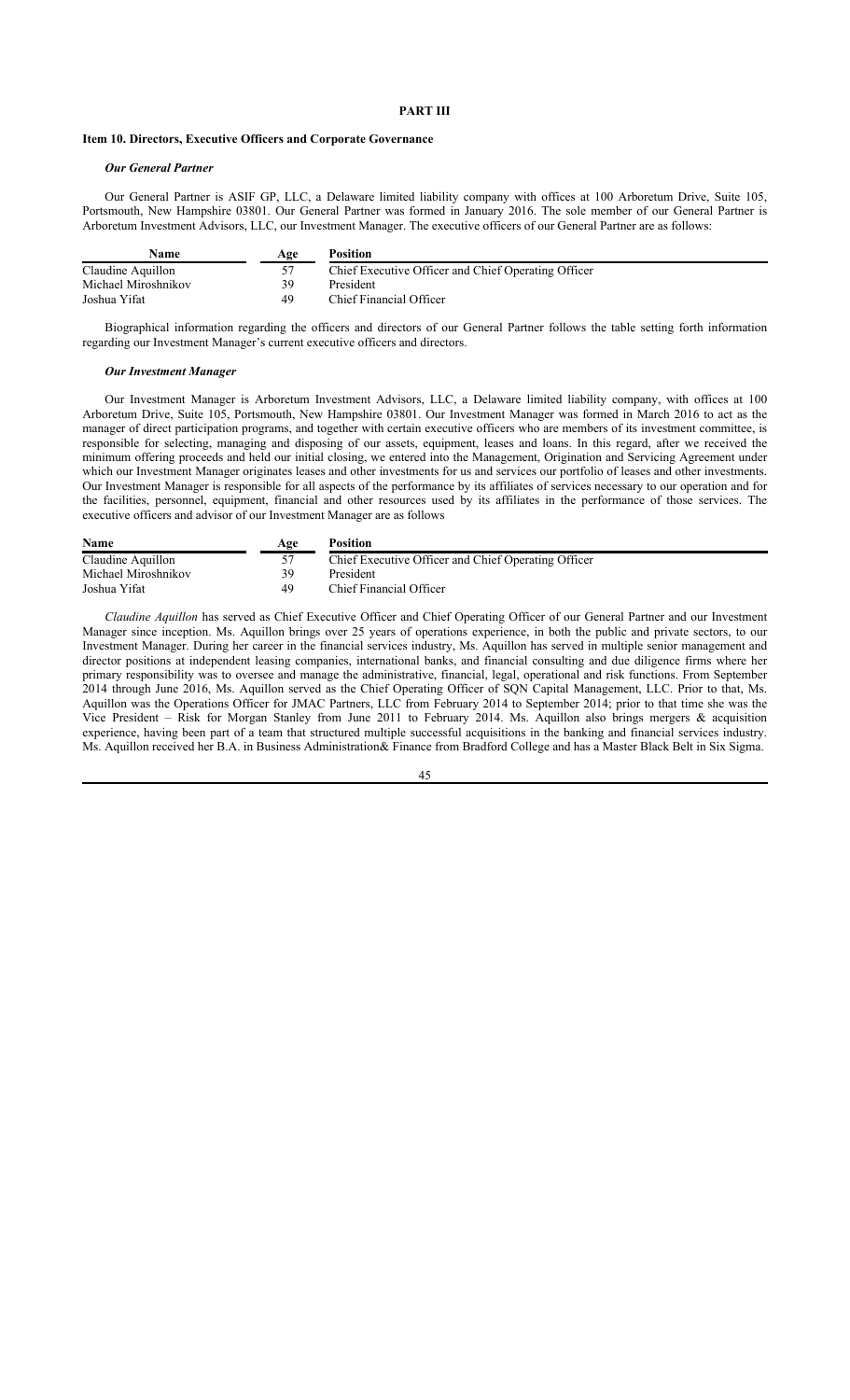*Michael Miroshnikov* has served as President of our General Partner and our Investment Manager since inception. Mr. Miroshnikov has spearheaded the growth and development of our Investment Manager's acquisition and origination division. Mr. Miroshnikov is also Managing Director of SQN Venture Partners, a manager of a venture debt fund. Mr. Miroshnikov began his career in the equipment leasing and finance industry in 2002. From 2007 through June 2016, Mr. Miroshnikov played an integral role at SQN Capital Management, LLC in a variety of capacities including operations, compliance, acquisitions and executive management. Mr. Miroshnikov possesses a specific expertise in technology, manufacturing, medical, marine, energy and aviation assets and the respective industries. In 2005, he graduated Cum Laude with a B.A. in Investment Finance from the Zicklin School of Business at Baruch College and in 2009 received a Juris Doctorate degree from Brooklyn Law School. He also holds Series 7, 24, and 63 licenses.

*Joshua Yifat* has served as Chief Financial Officer of our General Partner and our Investment Manager since July 1, 2016. Mr. Yifat has over eighteen years of business finance, accounting, tax and corporate auditing experience, including positions at Morgan Stanley Smith Barney, KPMG LLP, along with other regional accounting firms. He has extensive experience in the alternative investments industry including hedge funds and private equity funds. From September 2014 through June 2016, Mr. Yifat served as a consultant chief financial officer with a CFO outsourcing firm, The CFO Squad, providing CFO strategies and services to various small to midsized publicly traded companies and alternative investments funds. Prior to that, from May 2011 through January 2014, Mr. Yifat was the chief financial officer of Infinity Augmented Reality, Inc., a publicly traded company on the OTC, where he provided multifunctional executive leadership on accounting, finances, operations and investor/shareholder relations. Prior to that, from December 2007 through April 2011, Mr. Yifat was a Vice President of the Managed Futures Group at Morgan Stanley Smith Barney, where he supervised 40 managed futures funds with assets under management in excess of \$6.5 billion. Prior to Morgan Stanley Smith Barney, Mr. Yifat spent 8 years with various accounting firms as senior auditor within the financial services group. Mr. Yifat holds a B.S. from Touro College.

# *Code of Business Conduct and Ethics*

Because we do not directly employ any persons, we rely on a Code of Business Conduct and Ethics adopted by our General Partner that applies to the principal executive officer, principal financial officer and principal accounting officer of our General Partner, as well as to persons performing services for us generally. You may request a copy of this code of ethics by mailing or request to our General Partner at ASIF GP, LLC, 100 Arboretum Drive, Suite 105, Portsmouth, New Hampshire 03801.

We are not required to and do not have an independent audit committee or a financial expert.

### **Item 11. Executive Compensation.**

We do not pay the officers or directors of our General Partner, our Investment Manager or their affiliates any compensation. However, we will pay our General Partner, our Investment Manager and their affiliate's fees and reimburse certain of their expenses incurred on our behalf. These expense reimbursements include reimbursing our General Partner, our Investment Manager and their affiliate's for certain costs incurred on our behalf, including the cost of personnel, other than controlling persons of our General Partner, our Investment Manager and their affiliates, who will perform administration, accounting, investor relations, secretarial, transfer and other services required by us. These individuals also will perform similar services for our General Partner, our Investment Manager or their affiliates and other affiliated investment programs, including our Investment Manager's prior equipment leasing and finance programs, as well as investment programs to be formed in the future by our General Partner and its affiliates. We entered into an agreement which provides that expense reimbursements paid by us to our General Partner, our Investment Manager and their affiliates must be limited to the lesser of their actual cost or the cost of comparable services from third-parties. We expect that we will allocate the cost of compensation and benefits of our General Partner's officers, the officers and employees of our Investment Manager, and the officers and employees of their affiliates, excluding expenses allocable to their controlling persons, based on the amount of their business time spent on our business.

Our General Partner, Investment Manager and their affiliates were paid or accrued the following compensation and reimbursement for costs and expenses:

| Entity                                | Capacitv              | <b>Description</b> | <b>Year Ended</b><br><b>December 31, 2021</b> | <b>Year Ended</b><br><b>December 31, 2020</b> |
|---------------------------------------|-----------------------|--------------------|-----------------------------------------------|-----------------------------------------------|
| Arboretum Investment<br>Advisors, LLC | Investment<br>Manager | Management fees    | 750,000                                       | 750,000                                       |
|                                       |                       |                    | 750,000                                       | 750,000                                       |

(1) Amount charged directly to operations.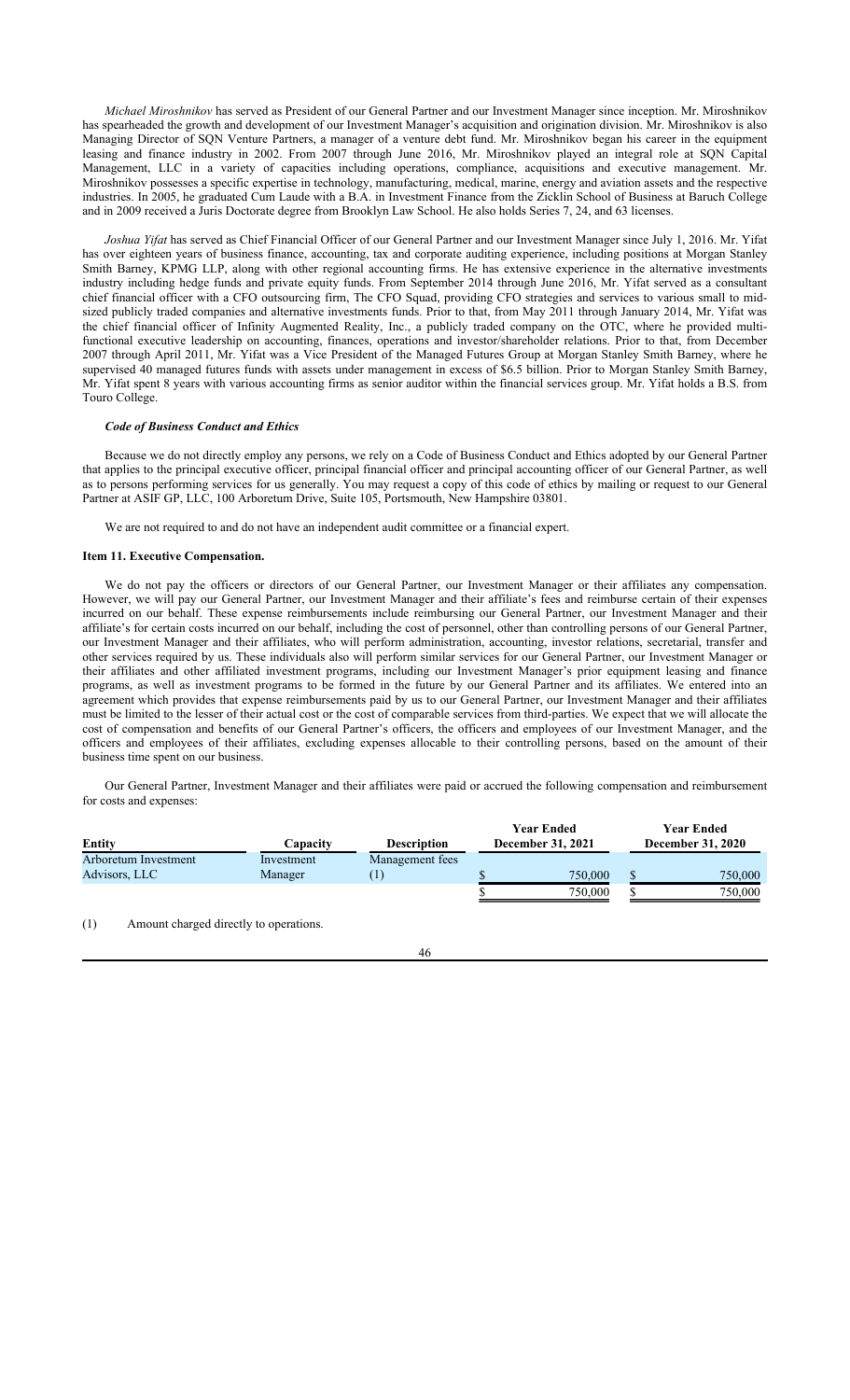Our General Partner has a 1% interest in our income, losses and distributions until the Limited Partners have received total distributions equal to each Limited Partner's capital contribution plus an 8%, compounded annually, cumulative return on each Limited Partner's capital contribution. After such time, income, losses and distributions will be allocated 20% to our General Partner. We did not make a cash distribution to our General Partner during the years ended December 31, 2021 or 2020. As of December 31, 2021 and 2020, we accrued \$637 and \$12,685 for distributions payable to our General Partner. For the years ended December 31, 2021 and 2020, the General Partner's 1% interest in our net income was \$2,409 and net loss was \$16,905, respectively.

### **Item 12. Security Ownership of Certain Beneficial Owners and the General Partner and Related Security Holder Matters.**

- a. We do not have any securities authorized for issuance under any equity compensation plan.
- b. We do not have any Limited Partners who own over 5% of our Units at December 31, 2021.
- c. As of March 31, 2022, no directors or officers of our General Partner or our Investment Manager own any of our equity securities.
- d. Neither we nor our General Partner or our Investment Manager are aware of any arrangements with respect to our securities, the operation of which may at a subsequent date result in a change of control of us.

### **Item 13. Certain Relationships and Related Transactions, and Director Independence.**

For information regarding executive compensation and related party transactions refer to Part III Item 11. Executive Compensation and Part II Item. 8. Financial Statements and Supplementary Data, Note 3. Related Party Transactions in our financial statements for a discussion of our related party transactions.

Because we are not listed on any national securities exchange or inter-dealer quotation system, we have elected to use the Nasdaq Stock Market's definition of "independent director" in evaluating whether any of our General Partner's and Investment Manager's directors are independent. Under this definition, the board of directors of both our General Partner and our Investment Manager has determined that they do not have any independent directors, nor are we required to have any.

# **Item 14. Principal Accounting Fees and Services.**

During the years ended December 31, 2021 and 2020 our auditors provided audit services relating to our Annual Report on Form 10-K and our Quarterly Reports on Form 10-Q. Additionally, our auditors provided other services in the form of tax compliance work. The following table presents the fees for both audit and non—audit services rendered by Baker Tilly US, LLP, for the years ended December 31, 2021 and 2020:

|                            | For the Year ended       |         | For the Year ended       |
|----------------------------|--------------------------|---------|--------------------------|
| <b>Description of fees</b> | <b>December 31, 2021</b> |         | <b>December 31, 2020</b> |
| Audit fees (1)             |                          | 105,000 | 97,000                   |
| Tax compliance fees        |                          | 58,275  | 35,500                   |
|                            |                          |         |                          |
|                            |                          | 163,275 | 132,500                  |

(1) Includes audits and interim quarterly reviews.

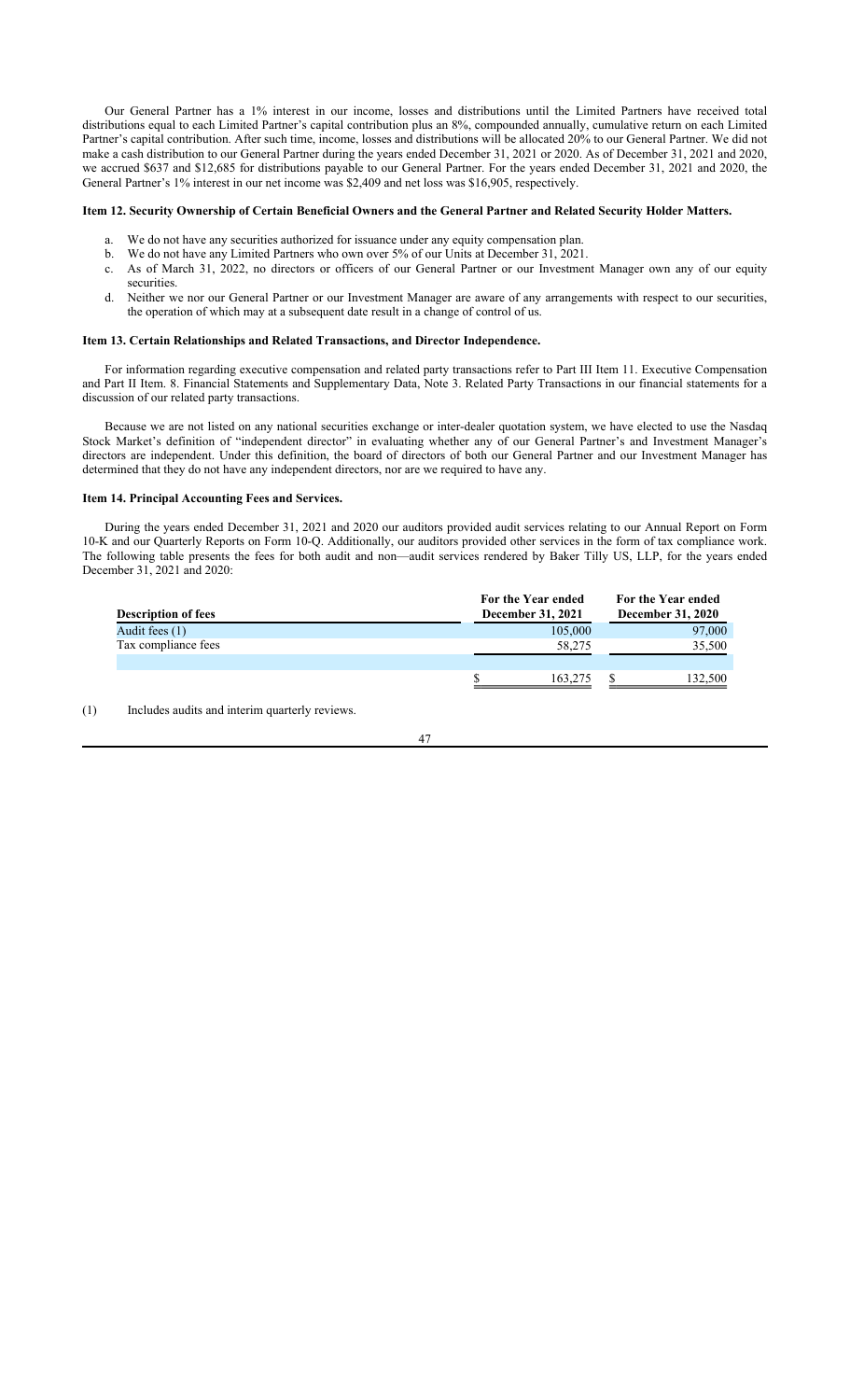# **PART IV**

# **Item 15. Exhibits, Financial Statement Schedules.**

- 1) Documents filed as part of this Report.
	- a) The following financial statements are filed herewith in Part II Item 8. Financial Statements and Supplementary Data of this Annual Report on Form 10-K:
		- i) Report of Independent Registered Public Accounting Firm
		- ii) Balance Sheets at December 31, 2021 and 2020
		- iii) Statements of Operations for the years ended December 31, 2021 and 2020
		- iv) Statements of Changes in Partners' Equity for the years ended December 31, 2021 and 2020
		- v) Statements of Cash Flows for the years ended December 31, 2021 and 2020
		- vi) Notes to Financial Statements for the years ended December 31, 2021 and 2020
	- b) Listing of Exhibits:

31.1. Certification of Michael Miroshnikov, President, pursuant to Section 302 of the Sarbanes-Oxley Act of 2002.

31.2. Certification of Joshua Yifat, Chief Financial Officer, pursuant to Section 302 of the Sarbanes-Oxley Act of 2002.

32.1. Certification of Michael Miroshnikov, President, pursuant to 18 U.S.C. 1350, as adopted pursuant to Section 906 of the Sarbanes-Oxley Act of 2002.

32.2. Certification of Joshua Yifat, Chief Financial Officer, pursuant to 18 U.S.C. 1350, as adopted pursuant to Section 906 of the Sarbanes-Oxley Act of 2002.

101 The following financial statements from Arboretum Silverleaf Income Fund, L.P.'s annual report on Form 10-K for the year ended December 31, 2021, formatted in XBRL (eXtensible Business Reporting Language): (i) Balance Sheets, (ii) Statements of Operations, (iii) Statements of Changes in Partners' Equity, (iv) Statements of Cash Flows, (v) Notes to Financial Statements and (vi) document and entity information.

104 Cover Page Interactive Data File (embedded within the Inline XBRL document)

$$
\boldsymbol{48}
$$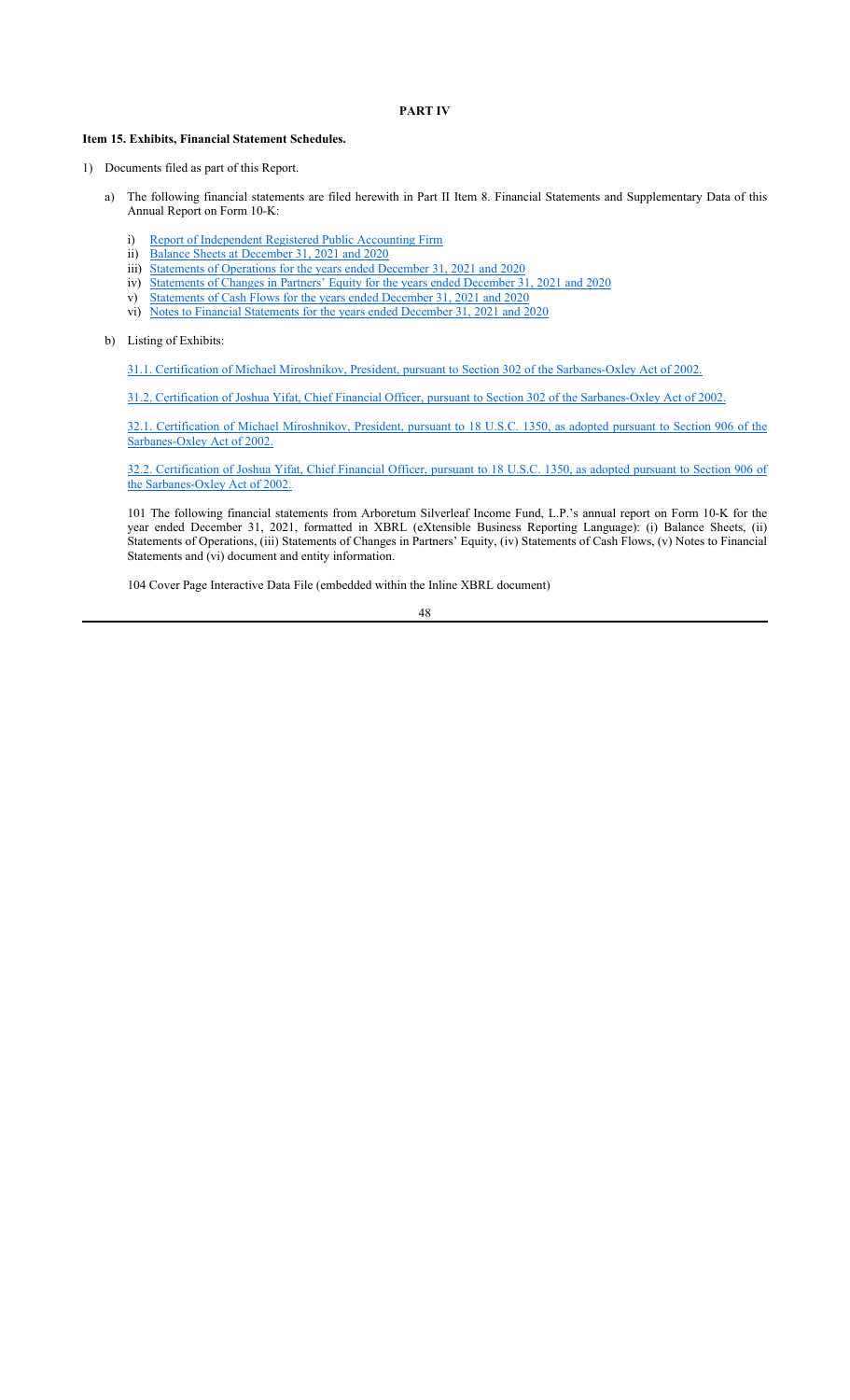# **SIGNATURES**

Pursuant to the requirements of the Securities Exchange Act of 1934, this report has been signed below by the following persons on behalf of the Registrant and in the capacity and on the dates indicated.

File No. 333-211626 ASIF GP, LLC General Partner of the Registrant

March 31, 2022

*/s/ MICHAEL MIROSHNIKOV*

**Michael Miroshnikov President (Principal Executive Officer)**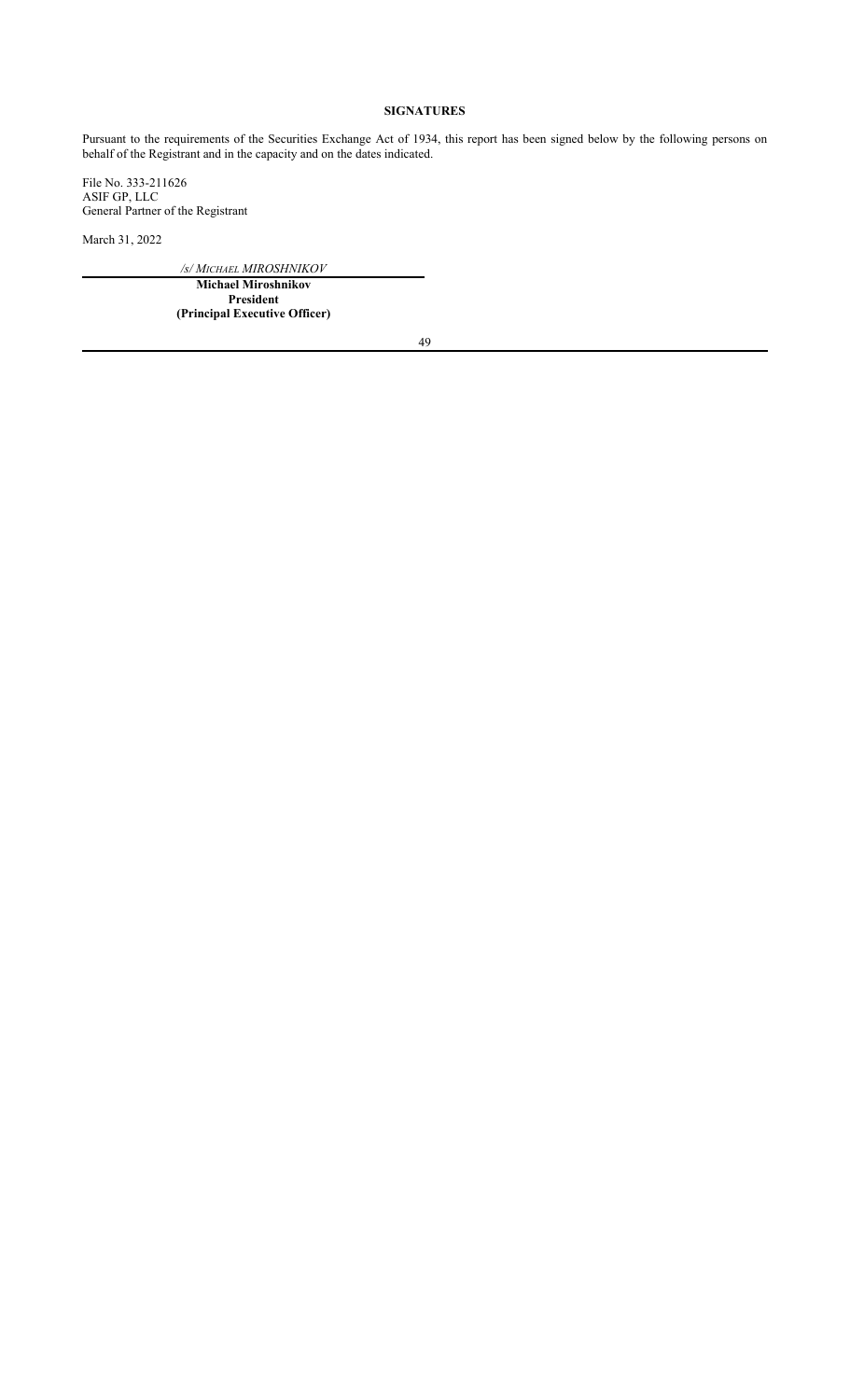# **CERTIFICATION**

I, Michael Miroshnikov, certify that:

- 1. I have reviewed this annual report on Form 10-K of Arboretum Silverleaf Income Fund, L.P.;
- 2. Based on my knowledge, this report does not contain any untrue statement of material fact or omit to state a material fact necessary to make the statements made, in light of the circumstances under which such statements were made, not misleading with respect to the period covered by this report;
- 3. Based on my knowledge, the financial statements, and other financial information included in this report, fairly present in all material respects the financial condition, results of operations and cash flows of the registrant as of, and for, the periods presented in this report;
- 4. The registrant's other certifying officer(s) and I are responsible for establishing and maintaining disclosure controls and procedures (as defined in Exchange Act Rules 13a-15(e) and 15d-15(e)) and internal control over financial reporting (as defined in Exchange Act Rules 13a-15(f) and 15d-15(f)) for the registrant and have:
	- a) Designed such disclosure controls and procedures, or caused such disclosure controls and procedures to be designed under our supervision, to ensure that material information relating to the registrant is made known to us by others within those entities, particularly during the period in which this report is being prepared;
	- b) Designed such internal control over financial reporting, or caused such internal control over financial reporting to be designed under our supervision, to provide reasonable assurance regarding the reliability of financial reporting and the preparation of financial statements for external purposes in accordance with generally accepted accounting principles;
	- c) Evaluated the effectiveness of the registrant's disclosure controls and procedures and presented in this report our conclusions about the effectiveness of the disclosure controls and procedures, as of the end of the period covered by this report based on such evaluation; and
	- d) Disclosed in this report any change in the registrant's internal control over financial reporting that occurred during the registrant's most recent fiscal quarter (the registrant's fourth fiscal quarter in the case of an annual report) that has materially affected, or is reasonably likely to materially affect, the registrant's internal control over financial reporting; and
- 5. The registrant's other certifying officer(s) and I have disclosed, based on our most recent evaluation of internal control over financial reporting, to the registrant's auditors and the audit committee of the registrant's board of directors (or persons performing the equivalent functions):
	- a) All significant deficiencies and material weaknesses in the design or operation of internal control over financial reporting which are reasonably likely to adversely affect the registrant's ability to record, process, summarize and report financial information; and
	- b) Any fraud, whether or not material, that involves management or other employees who have a significant role in the registrant's internal control over financial reporting.

Date: March 31, 2022

*/s/ Michael Miroshnikov* Michael Miroshnikov President (Principal Executive Officer)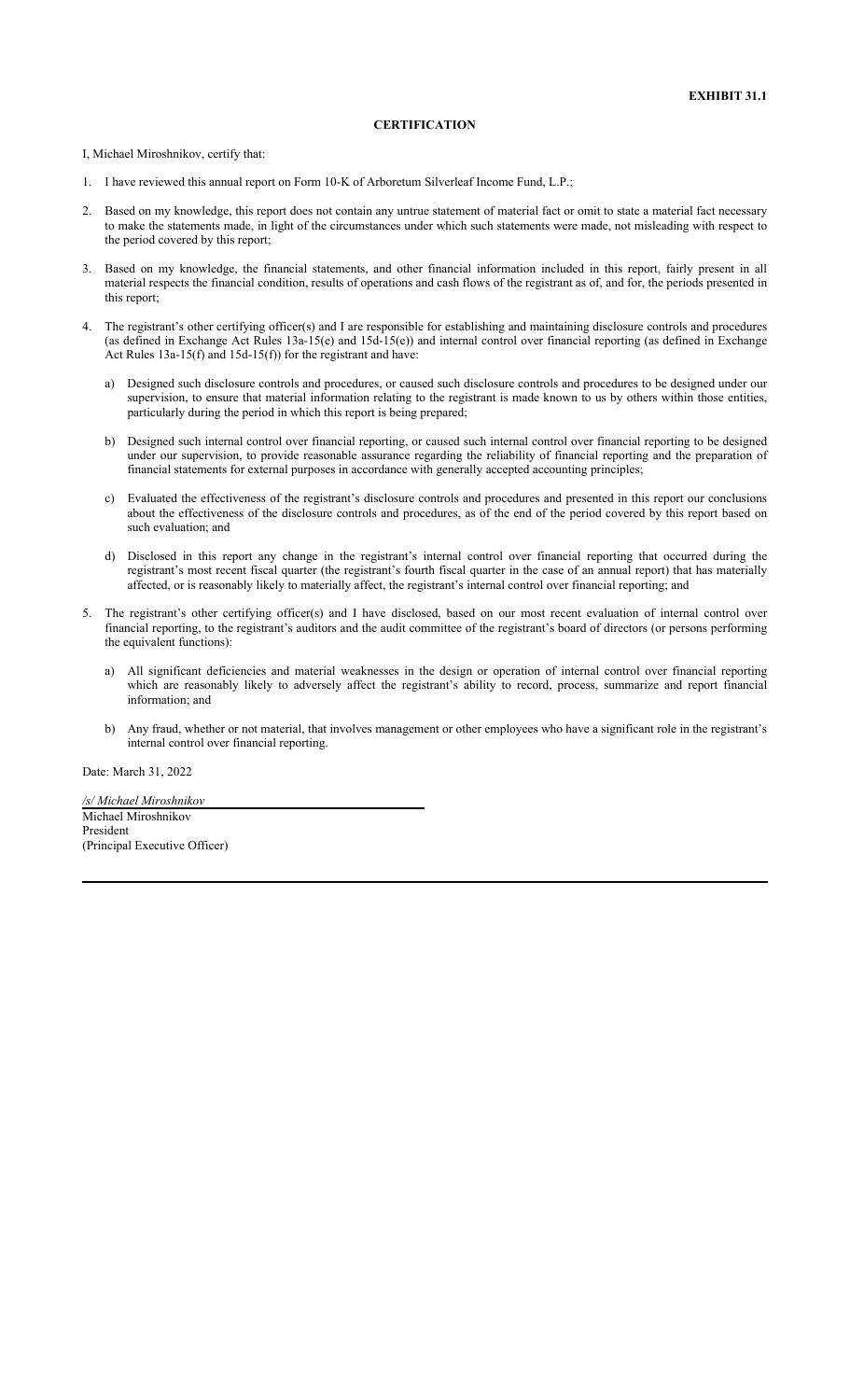# **CERTIFICATION**

I, Joshua Yifat, certify that:

- 1. I have reviewed this annual report on Form 10-K of Arboretum Silverleaf Income Fund, L.P.;
- 2. Based on my knowledge, this report does not contain any untrue statement of material fact or omit to state a material fact necessary to make the statements made, in light of the circumstances under which such statements were made, not misleading with respect to the period covered by this report;
- 3. Based on my knowledge, the financial statements, and other financial information included in this report, fairly present in all material respects the financial condition, results of operations and cash flows of the registrant as of, and for, the periods presented in this report;
- 4. The registrant's other certifying officer(s) and I are responsible for establishing and maintaining disclosure controls and procedures (as defined in Exchange Act Rules 13a-15(e) and 15d-15(e)) and internal control over financial reporting (as defined in Exchange Act Rules 13a-15(f) and 15d-15(f)) for the registrant and have:
	- a) Designed such disclosure controls and procedures, or caused such disclosure controls and procedures to be designed under our supervision, to ensure that material information relating to the registrant is made known to us by others within those entities, particularly during the period in which this report is being prepared;
	- b) Designed such internal control over financial reporting, or caused such internal control over financial reporting to be designed under our supervision, to provide reasonable assurance regarding the reliability of financial reporting and the preparation of financial statements for external purposes in accordance with generally accepted accounting principles;
	- c) Evaluated the effectiveness of the registrant's disclosure controls and procedures and presented in this report our conclusions about the effectiveness of the disclosure controls and procedures, as of the end of the period covered by this report based on such evaluation; and
	- d) Disclosed in this report any change in the registrant's internal control over financial reporting that occurred during the registrant's most recent fiscal quarter (the registrant's fourth fiscal quarter in the case of an annual report) that has materially affected, or is reasonably likely to materially affect, the registrant's internal control over financial reporting; and
- 5. The registrant's other certifying officer(s) and I have disclosed, based on our most recent evaluation of internal control over financial reporting, to the registrant's auditors and the audit committee of the registrant's board of directors (or persons performing the equivalent functions):
	- a) All significant deficiencies and material weaknesses in the design or operation of internal control over financial reporting which are reasonably likely to adversely affect the registrant's ability to record, process, summarize and report financial information; and
	- b) Any fraud, whether or not material, that involves management or other employees who have a significant role in the registrant's internal control over financial reporting.

Date: March 31, 2022

*/s/ Joshua Yifat*  Joshua Yifat Chief Financial Officer (Principal Financial Officer)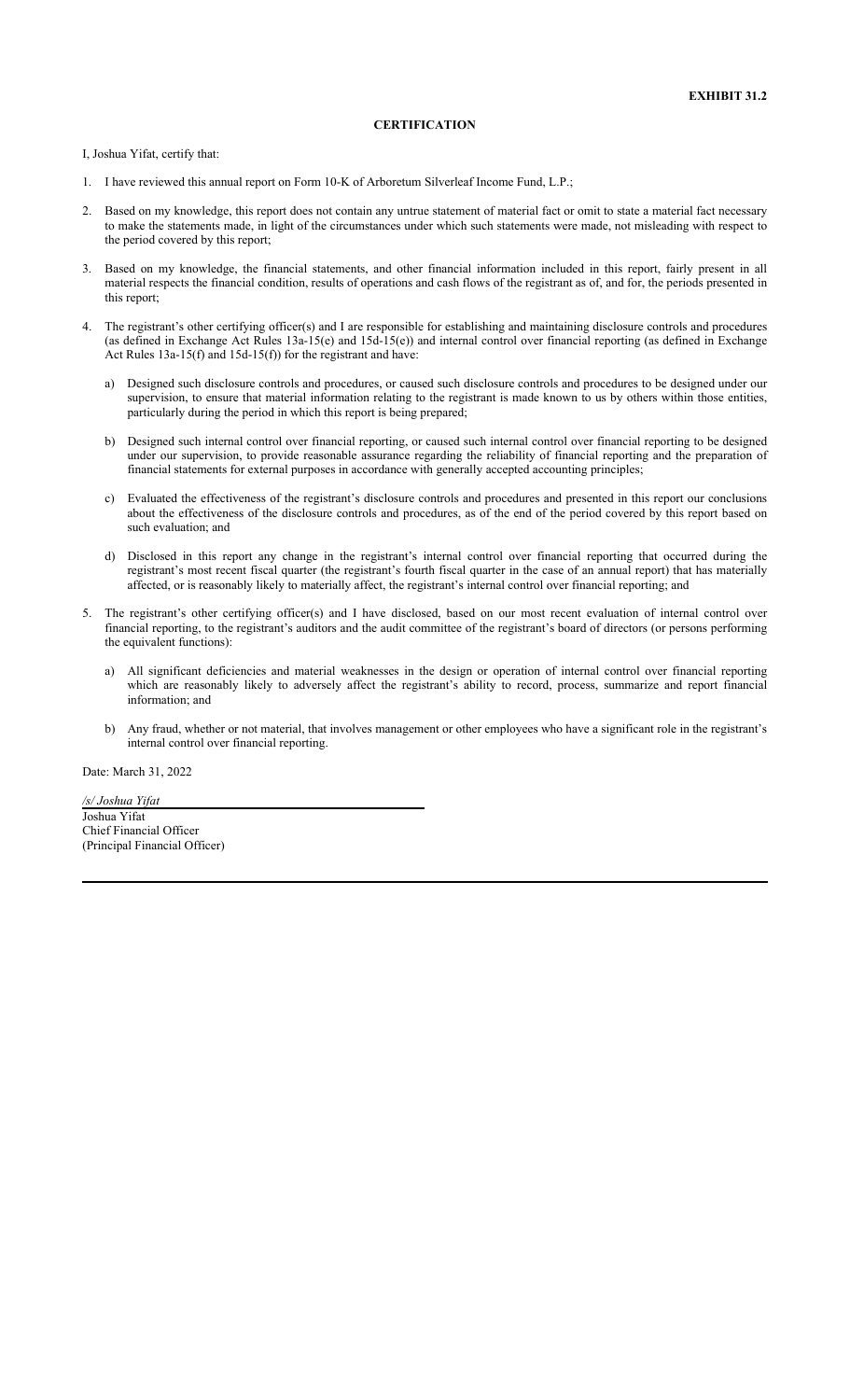### **CERTIFICATION PURSUANT TO 18 U.S.C. SECTION 1350, AS ADOPTED PURSUANT TO SECTION 906 OF THE SARBANES-OXLEY ACT OF 2002**

In connection with the Annual Report of Arboretum Silverleaf Income Fund, L.P. (the "Company") on Form 10-K for the year ended December 31, 2021, as filed with the Securities and Exchange Commission on the date hereof (the "Report"), I, the undersigned, Michael Miroshnikov, President of the Company, certify, pursuant to 18 U.S.C. § 1350, as adopted pursuant to § 906 of the Sarbanes-Oxley Act of 2002, that:

(1) The Report fully complies with the requirements of section 13(a) or 15(d) of the Securities Exchange Act of 1934, as amended; and

(2) The information contained in the Report fairly presents, in all material respects, the financial condition and results of operations of the Company.

A signed original of this written statement has been provided to the Company and will be retained by the Company and furnished to the SEC or its staff upon request.

Date: March 31, 2022

*/s/ Michael Miroshnikov* Michael Miroshnikov President (Principal Executive Officer)